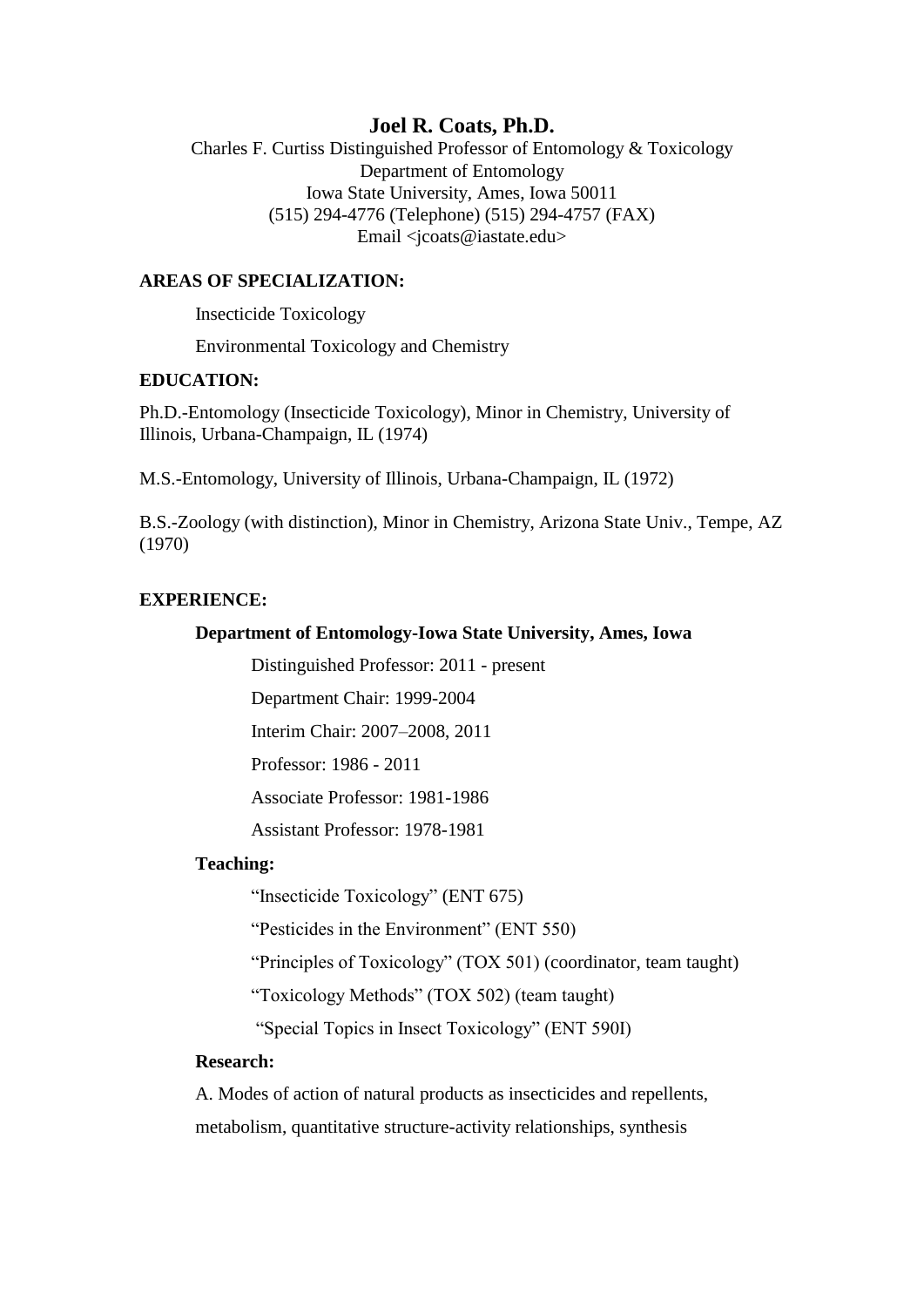B. Fate and effects of agrochemicals in soil, water, and organisms: insecticides, herbicides, fungicides, transgenic proteins in GMO's, veterinary antibiotics: mobility, dissipation, degradation, residue analysis

## **Institute for the Chemistry and Dynamics of the Geosphere, Federal**

**Research Center at Jülich, Germany** (on Faculty Improvement

Leave from Iowa State University)

Guest Scientist: September 1997 - February 1998

#### **Department of Environmental Biology, University of Guelph, Guelph,**

#### **Ontario, Canada**

Visiting Professor: 1976-1978

### **Teaching:**

"Pesticides in the Environment"

"Biological Activity of Pesticides"

### **Research:**

Environmental Toxicology and Chemistry - Pesticides

Insecticide Toxicology

### **Department of Entomology, Univ. Illinois, Urbana-Champaign, Illinois**

Postdoctoral Research Associate: 1974-1976

FDA Project on Environmental Fate & Effects of Six Veterinary Drugs and Feed Additives

### **SCIENTIFIC ORGANIZATIONS**

American Association for the Advancement of Science

American Chemical Society

Entomological Society of America

Pesticide Science Society of Japan

Society of Environmental Toxicology and Chemistry

# **HONORS**

Alumni Achievement Award, College of Liberal Arts and Sciences, University of Illinois, Urbana-Champaign, IL (2013)

Charles F. Curtiss Distinguished Professor (2011)

International Award for Research in Agrochemicals, American Chemical

Society – Agrochemicals Division (2006)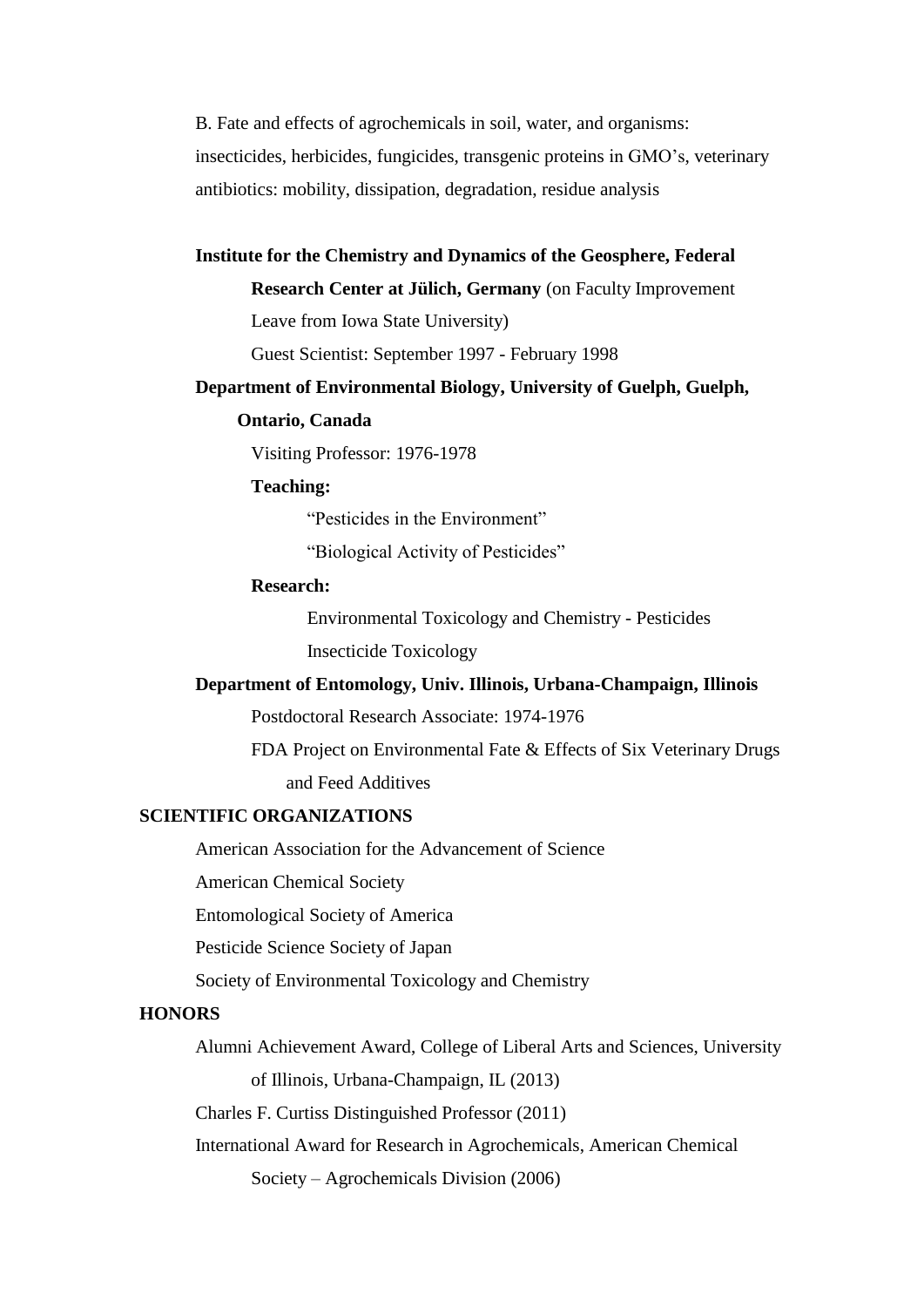Outstanding Toxicology Faculty Mentor Award (2011)

Fellow, Entomological Society of America (2007)

Fellow, American Association for the Advancement of Science **(**1987)

Fellow, Agrochemicals Division of American Chemical Society (1992)

Research Award of Merit, Gamma Sigma Delta Honor Society of Agriculture, Iowa State University (2005)

Excellence in Applied Research Award, Iowa State University College of Agriculture (1989)

Mid-career Award for Research Achievement, Iowa State University Foundation (1992)

Entomology Recognition Award, North Central Branch, Entomological Society America (1996)

Guest Scientist Fellowship, Federal Research Center – Jülich, in Jülich, Germany (9/97- 2/98)

Newsmaker Award, American Chemical Society, Washington, DC (8/2000)

Faculty Appreciation Award – ISU Entomology Graduate Student Organization (2000)

Best Ecological Risk Assessment Paper (co-author) – 2001, *J. Human & Ecological Risk Assessment*

Distinguished Alumni Seminar, Dept Entomology, Univ. Illinois, Urbana-Champaign (2002)

Beta Beta Beta Biology Honorary

Sigma Xi Research Honorary Society (Executive Committee at ISU)

Phi Kappa Phi Honor Society (Past President of ISU Chapter)

Gamma Sigma Delta Agriculture Honorary

# **PROFESSIONAL SERVICE**

Program Chair, 4<sup>th</sup> Pan-Pacific Conference on Pesticide Science (2008) Program Chair, 2<sup>nd</sup> Pan-Pacific Conference on Pesticide Science (1999) American Chemical Society, Agrochemicals Division: Finance Committee Chairman (2010-2013) Councilor (2002-2008) Chairman (1992) Program Chairman/Chairman-Elect (1991)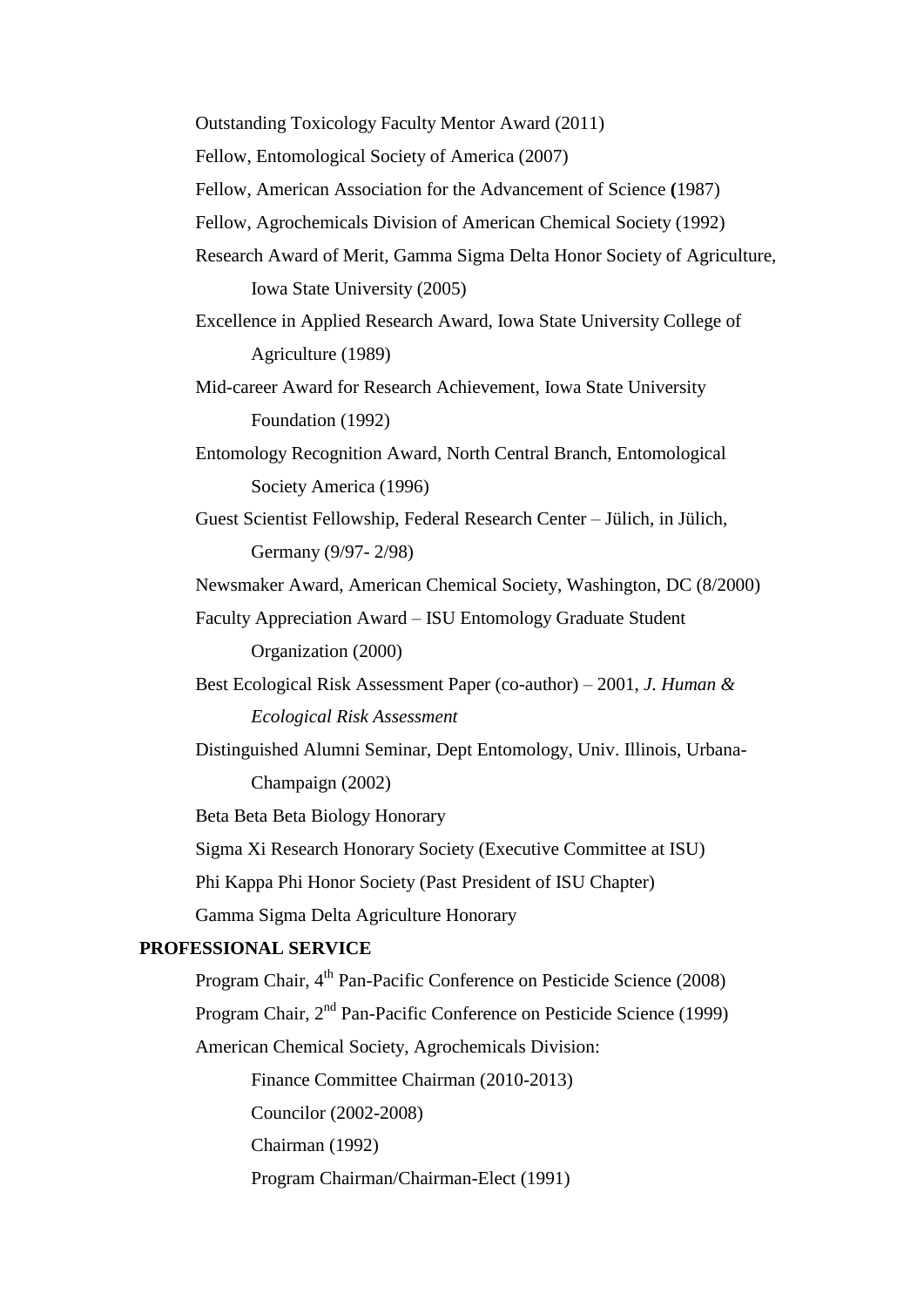Vice Chairman (1990)

Executive Committee (1987-1993, 2002-2008)

Nominating Committee Chairman (1993)

Awards Committee Chairman (1994-2003)

Strategic Planning Committee (1993-1999)

Alternate Councilor (1998-2001)

American Chemical Society

Committee on Environmental Improvement (2003-2009)

Society of Environmental Toxicology and Chemistry,

Ozark-Prairie Chapter:

President (2004), Vice President (2003)

Board of Directors (1986-1990; 1996-99; 2002-05; 2009-13)

Nominating Committee (1990-1993)

Society of Toxicology, Central States Chapter:

President (1989)

Program Chair (1988)

Executive Committee (1986-90)

*Pest Management Science* – Associate Editor (2008-2014)

*Pesticide Biochemistry and Physiology*-Editorial Board (1992-2004)

*Bulletin of Environmental Contamination and Toxicology*-Editorial Board

(1992-2014)

Iowa State University-Toxicology Supervisory Committee

Member (1985-2013)

Chair (1985-87, 91-93)

Environmental Protection Agency

Board of Scientific Councilors (BOSC) – Safe Pesticides & Safe

Products Subcommittee (2007-2008)

Scientific Advisory Panel – Atrazine & Amphibians (2003)

Scientific Advisory Panel - Pesticide Fate Studies (1998)

Scientific Review Panel - Environmental Biology (1986-99)

Review Panel: evaluation of the Mid-Continent Ecology Lab-Duluth,

MN (2007)

National Institutes of Health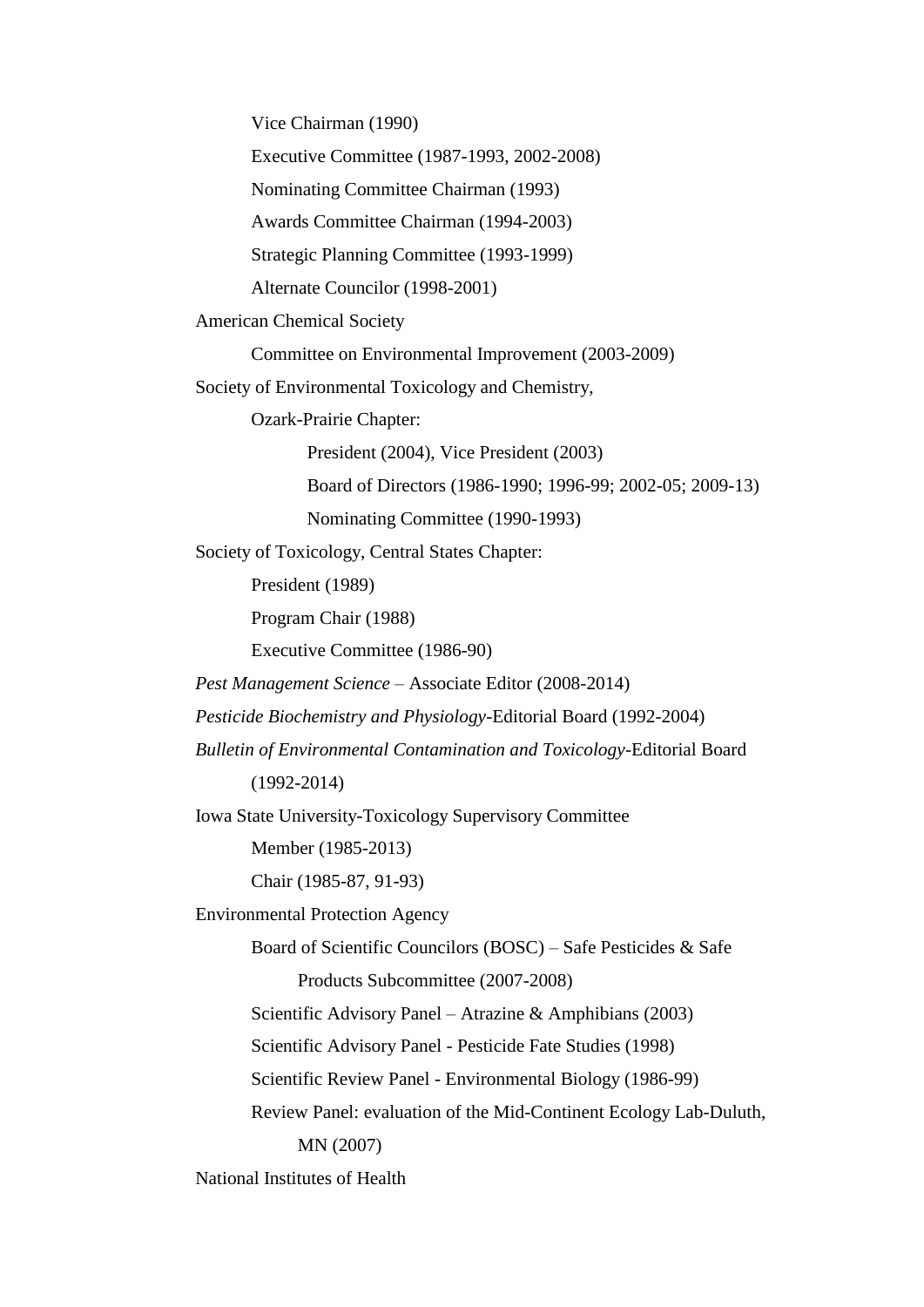Toxicology Review Panels (1986-1987, 1996-1997, 2004, 2010)

Entomological Society of America

Early Career Innovation Award Committee (2009)

Council of Entomology Dept. Administrators (1999-2004, 2007-2008)

Fellow Selection Committee (2010-2013)

Innovation Award Committee (2012-2013)

Bussart Award Committee

Section B-Physiol., Biochem. Toxicol.

Nominating Committee

Program Chairman, North Central Branch (1995)

C.V. Riley Award Chairman, North Central Branch (2004-05)

## **ACADEMIC SERVICE**

Chair and Director of Graduate Education, Toxicology Interdepartmental Program, Iowa State University (1985-1987 & 1989-1991) Director of Graduate Education – Department of Entomology (2004-2013) Supervisory Committee – Toxicology Interdepartmental Program (1985-2013) College of Agriculture Research Grants Review Panel, Iowa State University (1988-1993) College of Agriculture and Life Sciences Distinguished Professor Award Committee (2012) Mentoring Undergraduate Research Students & Interns Honors Program Research Projects – 11 George Washington Carver, Women in Science & Engineering, Howard Hughes Research Interns, Undergraduate Research Assistants - 17 Mentoring Visiting International Scholars and Trainees: (1-6 months) – 15 Adjunct Professor – The Institute for Environmental and Human Health, Texas

Tech University, Lubbock, TX (2000-2013)

## **PATENTS - 9**

U.S. Patent No. 7,939,091; 2011. Biorational Repellents Obtained from Terpenoids for Use against Arthropods - B2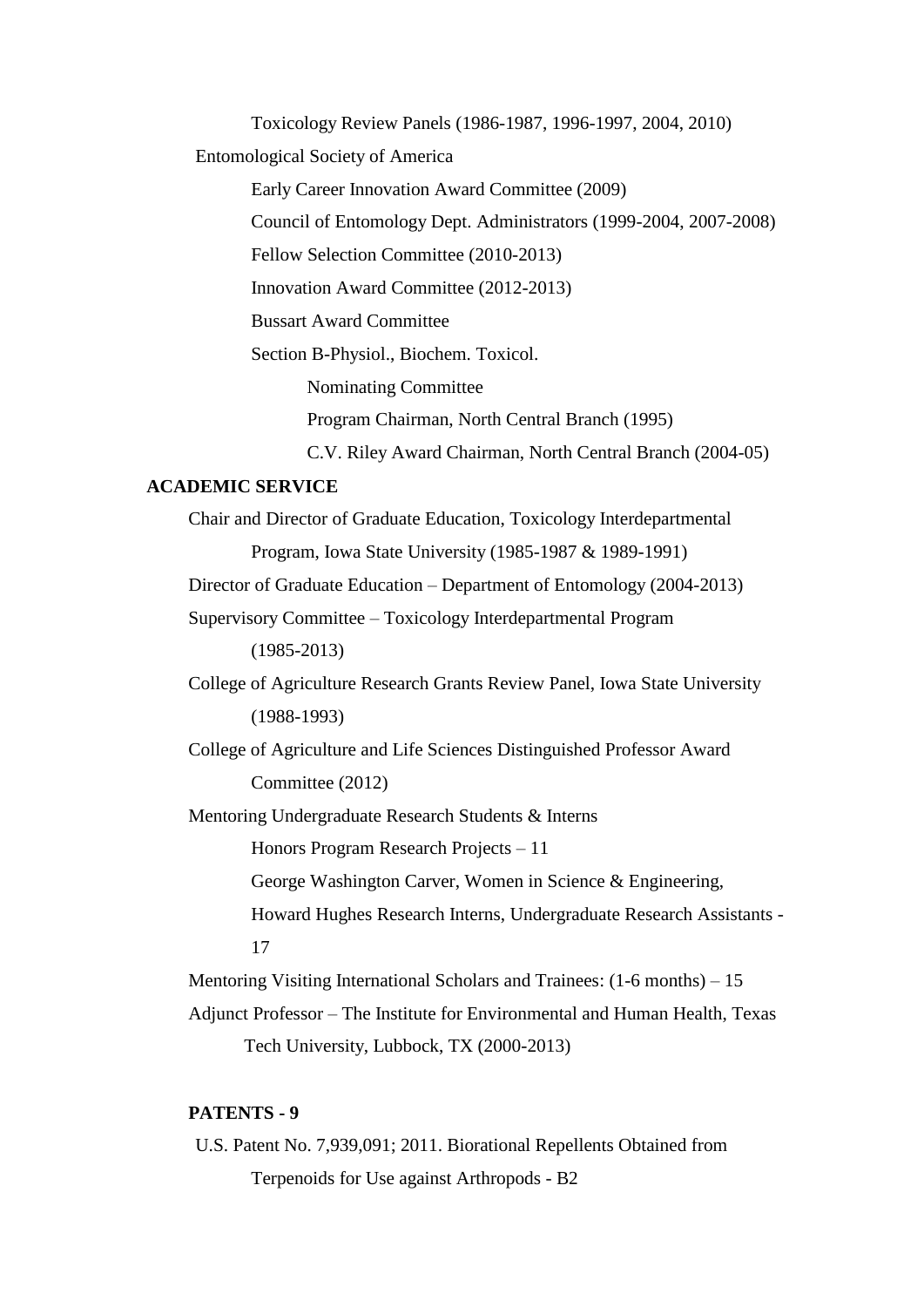- U.S. Patent No. 7,524,888; 2009. Biorational Repellents Obtained from Terpenoids for Use against Arthropods
- U.S. Patent No. 6,545,043; 2003. Compounds Related to Natural Sources and Their Use as Biopesticides
- U.S. Patent No. 6,524,605; 2003. Biorational Repellents Obtained from Terpenoids for Use against Arthropods
- U.S. Patent No. 6,207,705; 2001. Novel Biopesticides Related to Natural **Sources**
- U.S. Patent No. 6,099,850; 2000. Termite and Boring Insect Barrier for Protection of Wooden Structures
- U.S. Patent No. 4,594,360; 1986. Chloronitroalkane Insecticides
- U.S. Patent No. 4,118,424; 1978. Biodegradable Insecticides
- U.S. Patent No. 4,003,950; 1977. Diphenylmethyl Biodegradable Insecticides

## **SCIENTIFIC PUBLICATIONS (Total 193)**

# **BOOKS (10)**

### **REVIEW ARTICLES (7)**

## **BOOK CHAPTERS (40)**

## **REFEREED JOURNAL ARTICLES (139)**

### **SUMMARY OF PUBLICATIONS**

- 1. Environmental toxicology and chemistry of pesticides (105 total)
	- a. Pesticides in soil (58)
	- b. Pesticides in aquatic systems (19)
	- c. Other (residue analysis, methodology) (17)
- 2. Insect toxicology (85 total)
	- a. Mode of action, structure-activity (36)
	- b. Metabolism, selectivity, natural products, repellents, methods (49)

## **EXTRAMURAL FUNDING**

Total during 35 years at Iowa State University: \$7 million; sources: USDA,

EPA, DOD, numerous other sources

### **INVITED PRESENTATIONS**

**International – 30 National – 70 Regional and State – 32**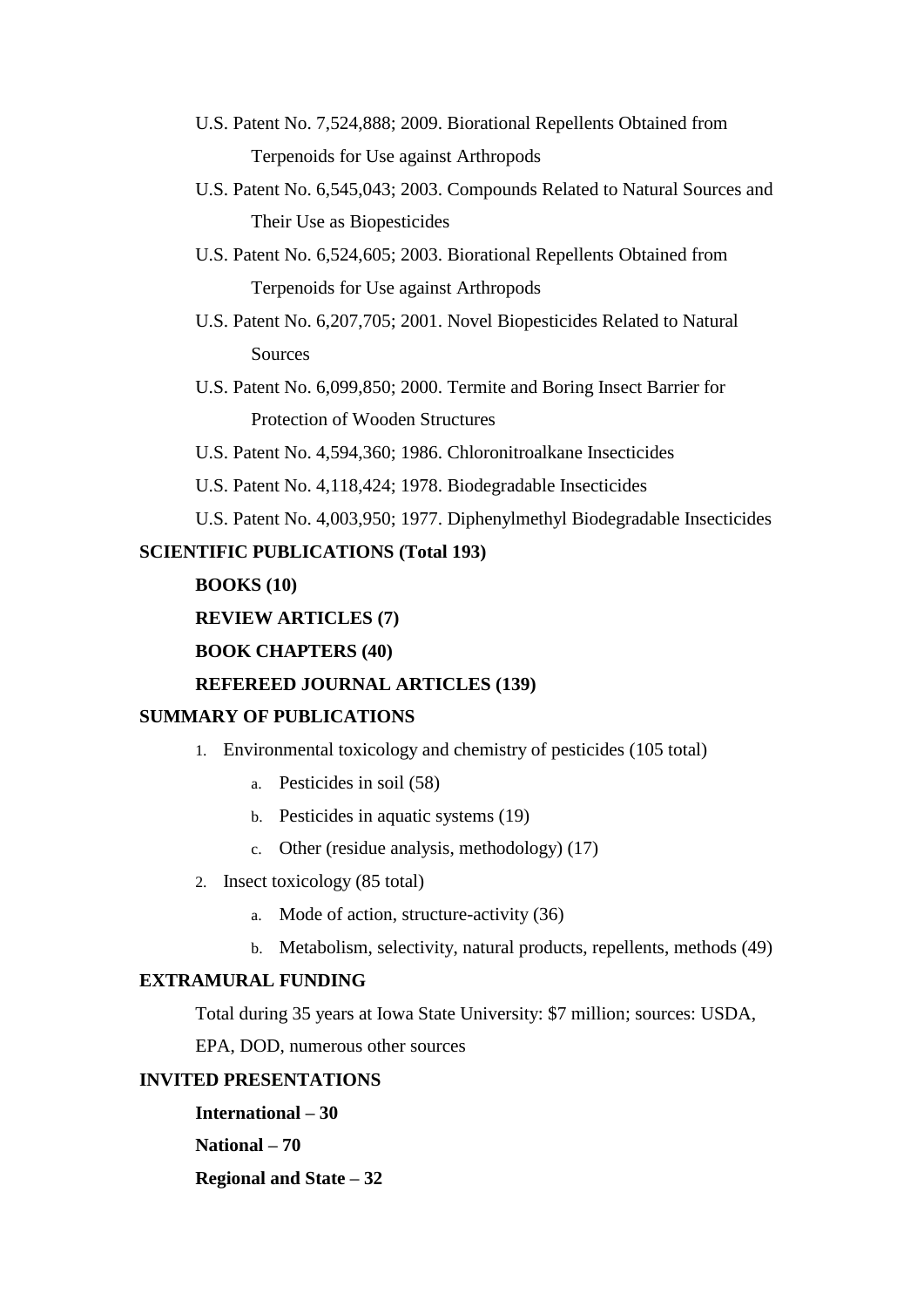## **CONTRIBUTED PAPERS**

Approximately 60 presented

Co-author of approx. 230 papers presented by students at scientific meetings

Symposia Organized at National and International Meetings (ACS, SETAC,

ESA) - 14

### **GRADUATE STUDENTS ADVISED**

### **Major Professor for:**

25 Ph.D. degrees conferred

25 M.S. degrees conferred

3 Ph.D. students currently

# **Graduate Students Mentored by Joel Coats**

# Academia

Rodolfo Rubio Moran, University of Aguascalientes, Mexico Chu-Ying Hsin, National Pingtung University, Taichung, Taiwan Michael Gray, University of Illinois, Urbana-Champaign, IL Thomas Heppner, University of Vermont, Burlington, VT Hafeez Baluch, University of Balochistan, Quetta, Pakistan David Featherstone, University of Illinois – Chicago, Chicago, IL Jason Belden, Oklahoma State University, Stillwater, OK Bryan W. Clark, Duke University, Durham, NC Dingfei Hu, Smithers Viscient, Boston, MA Fan Tong, University of Florida, Gainesville, FL Ashley Jessick, Transgenomic Inc., Omaha, NE Aaron Gross, Iowa State University (Ph.D. program) Vurtice Albright III, Iowa State University (Ph.D. program)

## Industry

Nasser A. Assaf, Valent BioScience Corp., Libertyville, IL Scott Dyer, Procter & Gamble Co., Cincinnati, OH Kenneth Racke, Dow AgroSciences, Indianapolis, IN Laura Karr, Dow AgroSciences, Indianapolis, IN (ret.) L. Somasundaram, DuPont Agricultural Products, Avondale, PA Patricia Rice, BASF Corporation, Research Triangle Park, NC James Cink, BASF Corporation, St. Louis, MO Jianbo Liu, Agela Technologies, China James Zahn, Coskata, Inc.,Warrenville, IL Ellen Kruger Arthur, Bayer CropScience, Research Triangle Park, NC Sangkyun Lee, Sumagen, Ltd., Seoul, Korea Hirofumi Kosaki, Mitsui Chemicals, Inc., Tokyo, Japan Keri Henderson Carstens, DuPont-Pioneer HiBred, Johnston, IA Gretchen Paluch, Iowa Dept. Agriculture & Land Stewardship, Des Moines, IA Lindsey Gereszek, DuPont-Pioneer HiBred, Ankeny, IA Nick Behrens, DuPont-Pioneer HiBred, Dallas Center, IA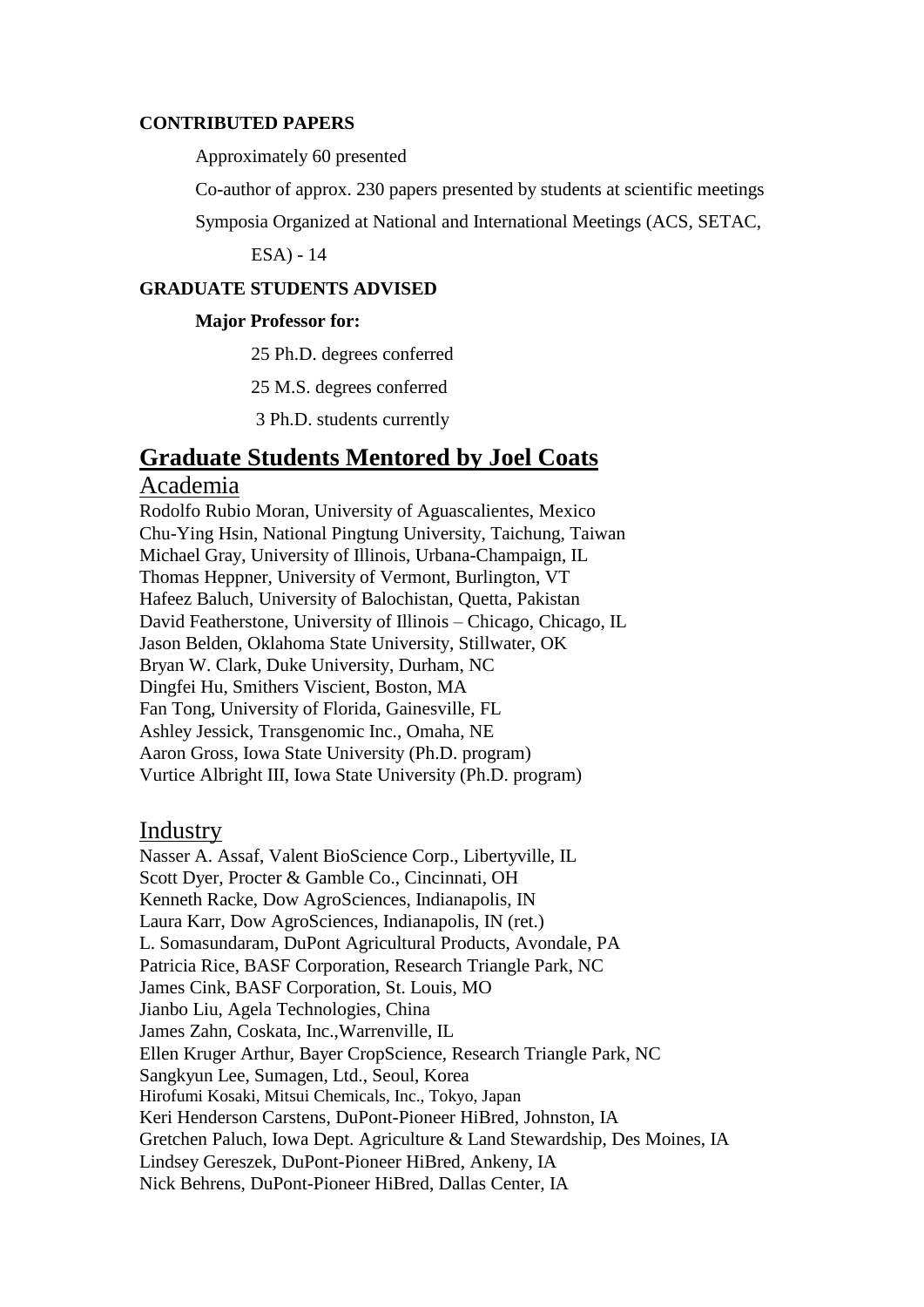Ian Murphy, DuPont-Pioneer HiBred, Ankeny, IA Rachel Binning, DuPont-Pioneer HiBred, Johnston, IA

## Government

Richard Bennett, U.S. EPA, Duluth, MN Steven Bradbury, U.S. EPA, Arlington, VA Daniel Symonik, Minnesota Dept. of Health, Minneapolis, MN Larry Rice, USDA-ARS, Ames, IA (ret.) Kevin Cole, USDA-ARS, Ames, IA Pamela Rice, USDA-ARS, St. Paul, MN Tracy Ellis, San Diego County Extension, San Diego, CA Shaohan Zhao, Medical Examiner's Office, Houston, TX Christopher Peterson, U.S. Forest Service, USDA, Starkville, MS Justin Grodnitzky, State Crime Lab, Dept. Public Safety, Ankeny, IA Dong-Sik Park, Federal Food & Drug Administration, Republic of Korea Kelsey Prihoda, Lake Superior Research Institute, Superior, WI

### **POSTDOCTORAL RESEARCH ASSOCIATES TRAINED – 13**

### **LIST OF SCIENTIFIC PUBLICATIONS (Total 190)**

#### **BOOKS (10)**

- Beck, J.J., J.R. Coats, S.O. Duke, and M.E. Koivunen, Editors. 2013. *Pest Management with Natural Products*. American Chemical Society, Washington, D.C., 247 pp.
- Paluch, G.E. and J.R. Coats, Editors. 2011. *Recent Developments in Invertebrate Repellents.* American Chemical Society, Washington, DC. 186 pp. DOI: 10.1021/bk-2011-1090
- Henderson, K.L., and J.R. Coats, Editors. 2009. *Veterinary Pharmaceuticals in the Environment*. American Chemical Society, Wash. D.C. 247 pp.
- Coats, J.R. and H. Yamamoto, Editors. 2003. *Environmental Fate and Effects of Pesticides.* American Chemical Society, Washington, D.C., 300 pp.
- Kruger, E.L., T.A. Anderson, and J.R. Coats, Editors. 1997. *Phytoremediation of Soil and Water Contaminants.* American Chemical Society, Washington, D.C. 318 pp.
- Anderson, T.A., and J.R. Coats. Editors. 1994. *Bioremediation through Rhizosphere Technology.* American Chemical Society, Washington, D.C. 249 pp.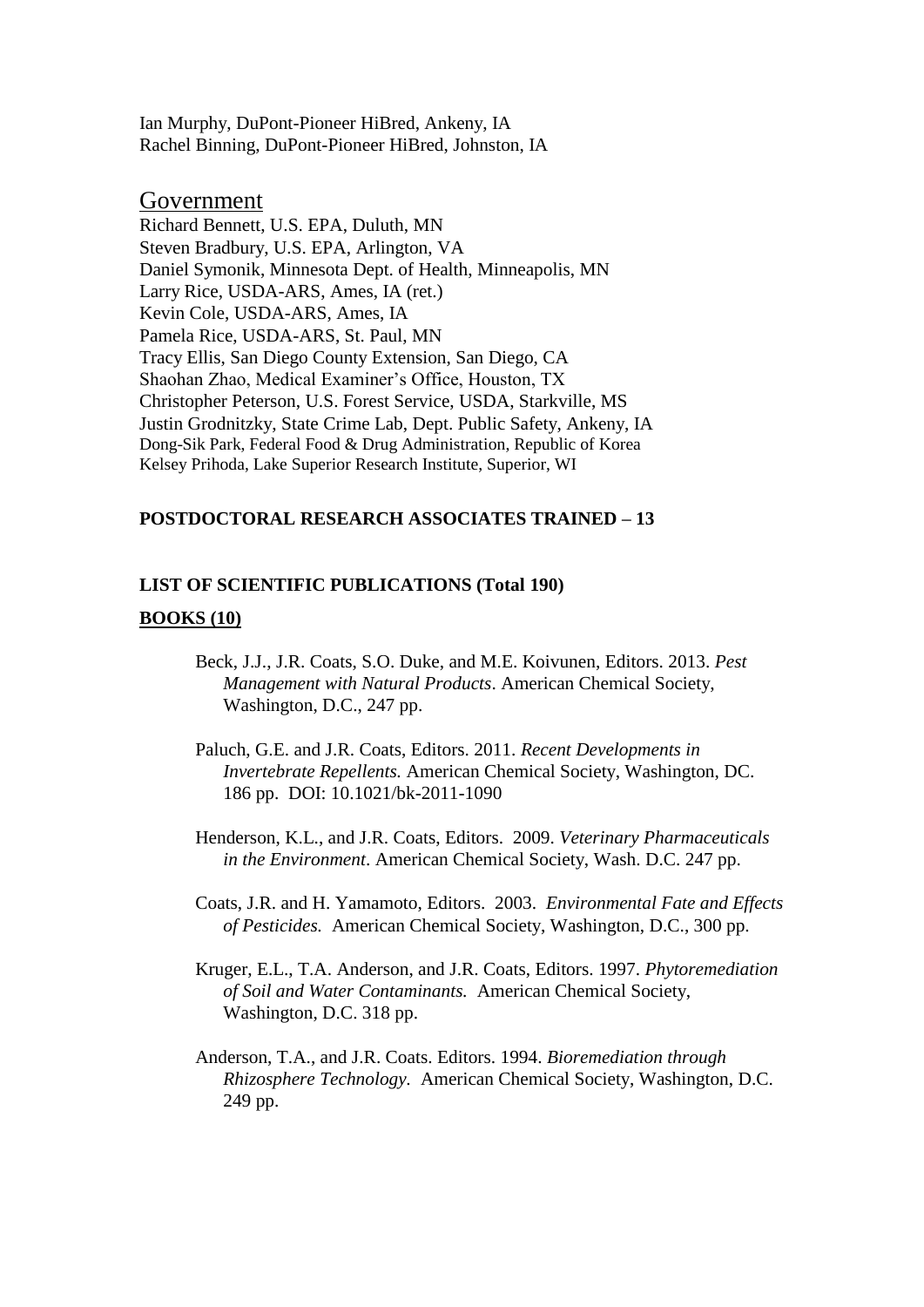- Somasundaram, L., and J.R. Coats, Editors. 1991. *Pesticide Transformation Products: Fate and Significance in the Environment.* American Chemical Society, Washington, D.C., 305 pp.
- Racke, K.D., and J.R. Coats, Editors. 1990. *Enhanced Biodegradation of Pesticides in the Environment.* American Chemical Society, Washington, D.C., 302 pp.
- Solomon, K.R., K.M. Lloyd, J.R. Roberts, M.H. Akhtar, J.R. Coats, P.D. Kingsbury, H.W. Leung, H.T.J. Mount, and L.O. Ruzo. 1986. *Pyrethroids: Their Effects on Aquatic and Terrestrial Ecosystems.* National Research Council of Canada, Ottawa, Canada, 295 pp.
- Coats, J.R. Editor. 1982. *Insecticide Mode of Action.* Academic Press, New York, NY, 488 pp.

### **REVIEW ARTICLES (7)**

- Paluch, G.E., L.C. Bartholomay, and J.R. Coats. 2010. Mosquito repellents: a review of chemical structure diversity and olfaction. *Pest Manag. Sci.* 66: 925-935.
- Arthur, E.L., P.J. Rice, P.J. Rice, T.A. Anderson, S.M. Baladi, K.L.D. Henderson, and J.R. Coats. 2005. Phytoremediation – An overview. *Crit. Rev. Plant Sci.* 24:109-122.
- Clark, B.W., T.A. Phillips, and J.R. Coats. 2005. Environmental fate and effects of *Bacillus thuringiensis* (Bt) proteins from transgenic crops: a review. *J. Agric. Food Chem.* 53(12): 4643-4653.
- Solomon, K.R., J.P. Giesy, R.J. Kendall, L.B. Best, J.R. Coats, K.R. Dixon, M.J. Hooper, E.E. Kenaga, and S.T. McMurray. 2001. Chlorpyrifos: Ecotoxicological risk assessment for birds and mammals in corn agroecosystems. *J. Human Ecol. Risk Assess*. 7:497-632.
	- Giesy, J.P., K.R. Solomon, J.R. Coats, K.R. Dixon, J.M. Giddings, and E.E. Kenaga. 1999. Chlorpyrifos: Ecological risk assessment in North American aquatic environments. *Rev. Environ. Contam. Toxicol.*160:1-129.
	- Coats, J.R. 1994. Risks from natural versus synthetic insecticides, *Ann. Rev. Entomol.* 39:489-515.
	- Bradbury, S.P., and J.R. Coats. 1989. Comparative toxicology of the pyrethroid insecticides. *Rev. Environ. Contam. Toxicol.* 18:134-177.

#### **BOOK CHAPTERS (40)**

Gross, Aaron D., Michael J. Kimber, Tim A. Day, Paula Ribeiro, and Joel R. Coats. 2013. Quantitative structure-activity relationships (QSARs) of monoterpenoids at an expressed American cockroach octopamine receptor,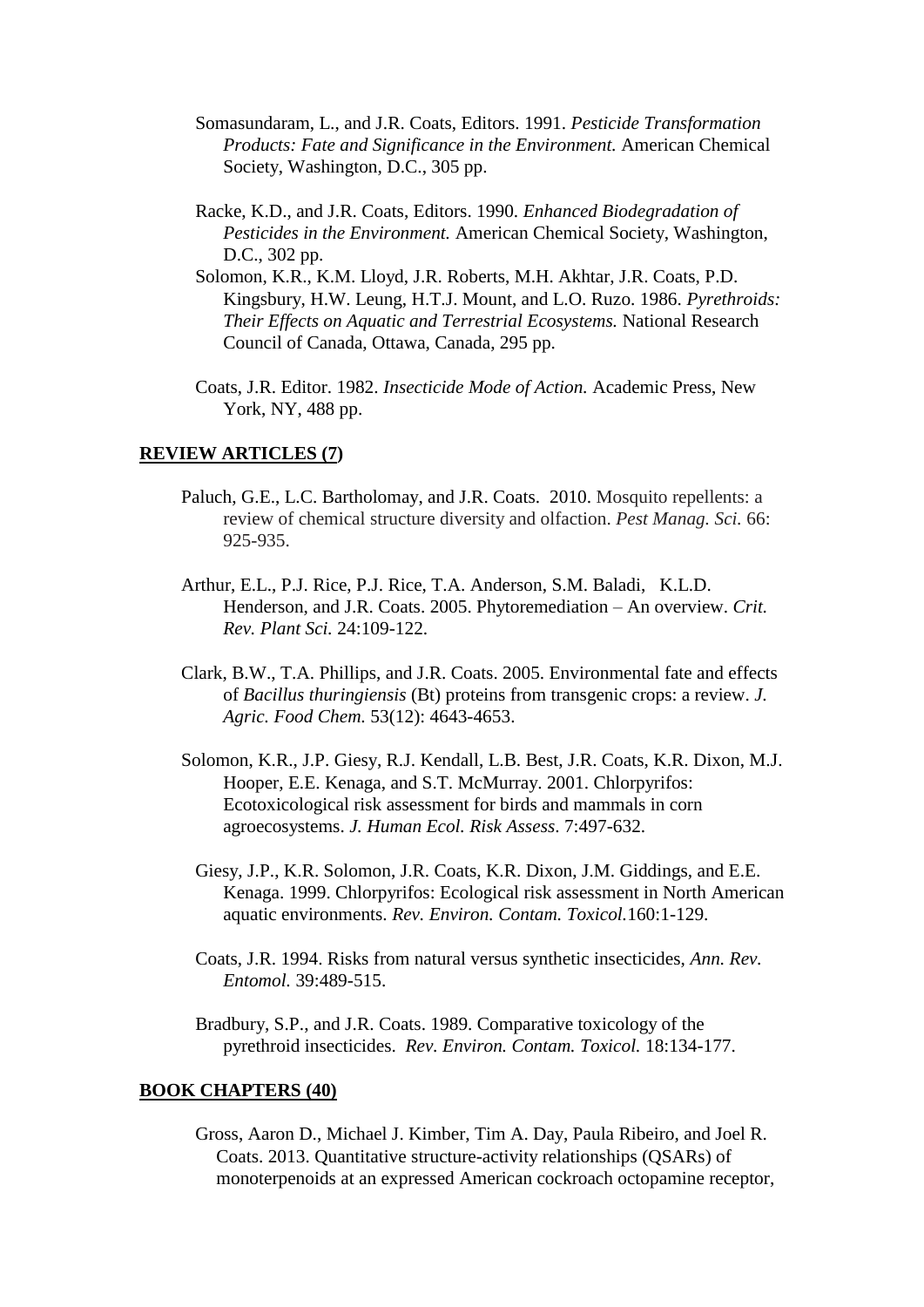Chapter 7 in *Pest Management with Natural Products*, J.J. Beck, J.R. Coats, S.O. Duke and M.E. Koivunen, Editors, American Chemical Society, Washington, D.C. 247 pp. DOI: 10.102/bk-2013-1141.ch007.

- Jessick, Ashely, Tom Moorman, and Joel Coats. 2013. Fate of erythromycin in sediment-containing surface water microcosms: How does aging of erythromycin in sediment influence its bioavailability? Chapter 7 in *Evaluating Veterinary Pharmaceutical Behavior in the Environment*, G.P. Cobb and P.N. Smith, Eds, American Chemical Society, Washington, DC., 188 pp.
- Peterson, Christopher J., and Coats, Joel R. 2011. Catnip essential oil and its nepetalactone isomers as repellents for mosquitoes, Chapter 4 in *Recent Developments in Invertebrate Repellents*, Paluch, Gretchen E. and Coats, Joel R., American Chemical Society Books, Washington, DC. pp 59-65.
- Henderson, Keri and Coats, Joel. 2009. Preface, Chapter 1 *in* Veterinary Pharmaceuticals in the Environment, Henderson, Keri L.D. and Coats, Joel R., American Chemical Society Books, Washington, DC. pp 1-2.
- Henderson, Keri L.D. and Coats, Joel R. 2009. Veterinary Pharmaceuticals in the Environment: An Introduction, Chapter 2 in *Veterinary Pharmaceuticals in the Environment*, Henderson, Keri L.D. and Coats, Joel R., American Chemical Society Books, Washington, DC. pp 3-7.
- Hu, Dingfei, Henderson, Keri L.D., and Coats, Joel R. 2009. Environmental fate and chemistry of a veterinary antibiotic - tylosin, Chapter 7 in *Veterinary Pharmaceuticals in the Environment,* Henderson, Keri L.D. and Coats, Joel R., American Chemical Society Books, Washington, DC. pp 93-104.
- Henderson, Keri L.D., Moorman, Thomas B. and Coats, Joel R. 2009. Fate and bioavailability of sulfamethazine in freshwater ecosystems, Chapter 9 in *Veterinary Pharmaceuticals in the Environment*, Henderson, Keri L.D. and Coats, Joel R., American Chemical Society Books, Washington, DC. pp 121-131.
- Paluch, Gretchen E., Junwei Zhu, Lyric C. Bartholomay, and Joel R. Coats. 2009. Amyris and Siam-wood essential oils: Insect activity of sesquiterpenes, in *Pesticides in Household, Structural and Residential Pest Management*, C.J. Peterson, and D.M. Stout II, eds., ACS Books, Washington, DC. pp 5-18.
- Hu, Dingfei, Keri Henderson, and Joel Coats. 2009. Fate of transformation products of synthetic chemicals. Chapter in *The Handbook of Environmental Chemistry*, vol. 2, Part P. Alistair Boxall, editor, Springer-Verlag, Berlin, Germany. pp. 103-120.
- Schultz, G., C. Peterson, and J.R. Coats. 2006. Natural insect repellents: Activity against mosquitoes and cockroaches. Chapter 13 in *Natural Products for Pest*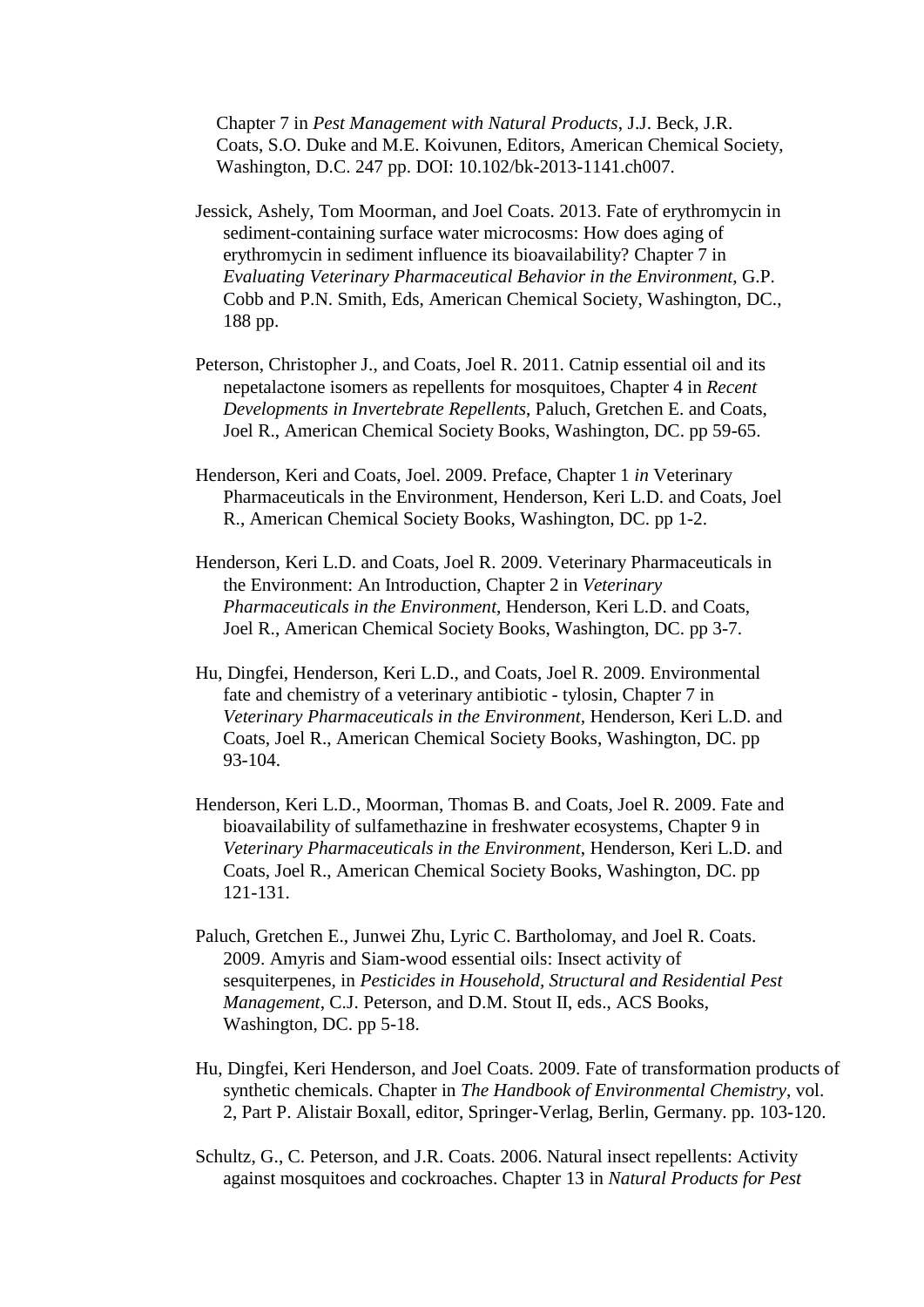*Management*, A.M. Rimando & S.O. Duke, eds. American Chemical Society, Washington D.C. pp. 168-181.

- Belden, J.B., B.W. Clark, T.A. Phillips, K.L. Henderson, E.L. Arthur, and J.R. Coats. 2004. Detoxification of pesticide residues in soil using phytoremediation. Chapter 12 in *Pesticide Decontamination and Detoxification*, J.J. Gan, P.C. Zhu, S.D. Aust, and A.T. Lemley, eds. pp. 155-167. American Chemical Society, Washington, D.C.
- Zhao, S., E.L. Arthur, and J.R. Coats. 2003. The use of native prairie grasses to degrade atrazine and metolachlor in soil. Chapter 9 in *Environmental Fate and Effects of Pesticides*, J.R. Coats and H. Yamamoto, eds. pp. 157- 166. American Chemical Society, Washington, D.C.
- Belden, J.B., T.A. Phillips, K.D. Henderson, B.W. Clark, M.J. Lydy, and J.R. Coats. 2003. Persistence, mobility, and bioavailability of pendimethalin and trifluralin in soil. Chapter 10 in *Environmental Fate and Effects of Pesticides*, J.R. Coats and H. Yamamoto, eds. pp. 167-177. American Chemical Society, Washington, D.C.
- Grodnitzky, J.A., and J.R. Coats. 2001. Using classic and quantum parameters to determine monoterpenoids' insecticidal quantitative structure-activity relationships. Chapter 23 in *Synthesis and Chemistry of Agrochemicals*, vol. VI, D.R. Baker, J.G. Fenyes, G.P. Lahm, T.P. Selby, & T.M. Stevenson, *eds.* American Chemical Society, Washington, DC.
- LeBlanc, G.A., P.M. Campbell, P. den Besten, R.P. Brown, E.S. Chang, J.R. Coats, P.L. deFur, T. Dhadialla, J. Edwards, L.M. Riddiford, M.G. Simpson, T.W. Snell, M. Thorndyke, F. Matsumura. 1999. The endocrinology of invertebrates, Chapter 2 in *Endocrine Disruption in Invertebrates: Endocrinology, Testing, and Assessment.* P.L. deFur, M. Crane, C.G. Ingersoll, L.J. Tattersfield, eds., pp. 23-106. Society of Environmental Toxicology and Chemistry (SETAC) Press, Pensacola, FL.
- Arthur, E.L., and J.R. Coats. 1998. Phytoremediation, Chapter 11 in *Pesticide Remediation in Soils and Water*. P. Kearney and T. Roberts, eds., pp. 251- 283. John Wiley & Sons Ltd., Chichester, U.K.
- Arthur, E.L., P.J. Rice, P.J. Rice, T.A. Anderson, and J.R. Coats. 1998. Mobility and degradation of pesticides and their degradates in intact soil columns, in *Environmental Behavior of Pesticides: The Lysimeter Concept.* F. Führ, J. Plimmer, R. Hance, and J. Nelson, eds. American Chemical Society, Washington, D.C.
- Kruger, E.L., J.C. Anhalt, D.L. Sorenson, B.A. Nelson, A.L. Chouhy, T.A. Anderson, and J.R. Coats. 1997. Atrazine degradation in pesticidecontaminated soils: phytoremediation potential, Chapter 4 in *Phytoremediation of Soil and Water Contaminants.* E.L. Kruger, T.A.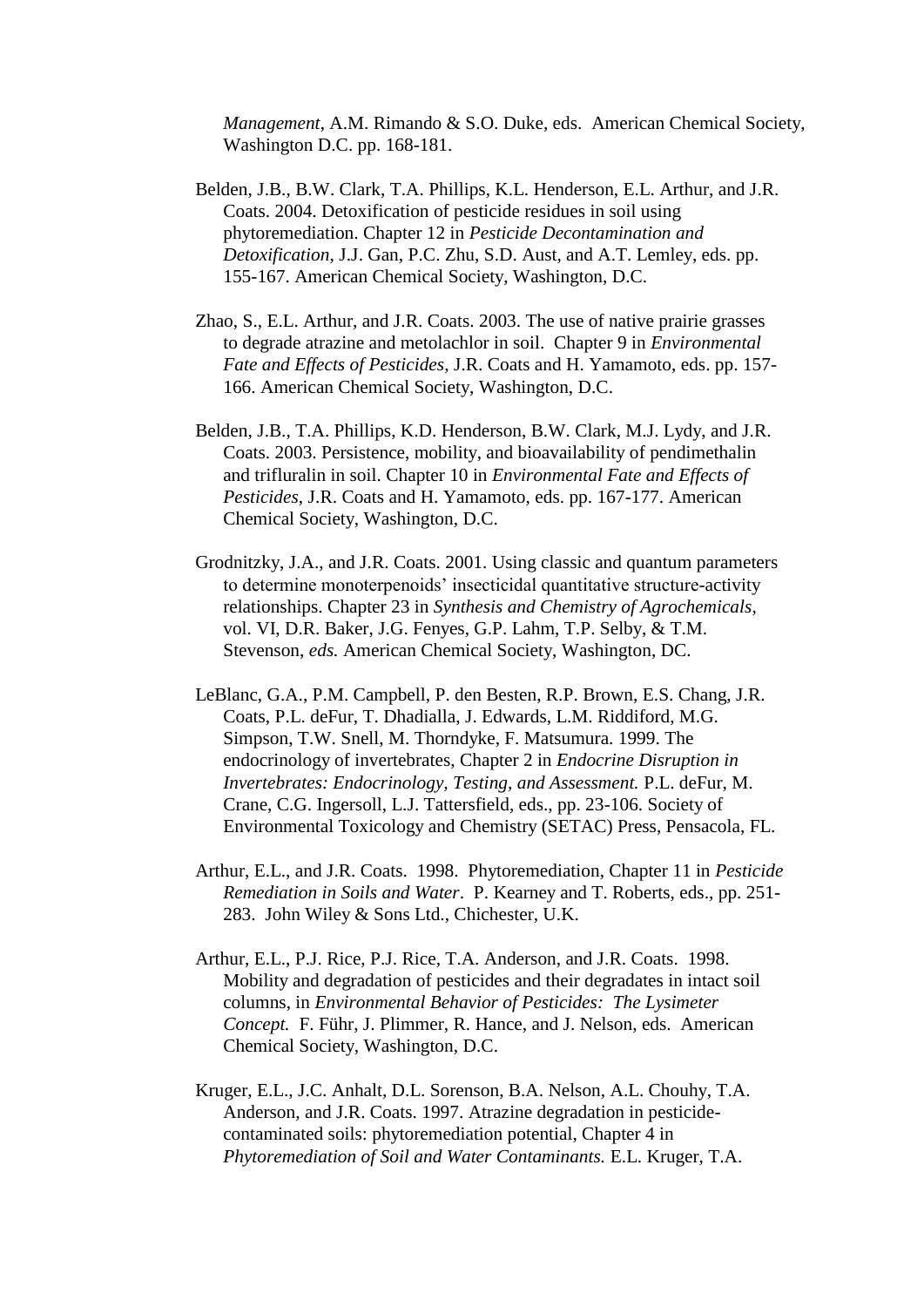Anderson, and J.R. Coats, eds., pp. 54-64. American Chemical Society, Washington, D.C.

- Rice, P.J., T.A. Anderson, and J.R. Coats. 1997. Phytoremediation of herbicide-contaminated surface water with aquatic plants, Chapter 10 in *Phytoremediation of Soil and Water.* Kruger, E.L., T.A. Anderson, and J.R. Coats, eds., pp. 133-151. American Chemical Society, Washington, D.C.
- Rice, P.J., T.A. Anderson, and J.R. Coats. 1997. Evaluation of the use of vegetation for reducing the environmental impact of deicers, Chapter 12 in *Phytoremediation of Soil and Water Contaminants.* Kruger, E.L., T.A. Anderson, and J.R. Coats, eds.pp. 162-176. American Chemical Society, Washington, D.C.
- Anderson, T.A., P.J. Rice, J.H. Cink and J.R. Coats. 1997. Fate of methyl bromide in fumigated soils, Chapter 5 in *Fumigants: Environmental Fate, Exposure, and Analysis.* J.N. Seiber, J.A. Knuteson, J.E. Woodrow, N.L. Wolfe, M.V. Yates, and S.R. Yates, eds., pp. 42-52. American Chemical Society, Washington, D.C.
- Kruger, E.L., and J.R. Coats. 1996. Fate of atrazine and atrazine degradates in soils of Iowa. Chapter 12 in *Herbicide Metabolites in Surface Water and Groundwater,* M.T. Meyer and E.M. Thurman, eds., pp. 140-150. American Chemical Society, Washington, D.C.
- Coats, J.R. 1995. Environmental fate of organophosphorus insecticides, Chapter 3 in *Progress and Prospects of Organophosphorus Agrochemicals,* M. Eto and J.E. Casida, eds., pp. 43-56. Kyushu Univ. Press, Fukuoka, Japan.
- Anderson, T.A., and J.R. Coats. 1995. An overview of microbial degradation in the rhizosphere and its implications for bioremediation, Chapter 8 in *Bioremediation: Science and Applications,* H.D. Skipper and R.F. Turco eds., pp. 135-143. Soil Science Society of America, Madison, WI.
- Tsao, R., S. Lee, P.J. Rice, C. Jensen, and J.R. Coats. 1995. Monoterpenoids and their synthetic derivatives as leads for new insect-control agents. Chapter 28, in *Synthesis and Chemistry of Agrochemicals - IV,* D.R. Baker, J.G. Fenyes, and G.S. Basarab, eds., pp. 312-324. American Chemical Society, Washington, D.C.
- Rice, P.J., and J.R. Coats. 1994. Structural requirements for monoterpenoid activity against insects. Chapter 8, in *Bioregulators for Crop Protection and Pest Control,* P.A. Hedin, ed., pp. 92-108. American Chemical Society, Washington, D.C.
- Anderson, T.A., E.L. Kruger, and J.R. Coats. 1994. Biological degradation of pesticide wastes in the root zone of soils collected at an agrochemical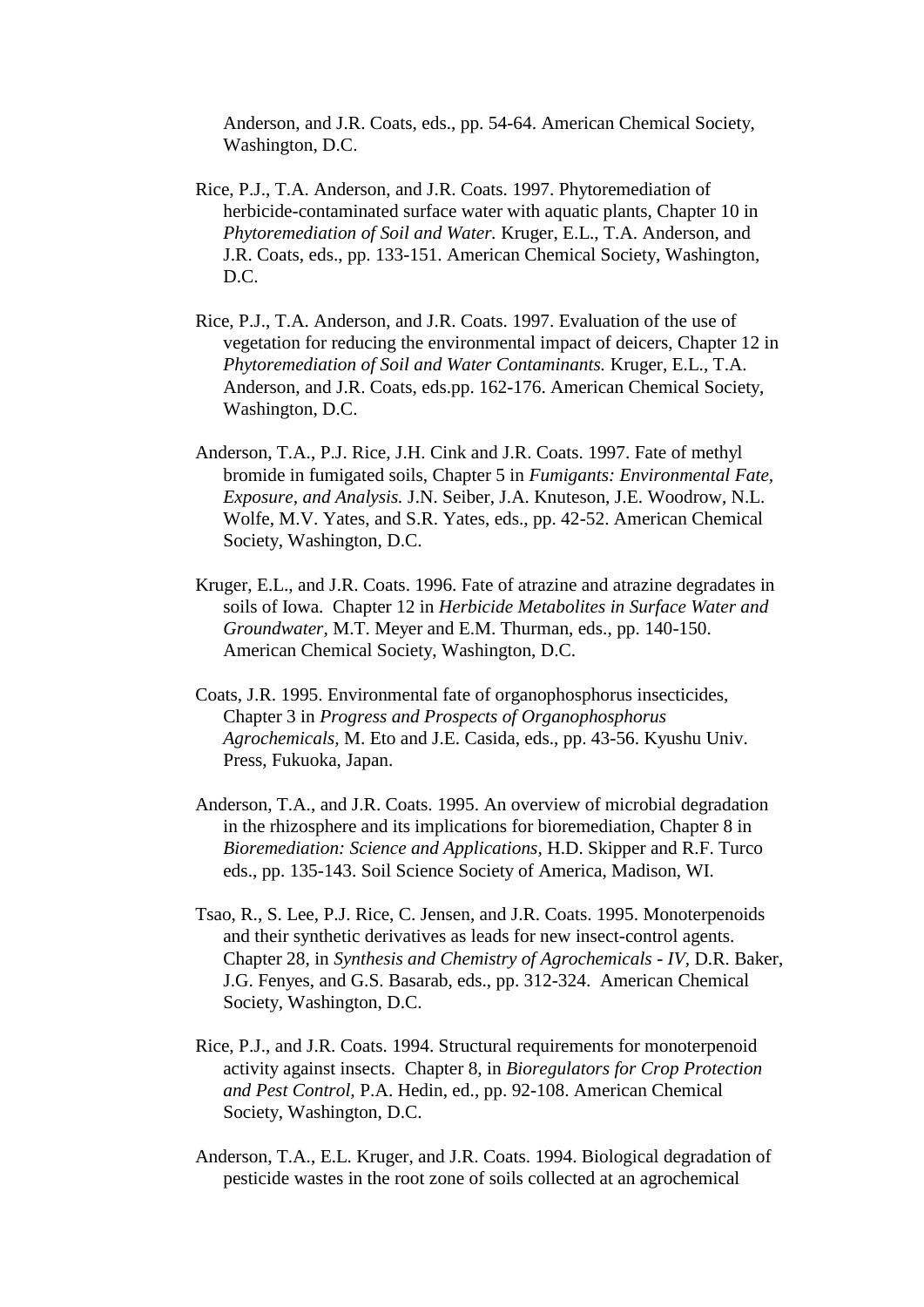dealership. Chapter 16, in *Bioremediation through Rhizosphere Technology,* T.A. Anderson and J.R. Coats, eds., pp. 199-209. American Chemical Society, Washington, D.C.

- Cink, J.H., and J.R. Coats. 1993. The effect of concentration, temperature, and soil moisture on the degradation of chlorpyrifos in an urban Iowa soil, Chapter 7 in *Fate and Significance of Pesticides in the Urban Environment,* K.D. Racke and A.R. Leslie, eds., pp. 62-69, American Chem.Society, Wash. D.C.
- Coats, J.R., and L. Somasundaram. 1991. Pesticide-microbial interactions in soil, Chapter 3 in *Pesticides and the Future: Toxicological Studies of Risks and Benefits*, E. Hodgson, N. Motoyama, and R.M. Roe, eds., pp. 23-30. North Carolina State University, Raleigh, NC.
- Somasundaram, L., and J.R. Coats. 1991. Pesticide transformation products in the environment. Chapter 1 in *Pesticide Transformation Products: Fate and Significance in the Environment.* L. Somasundaram and J.R. Coats, eds. Pp. 2-9. American Chemical Society, Washington, D.C.
- Somasundaram, L., and J.R. Coats. 1991. Interaction between pesticides and their major degradation products. Chapter 12, in *Pesticide Transformation Products: Fate and Significance in the Environment,* L. Somasundaram and J.R. Coats, eds., pp. 162-171. American Chemical Society, Washington, D.C.
- Coats, J.R. 1991. Pesticide degradation mechanisms and environmental activation. Chapter 2, in *Pesticide Transformation Products: Fate and Significance in the Environment,* L. Somasundaram and J.R. Coats, eds, pp. 10-30. American Chemical Society, Washington, D.C.
- Somasundaram, L., and J.R. Coats. 1991. Pesticide transformation products research: A future perspective. Chapter 20, in *Pesticide Transformation Products: Fate and Significance in the Environment,* L. Somasundaram and J.R. Coats, eds., pp. 285-288. American Chemical Society, Washington, D.C.
- Coats, J.R., L.L. Karr, and C.D. Drewes. 1991. Toxicity and neurotoxic effects of monoterpenoids in insects and an earthworm. Chapter 20, in *Naturally Occurring Pest Bioregulators*, P.A. Hedin, ed., pp. 305-316. American Chemical Society, Washington, D.C.
- Racke, K.D. and J.R. Coats. 1990. Enhanced biodegradation of insecticides in Midwestern corn soils. Chapter 6, in *Enhanced Biodegradation of Pesticides in the Environment,* K.D. Racke and J.R. Coats, eds., pp. 68-81. American Chemical Society, Washington, D.C.
- Somasundaram, L. and J.R. Coats. 1990. Influence of pesticide metabolites on the development of enhanced biodegradation. Chapter 10, in *Enhanced*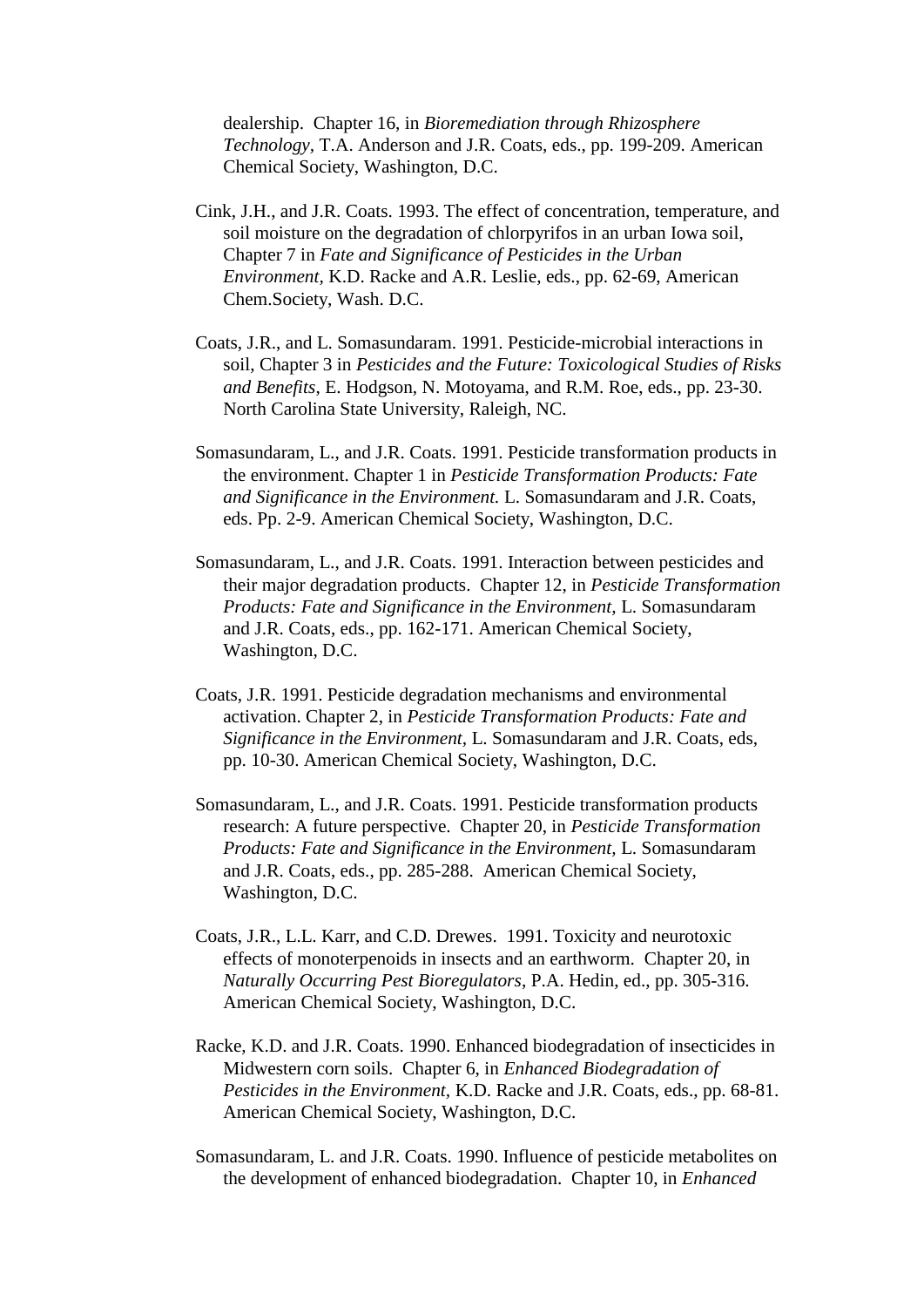*Biodegradation of Pesticides in the Environment.* K.D. Racke and J.R. Coats, eds., pp. 128-140. American Chemical Society, Washington, D.C.

- Coats, R.R., L.L. Karr, R.L. Fryer, and H.S. Beard. 1987. Diphenylchloronitroethane insecticides, Chapter 20, in *Synthesis and Chemistry of Agrochemicals.* D.R. Baker, J.G. Fenyes, W.K. Moberg, and B.Cross, eds., pp. 217-225. American Chemical Society, Washington, D.C.
- Coats, J.R. 1987. Toxicology of pesticide residues in foods, Chapter 10, in *Nutritional Toxicology, Vol. II.* J.N. Hathcock, ed. pp. 249-279. Academic Press, NY.
- Coats, J.R. 1986. Toxicological methods and laboratory testing of insecticides, Chapter 11, in *Methods for the Study of Pest Diabrotica*, J.L. Krysan and T.A. Miller, eds., pp. 205-226. Springer-Verlag, NY.
- Coats, J.R. 1982. Structure-activity relationships in DDT analogs, Chapter 2, in *Insecticide Mode of Action*, J.R. Coats, ed., pp. 29-43. Academic Press, NY.

### **JOURNAL ARTICLES – Refereed (139)**

- Albright, V.C., and J.R. Coats. 2014. Disposition of atrazine metabolites following uptake and degradation of atrazine in switchgrass, *Internat. J. Phytorem.* 16:62-72.
- Tong, Fan, Aaron D. Gross, Marc Dolan, and Joel Coats, 2013. A unique binding site for the phenolic monoterpenoid carvacrol on the *Musca domestica* (house fly) nicotinic acetylcholine receptor, *Pest Manag. Sci.* 69:775-780.
- Albright, V.C., I.J. Murphy, J.A. Anderson, and J.R. Coats. 2013. Fate of atrazine in a switchgrass-soil column system, *Chemosphere* 90:1847-1853.
- Tong, F., J.R. Coats. 2012. Quantitative structure- activity relationships of monoterpenoid binding activities to the housefly GABA receptor. *Pest Manag. Sci.* 68:1122-1129.
- Anderson, J., J.R. Coats. 2012. Acetylcholinesterase inhibition by nootkatone and carvacrol in arthropods. *Pestic. Biochem. Physiol*. 102: 124-128.
- Yakubu, A., C.J. Bern, J.R. Coats, and T.B. Bailey. 2011. Hermetic on-farm storage for maize weevil control in East Africa. *Afric. J. Agric. Res.* 6(14):3311-3319.
- Jessick, Ashley, M. Thomas B. Moorman, and Joel R. Coats. 2011. Optimization of analytical methods to improve detection of erythromycin from water and sediment. *J. Environ. Sci. Health, Part B: Pestic. Food Contam. Agric. Wastes* 46(8): 735-740.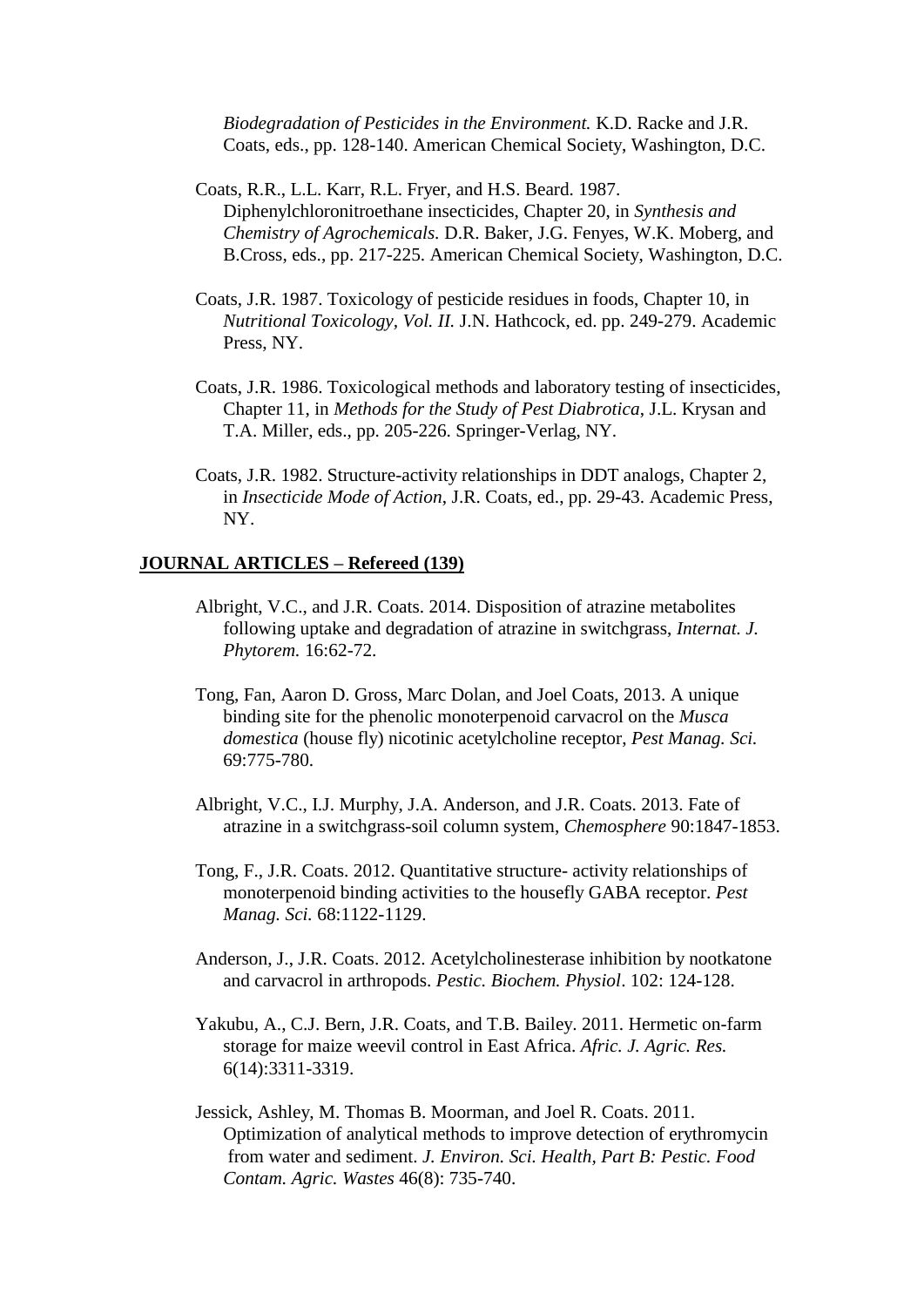- Murphy, Ian J. and Joel Coats. 2011. The capacity of switchgrass (*Pancium virgatum*) to degrade atrazine in a phytoremediation setting. *Environ. Toxicol. Chem.* 30: 715-722.
- Tong, Fan and Joel Coats. 2010. Effects of monoterpenoid insecticides on  $[$ <sup>3</sup>H]-TBOB binding in house fly GABA receptor and <sup>36</sup>Cl<sup>-</sup> uptake in American cockroach ventral nerve cord. *Pestic. Biochem. Physiol*. 98:317- 324.
- Carroll, J.F., G. Paluch, J. Coats and M. Kramer. 2010. Elemol and amyris oil repel the ticks *Ixodes scapularis* and *Amblyomma americanum* (Acari: Ixodidae) in laboratory assays. *Expt. Appl. Acarol.* 51:383-392.
- Paluch, Gretchen, Justin Grodnitzky, Lyric Bartholomay, and Joel Coats. 2009. Quantitative structure-activity relationship of botanical sesquiterpenes: Spatial and contact repellency to the yellow fever mosquito, *Aedes aegypti*. *J. Agric. Food Chem*. 57:7618-7625
- Hu, Dingfei, and Joel R. Coats. 2009. Laboratory evaluation of mobility and sorption for the veterinary antibiotic, tylosin, in agricultural soil. *J. Environ. Monit.*11:1634-1638.
- Kosaki, Hirofumi, Jeffrey D. Wolt, Kan Wang, and Joel Coats. 2008. Subacute effects of maize-expressed vaccine protein, *Escherichia coli* heat-labile enterotoxin subunit B (LTB), on the springtail, *Folsomia candida* and the earthworm, *Eisenia fetida*. *J. Agric. Food Chem*. 56:11342-11347.
- Zhu, J., X. Zeng, M. O'Neal, G. Schultz, B. Tucker, J. Coats, L. Bartholomay, and R. Xue. 2008. Mosquito larvicidal activity of botanical-based mosquito repellents. *J. Am. Mosq. Contr. Assoc.* 24:161-168.
- Hu, Dingfei, and Joel Coats. 2008. Evaluation of the environmental fate of thymol and phenethyl propionate in the laboratory. 2008. *Pest Manag. Sci.* 64:775-779.
- Prihoda, Kelsey, and Joel R. Coats. 2008. Fate of *Bacillus thuringiensis* (Bt) Cry3Bb1 protein in a soil microcosm. *Chemosphere* 73:1102-1107.
- Kosaki, Hirofumi, Joel R. Coats, Kan Wang, and Jeffrey D. Wolt. 2008. Persistence and degradation of maize-expressed vaccine protein, *Escherichia coli* heat-labile enterotoxin subunit B, in soil and water. *Environ. Toxicol. Chem.* 27:1227-1236.
- Paluch, Gretchen, Fredric Miller, Junwei Zhu, and Joel Coats. 2008. Influence of elm foliar chemistry on the host suitability of the Japanese Beetle, *Popillia japonica*, and the Gypsy Moth, *Lymantria dispar*. *J. Ag. Urban Entomol.* 23:209-223.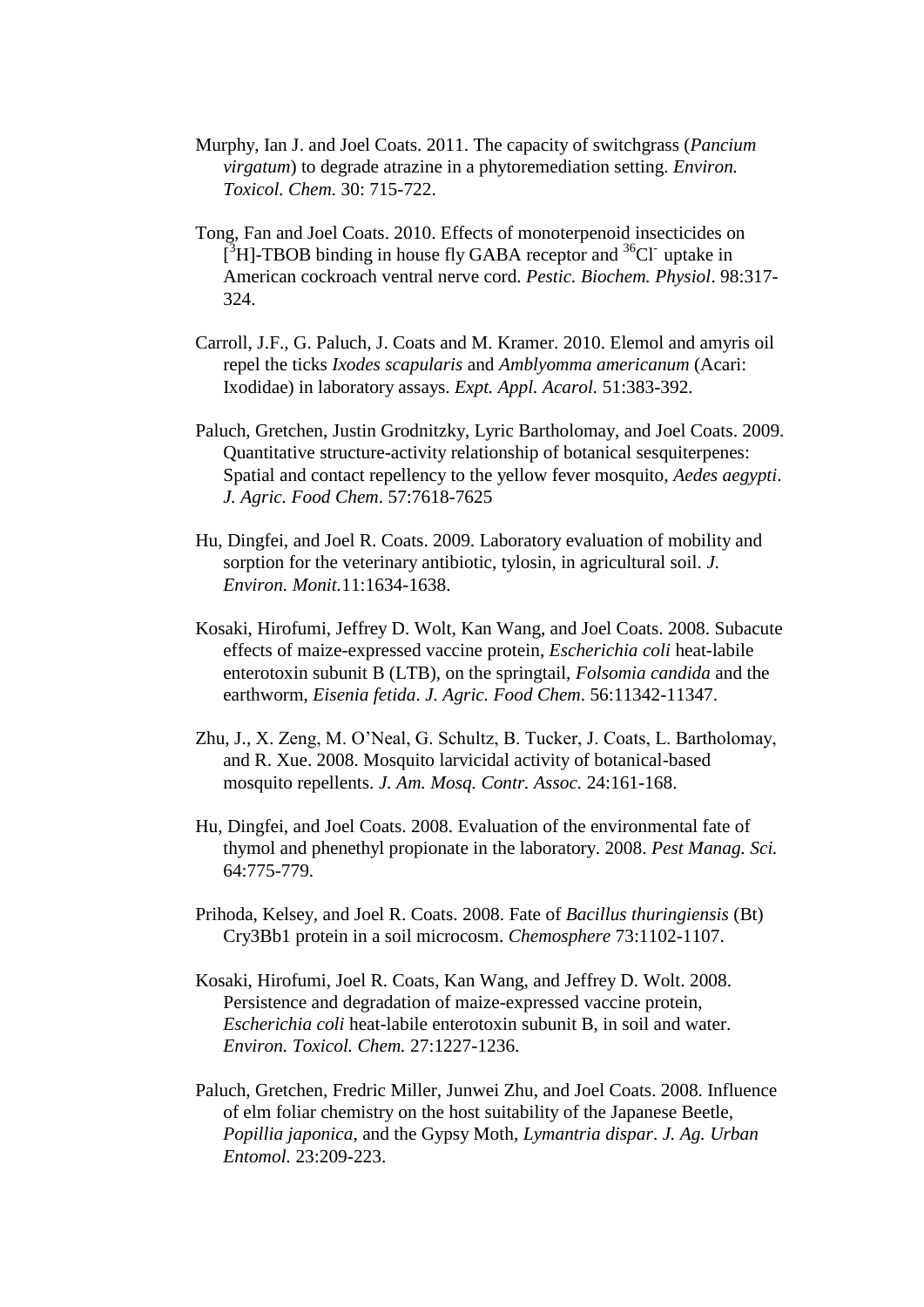- Gereszek, Lindsey J., Joel R. Coats, and Donald C. Beitz. 2008. Effects of dietary conjugated linoleic acid on European corn borer (Lepidoptera: Crambidae) survival, fatty acid profile, and fecundity. *Ann. Entomol. Soc. Am.* 101:430-438.
- Hu, D., B. Fulton, K.L. Henderson, and J.R. Coats. 2008. Identification of tylosin photoreaction products and comparison of ELISA and HPLC methods for their detection in water. *Environ. Sci. Technol.* 42:2982-87.
- Prihoda, K., and J.R. Coats. 2008. Aquatic fate and effects of *Bacillus thuringiensis* Cry3Bb1 protein: Toward risk assessment. *Environ. Toxicol. Chem.* 27:793-798.
- Henderson, Keri L., J.B. Belden, and J.R. Coats. 2007. Fate of atrazine in a grasses phytoremediation system. *Environ. Toxicol. Chem.* 26(9):1836- 1842.
- Henderson, Keri L., Jason B. Belden and Joel R. Coats. 2007. Mass balance of metolachlor in a grassed phytoremediation system. *Environ. Sci. Technol.* 41: 4084-4089.
- Hu, Dingfei and Joel R. Coats. 2007. Aerobic degradation and photolysis of tylosin in water and soil. *Environ. Toxicol. Chem.* 26(5):884-889.
- Clark, B.W., K.R. Prihoda, and J.R. Coats. 2006. Subacute effects of transgenic Cry1Ab *Bacillus thuringiensis* corn litter on the isopods *Trachelipus rathkii* and *Armadillidium nasatum. Environ. Toxicol. Chem.*  25(10):2653-2661.
- Zhu, J., X. Zeng, Y. Ma, T. Liu, K. Qian, Y. Han, S. Xue, B. Tucker, G.E. Schultz, J.R. Coats, W.A. Rowley, and A. Zhang. 2006. Adult repellency and larvicidal activity of five plant essential oils against mosquitoes. *J. Amer. Mosq. Contr. Assoc.* 22(3):515-522.
- Clark, B.W., and J.R. Coats. 2006. Subacute effects of Cry1Ab *Bt* corn litter on the earthworm *Eisenia fetida* and the springtail *Folsomia candida*. *Environ. Entomol.* 35:1121-1129.
- Henderson, K.L.D., J.B. Belden, S. Zhao, and J.R. Coats. 2006. Phytoremediation of pesticide wastes in soil. *Z. Naturforschung* 61c:213- 221.
- Zhao, S., E.L. Arthur, T.B. Moorman, and J.R. Coats. 2005. Evaluation of microbial inoculation and vegetation to enhance the dissipation of atrazine and metolachlor in soil. *Environ. Toxicol. Chem.* 24:2428-2434.
- Belden, J.B., T.A. Phillips, B.W. Clark and J.R. Coats. 2005. Toxicity of pendimethalin to nontarget soil organisms. *Bull. Environ. Contam. Toxicol.* 74:769-776.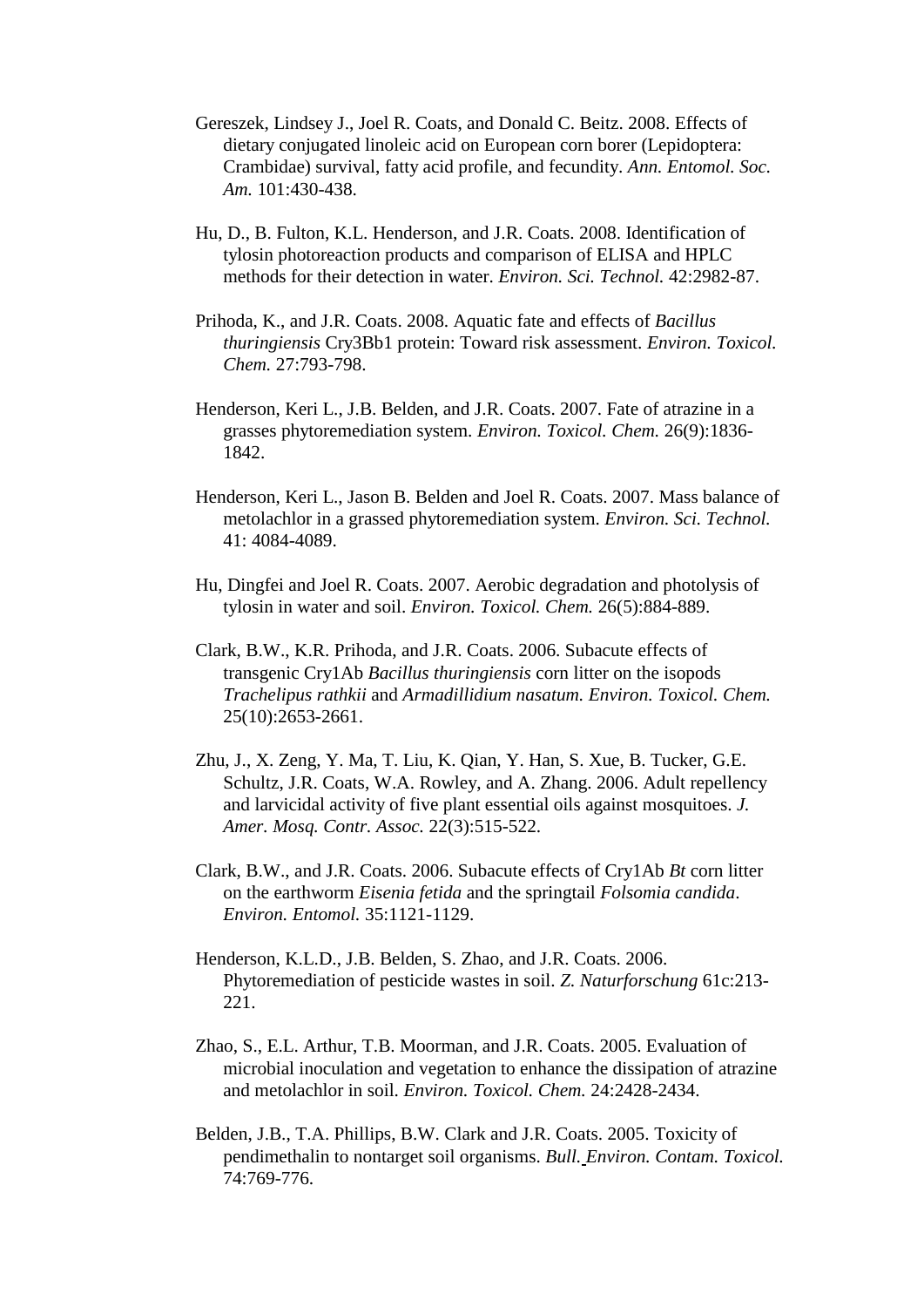- Park, D.S., and J.R. Coats. 2005. Mode of action of cyanohydrins in insects. *J. Pestic. Sci.* 30(2): 99-102.
- Schultz, G., E. Simbro, J. Belden, J. Zhu, and J.R. Coats. 2004. Catnip, *Nepeta cataria* (Lamiales: Lamiaceae), a closer look: seasonal occurrence of nepetalactone isomers and comparative repellency of three terpenoids to insects. *Environ. Entomol*. 33(6): 1562-1569.
- Park, D.S., C. Peterson, S. Zhao, and J.R. Coats. 2004. Fumigation toxicity of volatile natural and synthetic cyanohydrins to stored-product pests and activity as soil fumigants. *Pest Manag. Sci.* 60:833-838
- Belden, J.B., J.R. Coats. 2004. Effect of grasses on herbicide fate in the soil column: Infiltration of runoff, movement, and degradation. *Environ. Toxicol. Chem.* 23:2251-2258.
- Rice, P.J., T.A. Anderson, and J.R. Coats. 2004. Effect of sediment on the fate of metolachlor and atrazine in surface water. *Environ. Toxicol. Chem.* 23:1145-1155.
- Belden, J.B., T.A. Phillips, and J.R. Coats. 2004. Effect of prairie grass on the dissipation, movement, and bioavailability of selected herbicides in prepared soil columns. *Environ. Toxicol. Chem.* 23:125-132.
- Hou, X., J. Shen, S. Zhang, H. Jiang, and J.R. Coats. 2003. Bioconcentration and elimination of sulfamethazine and its main metabolite in sturgeon (*Acipenser schrenkii*). *J. Agric. Food Chem.* 51:7725-7729.
- Shen, J., D. Hu, X. Wu, and J.R. Coats. 2003. Bioavailability and pharmacokinetics of florfenicol in broiler chickens. *J. Vet. Pharmacol. Therap.* 26:337-341.
- Phillips, T.A., J.B. Belden, M. Stroud, and J.R. Coats. 2003. Evaluation of a cold-water hand-washing regimen in removing carbaryl residues from contaminated fabrics. *Bull. Environ. Contam. Toxicol.* 71:6-10.
- Zhao, S., E.L. Arthur, and J.R. Coats. 2003. Influence of microbial inoculation (*Pseudomonas* sp. strain ADP), the enzyme atrazine chlorohydrolase, and vegetation on the degradation of atrazine and metolachlor in soil. *J. Agric. Food Chem.* 51:3043-3048.
- Lee, S., C.J. Peterson, and J.R. Coats. 2003. Fumigation toxicity of monoterpenoids to several stored product insects. *J. Stored Prod. Res.*  39:77-85.
- Park, D-S., J.A. Grodnitzky, and J.R. Coats. 2002. QSAR evaluation of cyanohydrins' fumigation toxicity to house fly (*Musca domestica*) and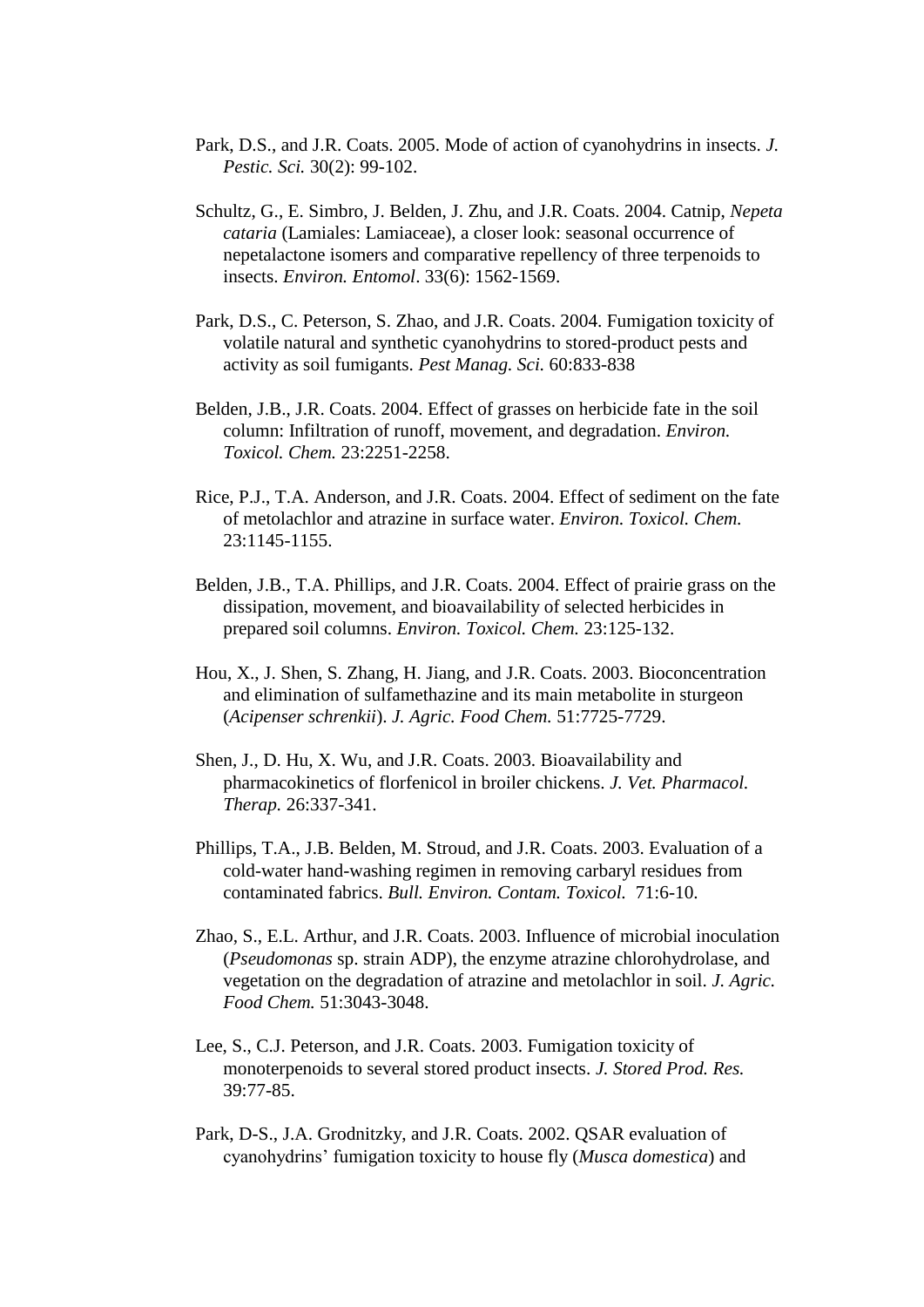lesser grain borer (*Rhizopertha dominica*). *J. Agric. Food Chem.* 50:5617- 5620.

- Rice, P.J., T.A. Anderson, and J.R. Coats. 2002. Degradation and persistence of metolachlor in soil: effects of concentration, soil moisture, soil depth, and sterilization. *Environ. Toxicol. Chem.* 21:2640-2628.
- Grodnitzky, J.A., and J.R. Coats. 2002. QSAR evaluation of monoterpenoids' insecticidal activity. *J. Agric. Food Chem.* 50 (16):4576-4580.
- Park, D.S., and J.R. Coats. 2002. Cyanogenic glycosides: alternative insecticides? *Korean J. Pestic. Sci.* 6(2):51-57.
- Fassbinder, C.A., J.A. Grodnitzky, and J.R. Coats. 2002. Monoterpenoids as possible control agents for *Varroa destructor*. *J. Apicultural Res.* 41(3- 4):83-88.
- Peterson, C.J., L.T. Nemetz, L.M. Jones, and J.R. Coats. 2002. Behavioral activity of catnip (Lamiaceae) essential oil components to the German cockroach (Blattodea: Blattellidae). *J. Econ. Entomol.* 95:377-380.
- Tsao, R., C.J. Peterson, and J.R. Coats. 2002. Glucosinolate breakdown products as insect fumigants and their effect on carbon dioxide emission of insects, *BioMed Cent. Ecol*. 2(5):1-7.
- Peterson, C., J. Zhu, and J.R. Coats. 2002. Identification of components of osage orange fruit (*Maclura pomifera)* and their repellency to German cockroaches. *J. Essent. Oil Res.* 14:233-236.
- Tsao, R., F.E. Romanchuk, C.J. Peterson, and J.R. Coats. 2002. Plant growth regulatory effect and insecticidal activity of the extracts of the Tree of Heaven (*Ailanthus altissima* L.), *BioMed Cent. Ecol.* 2(1):1-6.
- Peterson, C.J., B.F. Binder, and J.R. Coats. 2001. Effects of two isoflavanoids, osajin and pomiferin, from *Maclura pomifera* for growth and feeding disruption in *Ostrinia nubilalis*, *J. Pestic. Sci.* 26:261-265.
- Moorman, T.J., J.K. Cowan, E.L. Arthur, and J.R. Coats 2001. Organic amendments to enhance herbicide biodegradation in contaminated soils. *Biol. Fertil. Soils* 33:541-545.
- Peterson, C.J., A. Fristad, R. Tsao, and J.C. Coats. 2000. Osajin and pomiferin, two isoflavones purified from osage orange fruits, tested for repellency to the maize weevil (Coleoptera: Curculionidae). *Environ. Entomol.* 29:1133- 1137.
- Anhalt, J.C., E.L. Arthur, T.A. Anderson, J.R. Coats. 2000. Degradation of atrazine, metolachlor, and pendimethalin in pesticide-contaminated soils: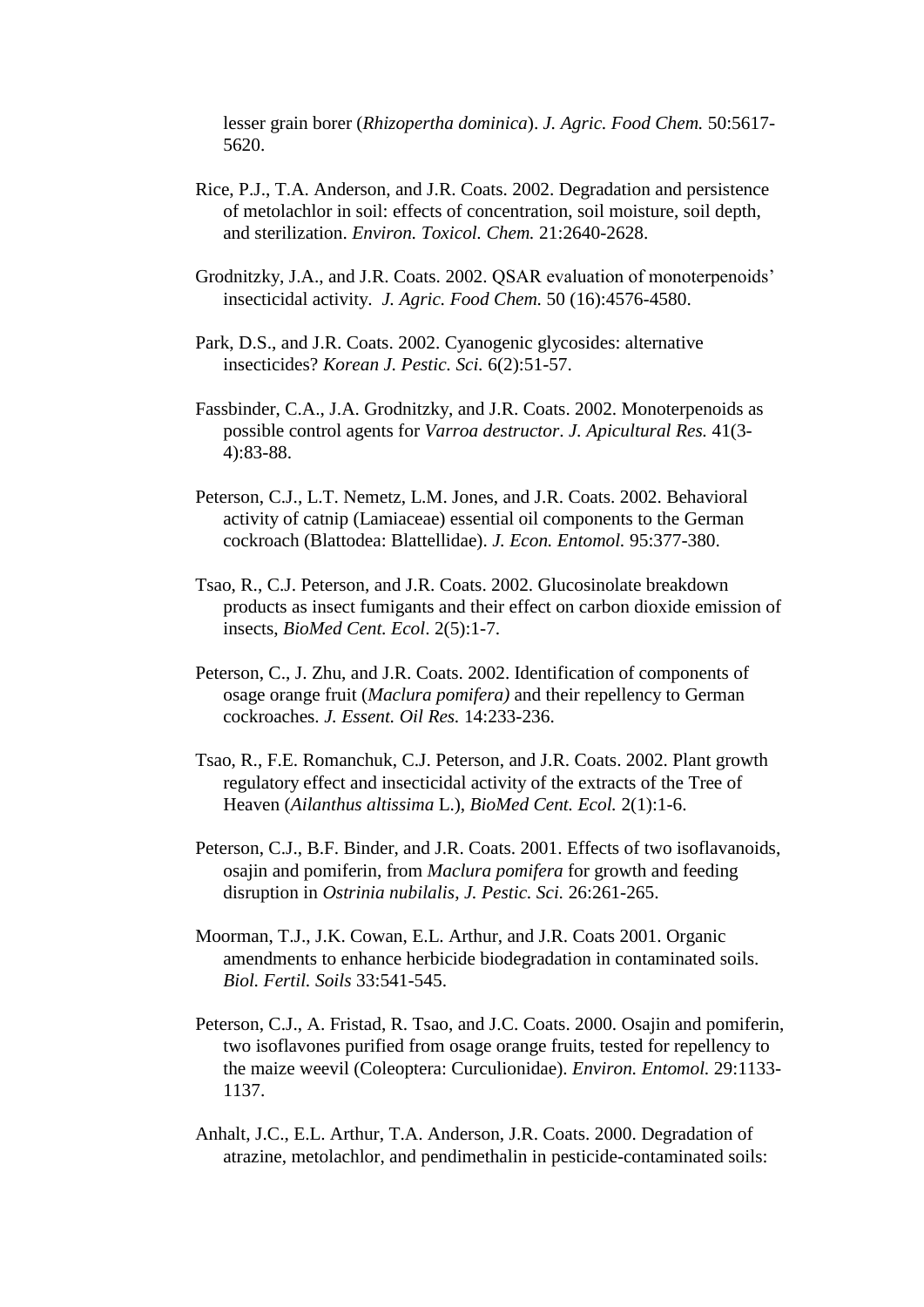effects of aged residues on soil respiration and plant survival. *J. Environ. Sci. Hlth* B35: 417-438.

- Arthur, E.L., B.S. Perkovich, T.A. Anderson, J.R. Coats. 2000. Degradation of an atrazine and metolachlor herbicide mixture in pesticide-contaminated soils from two agrochemical dealerships in Iowa. *Water Air Soil Pollut.* 119:75-90.
- Peterson, C.J., A. Cosse', J.R. Coats. 2000. Insecticidal components in the meal of *Crambe abyssinica*. *J. Agric. Urban Entomol.* 17:27-36.
- Peterson, C.J., R. Tsao, J.R. Coats. 2000. Naturally occurring cyanohydrins, analogues and derivatives. *Pest. Manag. Sci.* 56:615-617.
- Peterson, C.J., R. Tsao, A.L. Eggler, J.R. Coats. 2000. Insecticidal activity of cyanohydrin and monoterpenoid compounds. *Molecules* 5:648-654.
- Carr, R.L., T.A. Couch, J. Liu, J.R. Coats, J.E. Chambers. 1999. The interaction of chlorinated alicyclic insecticides with brain GABAa receptors in channel catfish (*Ictaluris punctatus)*. *J. Toxicol. Environ. Health* A56:543-553.
- Lee, S., R. Tsao, J.R. Coats. 1999. Influence of dietary applied monoterpenoids and derivatives on survival and growth of the European corn borer (*Lepidoptera: Pyralidae*). *J. Econ. Entomol.* 92:56-67.
- Peterson, C.J., R. Tsao, J.R. Coats. 1998. Glucosinolate aglucones and analogues: insecticidal properties and a QSAR. *Pestic. Sci.* 54:35-42.
- Arthur, E.L., J.C. Anhalt, T.A. Anderson, J.R. Coats. 1997. Enhanced degradation of deethylatrazine in an atrazine-history soil of Iowa. *J. Environ. Sci. Hlth* B32:599-620.
- Rice, P.J., C.D. Drewes, T.M. Klubertanz, J.R. Coats, and S.P. Bradbury. 1997. Acute toxicity and behavioral effects of chlorpyrifos, permethrin, phenol, strychnine, and 2,4-dinitrophenol to 30-day Japanese medaka (*Oryzias latipes*). *Environ. Toxicol. Chem*. 16:696-704.
- Kruger, E.L., P.J. Rice, J.C. Anhalt, T.A. Anderson, and J.R. Coats. 1997. Comparative fates of atrazine and deethylatrazine in sterile and nonsterile soils. *J. Environ. Qual.* 26:95-101.
- Lee, S., R. Tsao, C. Peterson, and J. R. Coats. 1997. Insecticidal activity of monoterpenoids to western corn rootworm (*Coleoptera: Chrysomelidae*), twospotted spider mite (*Acari: Tetranychidae*), and House Fly (*Diptera: Muscidae*). *J. Econ. Entomol.* 90:883-892.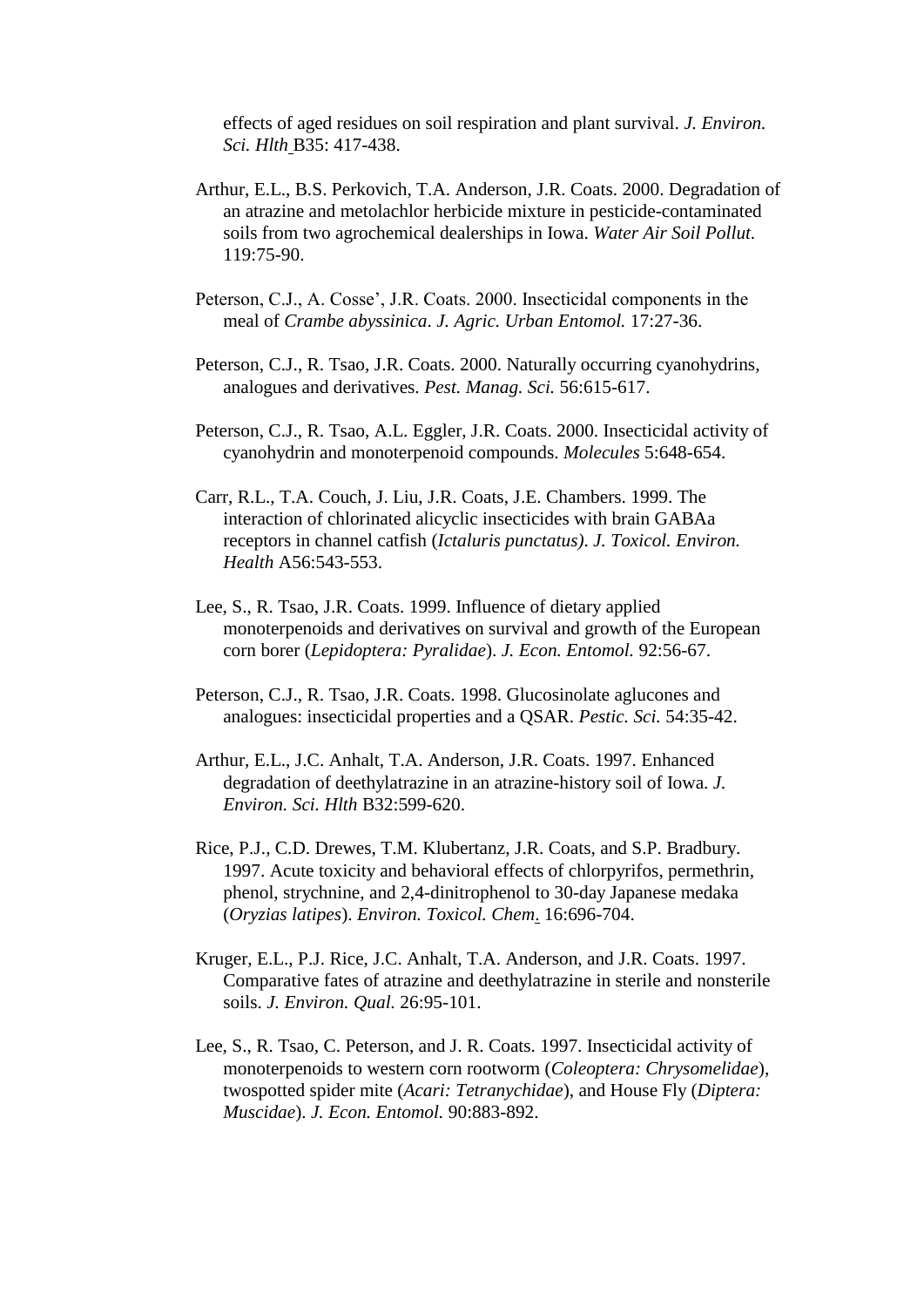- Zahn, J.A., D.M. Arciero, A.B. Hooper, J.R. Coats, and A.A. DiSpirito. 1997. Cytochrome *c* peroxidase from *Methylococcus capsulatus* Bath*. Archiv. Microbiol.* 168:362-372.
- Anderson, T.A., D.M. Scherubel, R. Tsao, A.W. Schwabacher, and J.R. Coats. 1997. Synthesis of  ${}^{3}H$ -polyethylene and its use for fate studies on degradable plastics. *J. Environ. Polymer Degrad.* 5:119-124.
- Rice, P.J., T.A. Anderson, J.H. Cink, and J.R. Coats. 1996. The influence of soil environmental variables on the degradation and volatility of methyl bromide in soil. *Environ. Toxicol. Chem.* 15:1723-1729.
- Tsao, R., M. Reuber, L. Johnson, and J.R. Coats. 1996. Insecticidal toxicities of glucosinolate-containing extracts from crambe seeds. *J. Agric. Entomol.* 13: 109-120.
- Kruger, E.L., P.J. Rice, J.Anhalt, T.A. Anderson, and J.R. Coats. 1996. Use of undisturbed soil columns under controlled conditions to study the fate of [ <sup>14</sup>C]deethylatrazine, *J. Agric. Food Chem.* 44: 114-1149.
- Perkovich, B.S., T.A. Anderson, E.L. Kruger, and J.R. Coats. 1996. Enhanced mineralization of [<sup>14</sup>C]atrazine in *Kochia scoparia* rhizospheric soil from a pesticide-contaminated site. *Pestic. Sci.* 46: 391-396.
- Kruger , E.L., B. Zhu, and J.R. Coats. 1996. Relative mobilities of atrazine, five atrazine degradates, metolachlor, and simazine in soils of Iowa. *Environ. Toxicol. Chem.* 15: 691-695.
- Rice, L.G., P.F. Ross, J.DeJong, R.D. Plattner, and J.R. Coats. 1995. Evaluation of a liquid chromatographic method for the determination of fumonisins in corn, poultry feed, and *Fusarium* culture material, *J.A.O.A.C. Internat.* 78:1002-1009.
- Anderson, T.A., and J.R. Coats. 1995. Screening rhizosphere soil samples for the ability to mineralize elevated concentrations of atrazine and metolachlor, *J. Environ. Sci. Hlth* B30: 473-484.
- Anderson, T.A., E.L. Kruger, and J.R. Coats. 1995. Rhizosphere microbial communities of herbicide-tolerant plants as potential bioremedients of soils contaminated with agrochemicals, *in Bioremediation of Pollutants in Soil and Water, ASTM STP 1235*, B.S. Shephart, (ed.) American Society for Testing and Materials, Philadelphia, PA.
- Anderson, T.A., R. Tsao, and J.R. Coats. 1995. Consumption and degradation of <sup>3</sup>H-polyethylene/starch disks by terrestrial isopods. *Bull. Environ. Contam. Toxicol*. 54: 214-221.
- Rice, P.J., and J.R. Coats. 1994. Insecticidal properties of several monoterpenoids to the house fly (*Diptera: Muscidae*), red flour beetle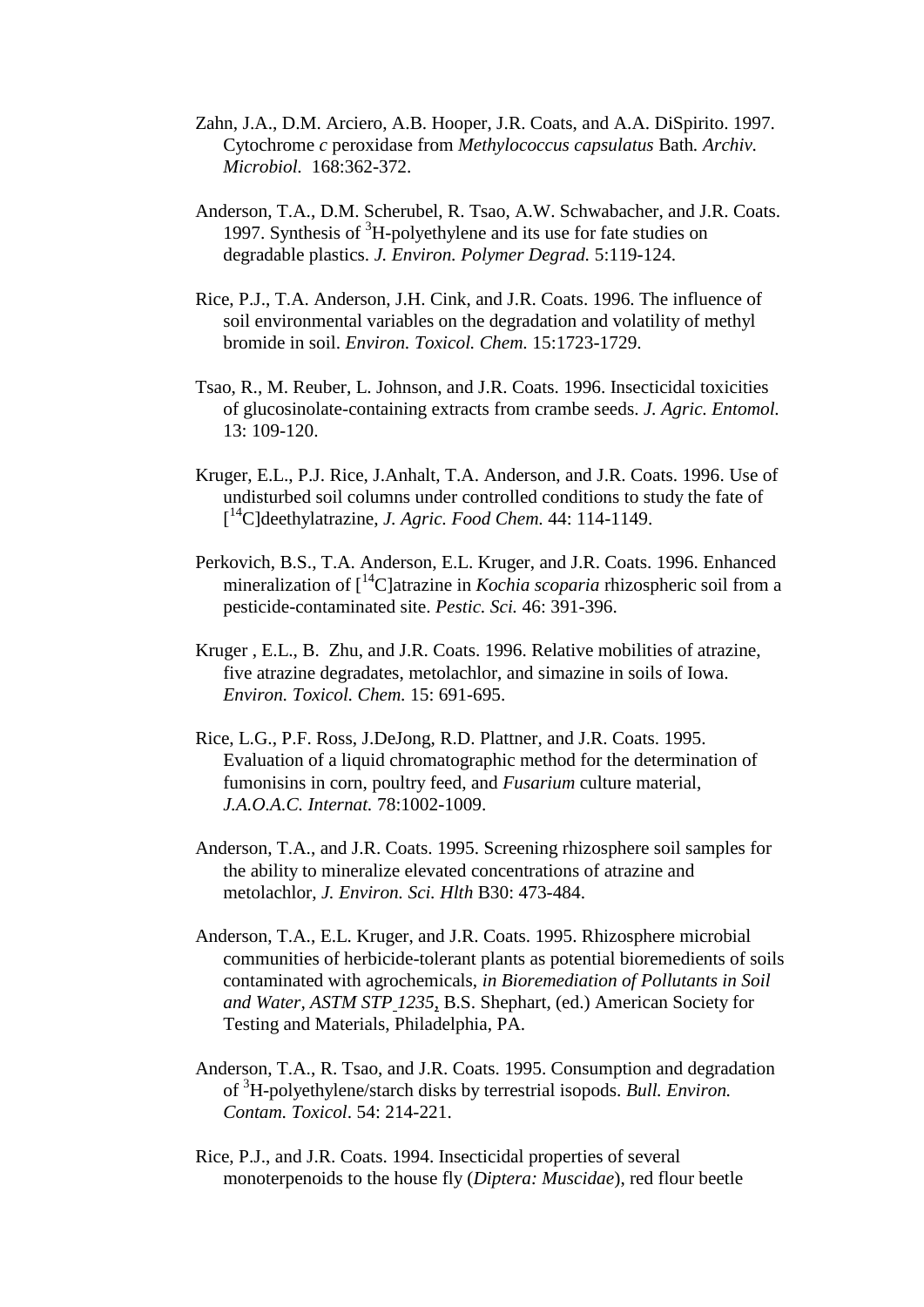(*Coleoptera: Tenebrionidae*), and southern corn rootworm (*Coleoptera: Chrysomelidae*). *J. Econ. Entomol.* 85: 1172-1179.

- Liu, J., J.E. Chambers, and J.R. Coats. 1994. Determination of lipophilicity of chlorinated alicyclic compounds by reversed-phase high performance liquid chromatography. *J. Liq. Chromatog.* 17: 1995-2004.
- Anderson, T.A., E.L. Kruger, and J.R. Coats. 1994. Enhanced degradation of a mixture of three herbicides in the rhizosphere of a herbicide-tolerant plant. *Chemosphere* 28:1551-1557.
- Rice, P.J., and J.R. Coats. 1994. Insecticidal properties of monoterpenoid derivatives to the house fly (*Diptera: Muscidae*) and red flour beetle (*Coleoptera: Tenebrionidae*). *Pestic. Sci.* 42: 195-202.
- Jayachandran, K., T.R. Steinheimer, L.Somasundaram, T.B. Moorman, R.S. Kanwar, and J.R. Coats. 1994. Occurrence of atrazine and degradates as contaminants of subsurface drainage and shallow water. *J. Environ. Qual.* 23:311-319.
- Tsao, R., T.A. Anderson, and J.R. Coats. 1993. The influence of soil macroinvertebrates on primary degradation of starch-containing polyethylene films. *J. Environ. Polymer Degrad.* 1:301-306.
- Kruger, E.L., L. Somasundaram, R.S. Kanwar, and J.R. Coats. 1993. Persistence and degradation of  ${}^{14}C$ -atrazine and  ${}^{14}C$ -deisopropylatrazine as affected by soil depth and moisture conditions. *Environ. Toxicol. Chem.* 12: 1959-1967.
- Kruger, E.L., L. Somasundaram, R.S. Kanwar, and J. R. Coats. 1993. Movement and degradation of  ${}^{14}$ C-atrazine in undisturbed soil columns. *Environ. Toxicol. Chem.* 12:1969-1975.
- Featherstone, D., C.D. Drewes, and J.R. Coats. 1993. A non-invasive neurotoxicity assay using larval medaka, *in* Gorsuch et al., eds., *Environmental Toxicology and Assessment, Vol. II. ASTM STP 1216*, American Society for Testing and Materials, Philadelphia, PA, pp. 275- 288.
- Baluch, H.U., L. Somasundaram, R.S. Kanwar, and J.R. Coats. 1993. Fate of major degradation products of atrazine in Iowa soils. *J. Environ. Sci. Hlth* B28: 127-149.
- Johnson, K.E., A.L. Pometto, L. Somasundaram, and J.R. Coats. 1993. Microtox assay to determine the toxicity of degradation products from degradable plastics. *J. Environ. Polymer Degrad.* 1:111-116.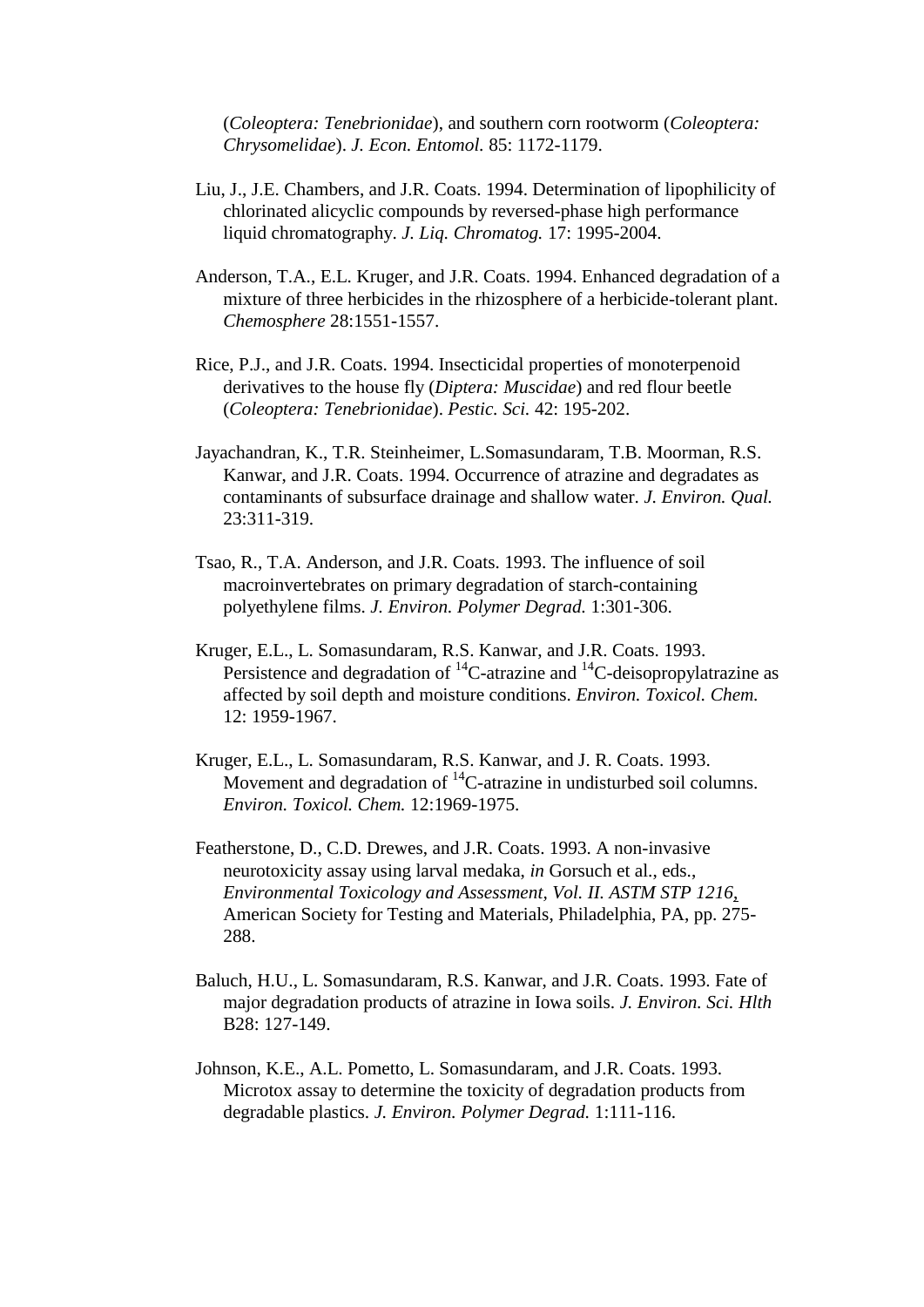- Somasundaram, L., K. Jayachandran, E.L. Kruger, K.D. Racke, T.B. Moorman, T. Dvorak, and J.R. Coats. 1993. Degradation of isazofos in the soil environment. *J. Agric. Food Chem.* 41:313-318.
- Karr, L.L., and J.R. Coats. 1992. Effects of four monoterpenoids on growth and reproduction in the German cockroach. *J. Econ. Entomol.* 85:424-429.
- Featherstone, D., C.D. Drewes, and J.R. Coats. 1991. Noninvasive detection of electrical events during startle reflex in larval medaka. *J. Exp. Biol.* 158:583-589.
- Somasundaram, L., J.R. Coats, V.M. Shanbhag, and K.D. Racke. 1991. Mobility of pesticides and their hydrolysis metabolites in soil. *Environ. Toxicol. Chem.* 10:185-194.
- Coats, J.R. 1990. Mechanisms of toxic action and structure-activity relationships for organochlorine and synthetic pyrethroid insecticides. *Environ. Hlth Perspect.* 87:255-262.
- Karr, L.L., C.D. Drewes, and J.R. Coats. 1990. Toxic effects of *d*-limonene in the earthworm *Eisenia fetida*, *Pestic. Biochem. Physiol.* 36:175-186.
- Somasundaram, L., J.R. Coats, K.D. Racke, and H.M. Stahr. 1990. Application of the Microtox system to assess the toxicity of pesticides and their hydrolysis metabolites. *Bull. Environ. Contam. Toxicol.* 44:254-259.
- Somasundaram, L., J.R. Coats, and K.D. Racke. 1989. Degradation of pesticides in soil as influenced by the presence of hydrolysis metabolites. *J. Environ. Sci. Hlth* B24:457-478.
- Coats, J.R., D.M. Symonik, S.P. Bradbury, S.D. Dyer, L.K. Timson, and G.J. Atchison. 1989. Toxicology of synthetic pyrethroids in aquatic organisms an overview. *Environ. Toxicol. Chem. 8:671-679.*
- Symonik, D.M., J.R. Coats, S.P. Bradbury, G.J. Atchison, and J.M. Clark. 1989. Effect of fenvalerate on metabolic ion dynamics in the fathead minnow (*Pimphales promelas*) and bluegill (*Lepomis macrochirus*). *Bull. Environ. Contam. Toxicol.* 42:821-828.
- Coats, J.R., J.W. Williams, C. Chang, A. Lee, and R.L. Metcalf. 1989. Structure-activity for uptake and toxicity of DDT-type insecticides utilizing an NMR method for estimating  $\sigma^*$ . *Environ. Toxicol. Chem.* 8:45-52.
- Dyer, S.D., J.R. Coats, S.P. Bradbury, G.J. Atchison, and J.M. Clark. 1989. Effects of water hardness and salinity on the acute toxicity and uptake of fenvalerate by bluegill (*Lepomis macrochirus*). *Bull. Environ. Contam. Toxicol.* 42:359-366.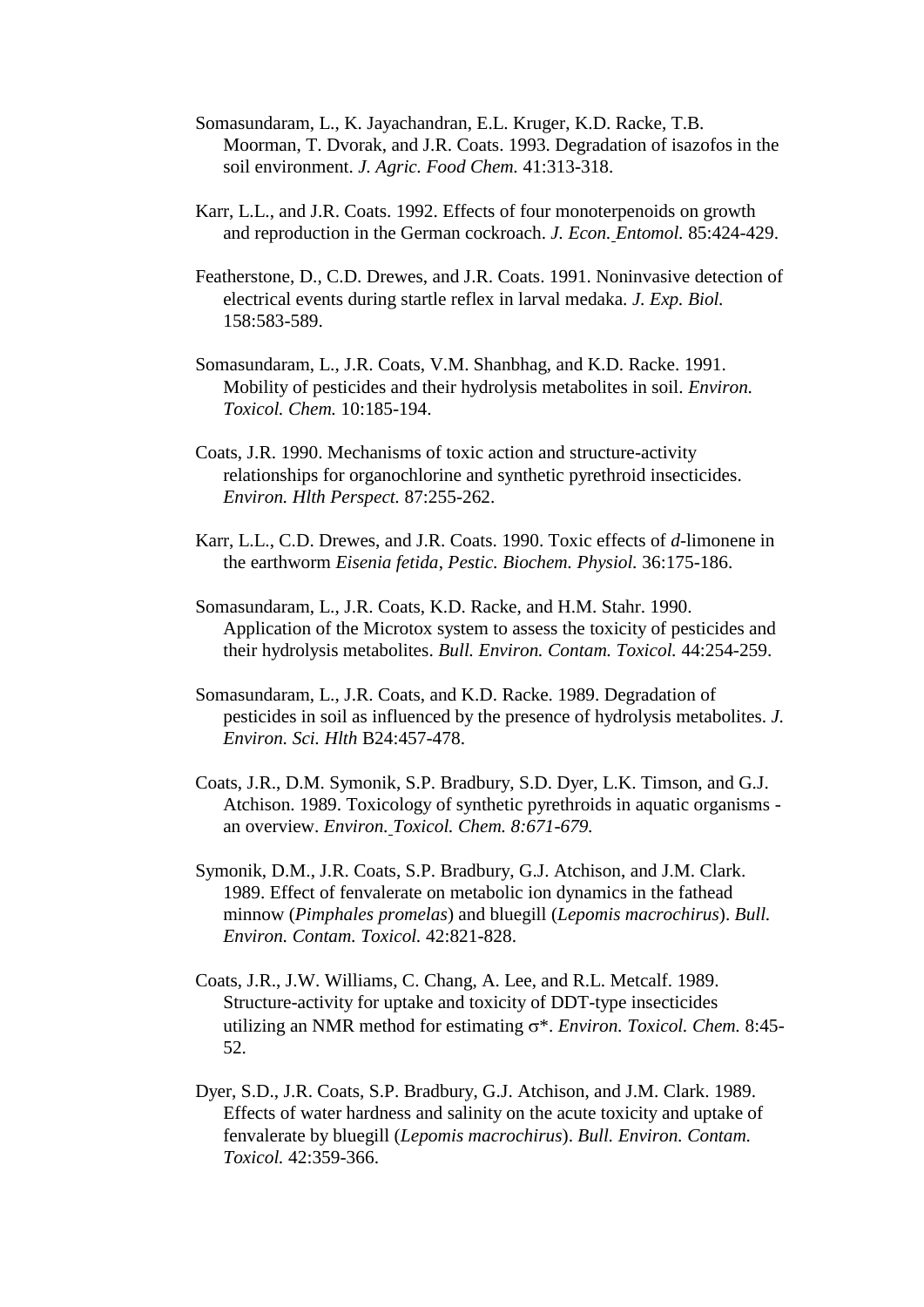- Bradbury, S.P., and J.R. Coats. 1989. Toxicokinetics and toxicodynamics of pyrethroid insecticides in fish. *Environ. Toxicol. Chem.* 8:373-380.
- Racke, K.R., J.R. Coats, and K.R. Titus. 1988. Degradation of chlorpyrifos and its hydrolysis product, 3,5,6-trichloro-2-pyridinol, in soil. *J. Environ. Sci. Hlth* B23:527-539.
- Racke, K.D., and J.R. Coats. 1988. Enhanced degradation and the comparative fate of carbamate insecticides in soil. *J. Agric. Food Chem.* 36:1067-1072.
- Karr, L.L., and J.R. Coats. 1988. Insecticidal properties of *d*-limonene. *J. Pestic. Sci.* 13:287-290.
- Racke, K.D., and J.R. Coats. 1988. Comparative degradation of organophosphorus insecticides in soil: specificity of enhanced microbial degradation. *J. Agric. Food Chem.* 36:193-199.
- Somasundaram, L., and J.R. Coats. 1987. Effect of manuring on the persistence and degradation of soil insecticides. *Bull. Environ. Contam. Toxicol.* 39:579-586.
- Hsin, C.-Y., and J.R. Coats. 1987. Bendiocarb metabolism in adults and larvae of the southern corn rootworm *Diabrotica undecimpunctata howardi. J. Pestic. Sci.* 12:301-309.
- Abou-Assaf, N., and J.R. Coats. 1987. Degradation of  ${}^{14}C$ -isofenphos in soil in the laboratory under different soil pH's, temperatures, and moistures. *J. Environ. Sci. Hlth* B22:285-301.
- Bradbury, S.P., D.M. Symonik, J.R. Coats, and G.J. Atchison. 1987. Toxicity of fenvalerate and its constituent isomers to the fathead minnow and bluegill. *Bull. Environ. Contam. Toxicol.* 38(5):727-735.
- Heppner, T.J., C.D. Drewes, and J.R. Coats. 1987. Electrophysiological effects of paraoxon on the giant interneurons in the American cockroach, *Periplaneta americana. Pestic. Biochem. Physiol.* 28:57-66.
- Bradbury, S.P., J.M. McKim, and J.R. Coats. 1987. Physiological response of rainbow trout (*Salmo gairdneri)* to acute fenvalerate intoxication. *Pestic. Biochem. Physiol.* 28:57-66.
- Racke, K.D., and J.R. Coats. 1987. Enhanced degradation of isofenphos by soil microorganisms. *J. Agric. Food Chem.* 35:94-99.
- Heppner, T.J., J.R. Coats, and C.D. Drewes. 1987. Neurotoxic actions of isofenphos and three isofenphos metabolites in the American cockroach, *Periplaneta americana. Pestic. Biochem. Physiol.* 27:76-85.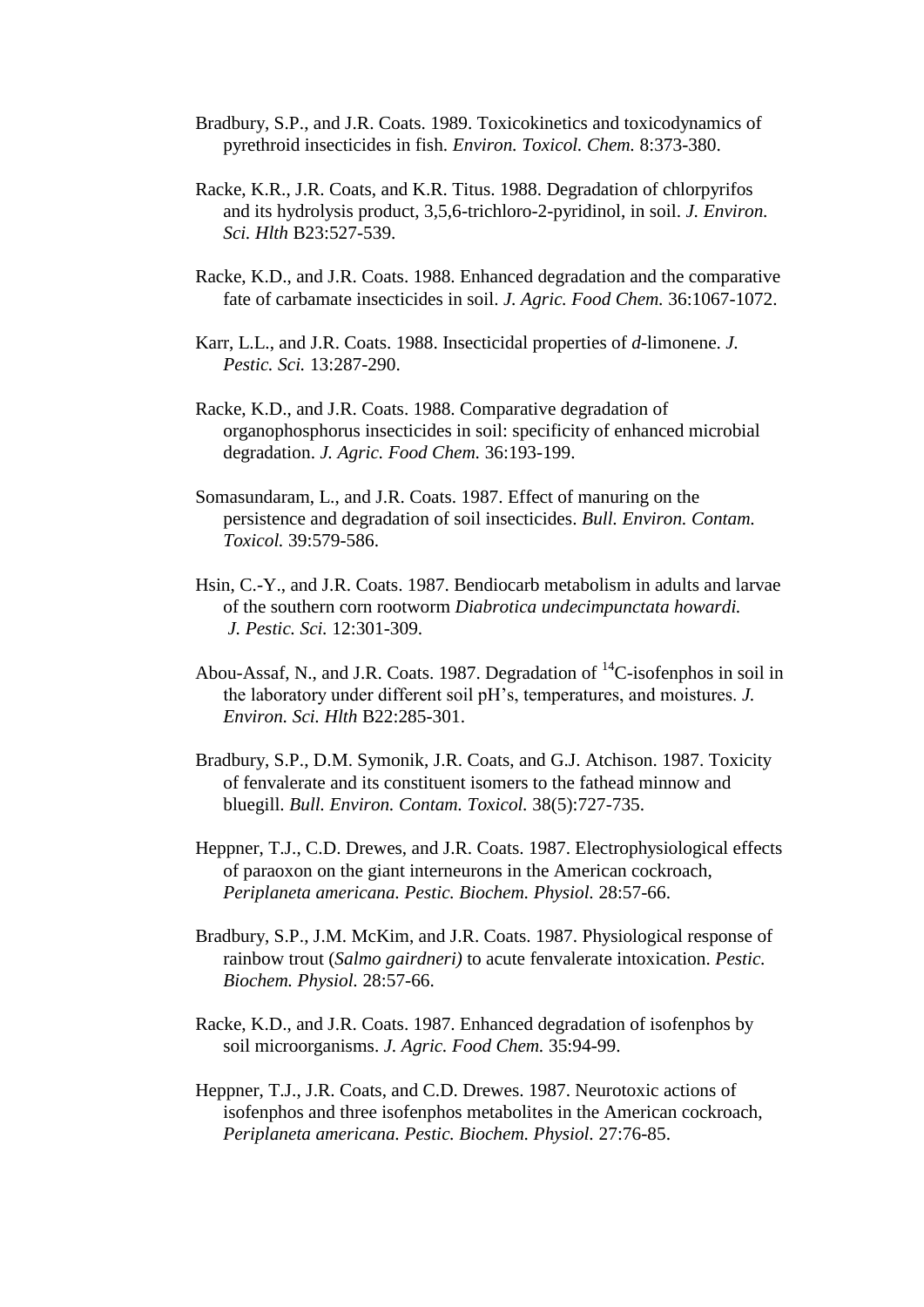- Abou-Assaf, N., J.R. Coats, M.E. Gray and J.J. Tollefson. 1986. Degradation of isofenphos in cornfields with conservation tillage practices. *J. Environ. Sci. Hlth* B21(6):425-446.
- Guthrie, W.D., C.T. Tseng, W.A. Russell, J.R. Coats, J.C. Robbins and J.J. Tollefson. 1986. DIMBOA content at seven stages of plant development in a maize synthetic cultivar. *J. Kansas Entomol. Soc.* 59(2):356-360.
- Bradbury, S.P., J.R. Coats, and J.M. McKim. 1986. Toxicokinetics of fenvalerate in rainbow rout. *Environ. Toxicol. Chem.* 5:567-576.
- Bennett, R.S., E.E. Klaas, J.R. Coats, and E.J. Kolbe. 1986. Fenvalerate concentrations in the vegetation, insects, and small mammals of an oldfield ecosystem. *Bull. Environ. Contam. Toxicol.* 36(5):785-792.
- Hsin, C.-Y., and J.R. Coats. 1986. Metabolism of isofenphos in southern corn rootworm. *Pestic. Biochem. Physiol.* 25:336-345.
- Kim, C.J., J.F. Stone, J.R. Coats, and S.J. Kadolph. 1986. Removal of alachlor residues from contaminated clothing fabric. *Bull. Environ. Contam. Toxicol. 3*6:234-241.
- Bradbury, S.P., J.R. Coats, and J.M. McKim. 1985. Differential toxicity and uptake of two fenvalerate formulations in fathead minnows (*Pimephales promelas*). *Environ. Toxicol. Chem.* 4(4)533-541.
- Tseng, T.C., W.D. Guthrie, W.D. Russell, J.C. Robbins, J.R. Coats, and J.J. Tollefson. 1984. Evaluation of two procedures to select for resistance to European corn borer in a synthetic cultivar of maize. *Crop Sci.* 24:1129- 1133.
- Gray, M.E., J.R. Coats, and J.J. Tollefson. 1984. The effect of an insecticide and a herbicide combination on corn rootworm damage. *J. Econ. Entomol.* 77:465-467.
- Coats, J.R., S.A. Marshall, and S.E. Reid. 1984. A comparison of two bioassay methods for black fly larvicide evaluation. *Iowa State J. Res.* 59:53-57.
- Gray, M.E., and J.R. Coats. 1983. Effects of an insecticide and a herbicide combination on nontarget arthropods in a corn field. *Environ. Entomol.* 12:1171-1174.
- Bennett, R.S., Jr., E.E. Klaas, J.R. Coats, and M.A. Mayse. 1983. Fenvalerate residues in nontarget organisms from treated cotton fields. *Bull. Environ. Contam. Toxicol.* 31:61-65.
- Coats, J.R. 1983. Structure-activity relationships among DDT derivatives. *J. Environ. Sci. Hlth* B18:173-188.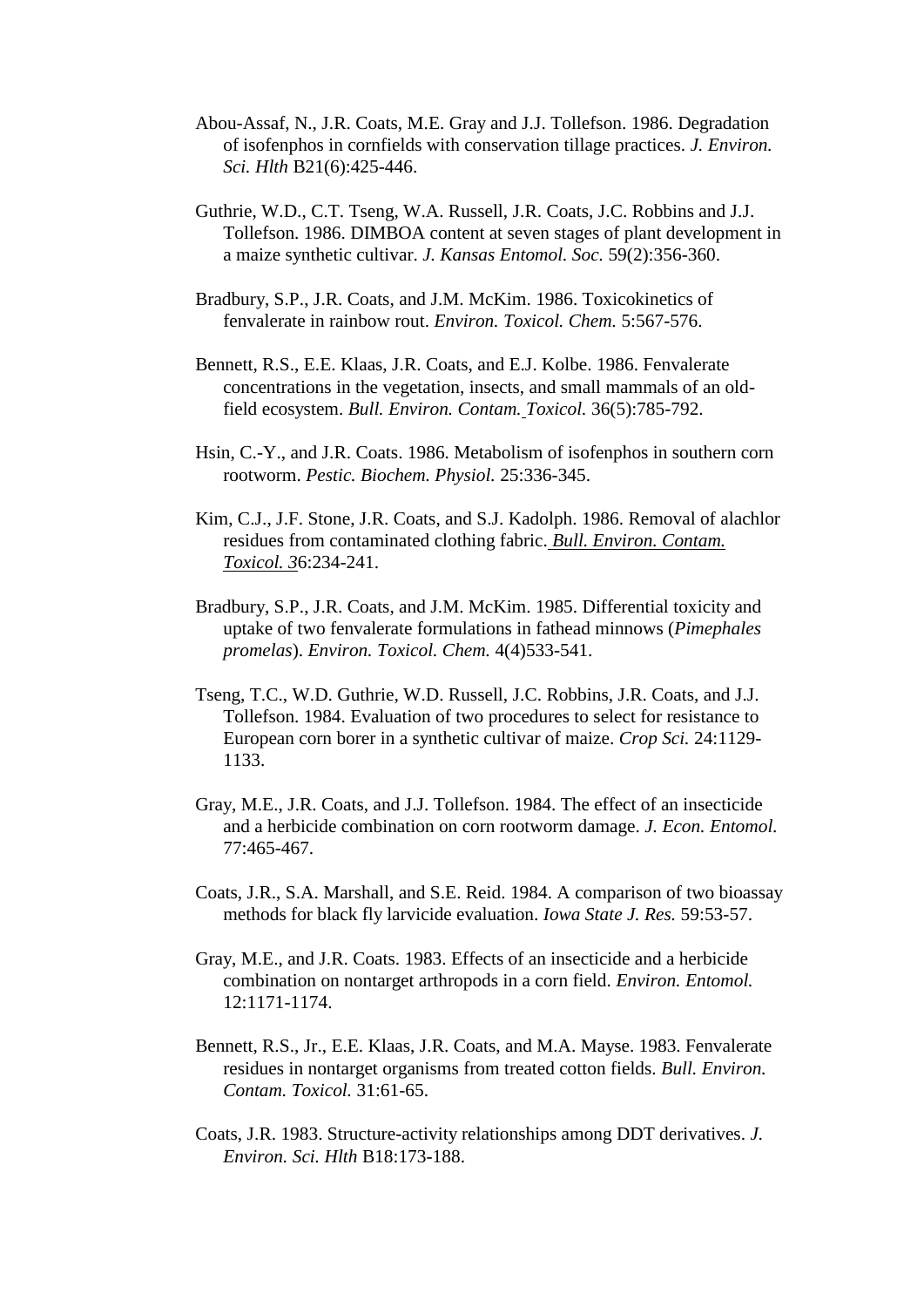- Bradbury, S.P., and J.R. Coats. 1982. Toxicity of fenvalerate to bobwhite quail, including brain and liver residues associated with mortality. *J. Toxicol. Environ. Hlth* 10:307-319.
- Rubio-Moran, R., W.A. Rowley, and J.R. Coats. 1981. Effect of permethrin and malathion on *Aedes trivittatus* and *Culex pipiens pipiens*. *Iowa State J. Res.* 55:235-244.
- Brown, D.D., R.L. Metcalf, J.G. Sternburg, and J.R. Coats. 1981. Structureactivity relationships of DDT-type analogues based on in vivo toxicity to the sensory nerves of the cockroach *Periplaneta americana. Pestic. Biochem. Physiol.* 15:43-57.
- Nassos, P.A., J.R. Coats, R.L. Metcalf, D.D. Brown, and L.G. Hansen. 1980. Uptake, toxicity, and model ecosystem evaluation of  $^{75}$ Se-sodium selenite. *Bull. Environ. Contam. Toxicol.* 24:752-759.
- Coats, J.R. and N.L. O'Donnell-Jeffrey. 1979. Toxicity of 4 synthetic pyrethroids to rainbow trout. *Bull. Environ. Contam. Toxicol.* 23:250-255.
- Coats, S.A., J.R. Coats, and C.R. Ellis. 1979. Selective toxicity of three synthetic pyrethroids to eight coccinellids, a eulophid parasitoid, and two pest chrysomelids. *Environ. Entomol.* 8:720-722.
- Coats, J.R., R.L. Metcalf, I.P. Kapoor, L.C. Chio, and P.A. Boyle. 1979. Physical-chemical and biological degradation studies on DDT analogues with altered aliphatic moieties. *J. Agric. Food Chem.* 27:1016-1022.
- Lee, A., R.L. Metcalf, J.W. Williams, A.S. Hirwe, J.R. Sanborn, J.R. Coats, and T.R. Fukuto. 1977. Structure-activity correlations of the insecticide Prolan and its analogues. *Pestic. Biochem. Physiol.* 7:426-436.
- Coats, J.R., R.L. Metcalf, and I.P. Kapoor. 1977. Active DDT analogues with altered aliphatic moieties: isobutanes and chloropropanes. *J. Agric. Food Chem.* 25:859-868.
- Coats, J.R., R.L. Metcalf, P.Y. Lu, D.D. Brown, J.F. Williams, and L.G. Hansen. 1976. Model ecosystem evaluation of the environmental impacts of the veterinary drugs: phenothiazine, sulfamethazine, clopidol, and diethylstilbestrol. *Environ. Health Perspect.* 18:167-179.
- Coats, J.R., R.L. Metcalf, and I.P. Kapoor. 1974. Metabolism of the methoxychlor isostere, dianisylneopentane, in mouse, insects, and a model ecosystem. *Pestic. Biochem. Physiol.* 4:201-211.
- Kapoor, I.P., R.L. Metcalf, A.S. Hirwe, J.R. Coats, and M.S. Khalsa. 1973. Structure-activity correlations of biodegradability of DDT analogs. *J. Agric. Food Chem.* 21:310-315.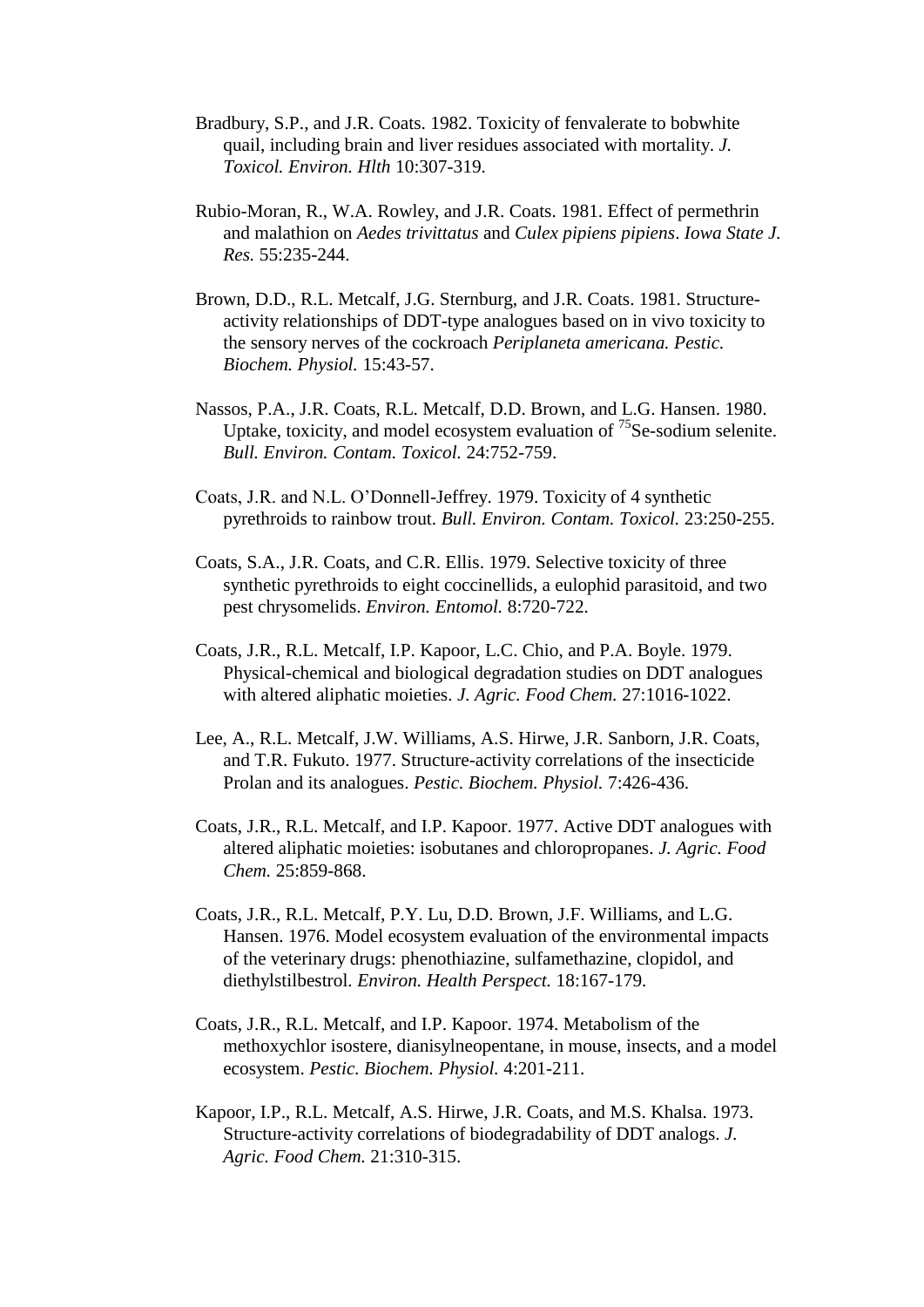- Nigg, N.H., I.P. Kapoor, R.L. Metcalf, and J.R. Coats. 1972. Microsomal Soxidation: a GLC assay. *J. Agric. Food Chem.* 20:446-448.
- Kapoor, I.P., R.L. Metcalf, A.S. Hirwe, P.Y. Lu, J.R. Coats and R.F. Nystrom. 1972. Comparative metabolism of DDT, methylchlor, and ethoxychlor in mouse, insects, and in a model ecosystem. *J. Agric. Food Chem.* 20:1-6.

### **JOURNAL ARTICLES – Non-refereed (12)**

- Zhao, S., Belden, J., Cink, J., Coats, J. 2010. Mobility of five termiticides in soil columns, *Proceedings of the 2010 NCUE* (Portland, OR, 169-174, 2010).
- Coats, J., Prihoda, K., and H. Kosaki. 2006. Environmental fate: detection and degradation of gene products, *The 9th International Symposium on the Biosafety of Genetically Modified Organisms* (Jeju Island, Korea, 24-29 September, 2006) *Biosafety research and environmental risk assessment*: 147-151.
- Ellis, T., G. Bradfisch, J. Coats. 2004. Bt bacteria might form basis for future biological insecticide, *Turfgrass Trends* August 1, 2004.
- Ali, M.A., M.D. Ellis, J.R. Coats, and J.A. Grodnitzky. 2002. Laboratory evaluation of 17 monoterpenoids and field evaluation of two monoterpenoids and two registered acaricides for the control of *Varroa destructor* Anderson & Trueman (Acari: Varroidae), *Amer. Bee J.* 141:50- 53.
- Peterson, C.J., and J. R. Coats. 2001. Insect Repellents Past, present and future. *Pesticide Outlook* 12(4):154-158.
- Anhalt, J.C., E.L. Arthur, A. Chouhy, T.A. Anderson, and J.R. Coats. 1997. Pesticide-contaminated soil studies: Part I. Effects of aging herbicide mixtures on herbicide degradation, soil respiration and plant survival. Part II. Phytoremediation study with native prairie grasses. *Proc. 12th Ann. Conf. Hazardous Waste Research.* Pp. 542-555.
- Tsao, R., and J.R. Coats. 1995. Starting from nature to make better insecticides. *Chemtech* 25: 23-28.
- Coats, J.R. 1993. What happens to degradable pesticides? *Chemtech* 23: 25- 29.
- Coats, J.R., and P.A. Dahm. 1980. Detoxification of captan-treated seed corn. pp. 94-100 in *Proc. Sixth Ann. Res. Symp. Treat, Hazardous Waste,* D. Schultz, ed., Chicago, IL, March 1980. U.S. EPA, Cincinnati, OH.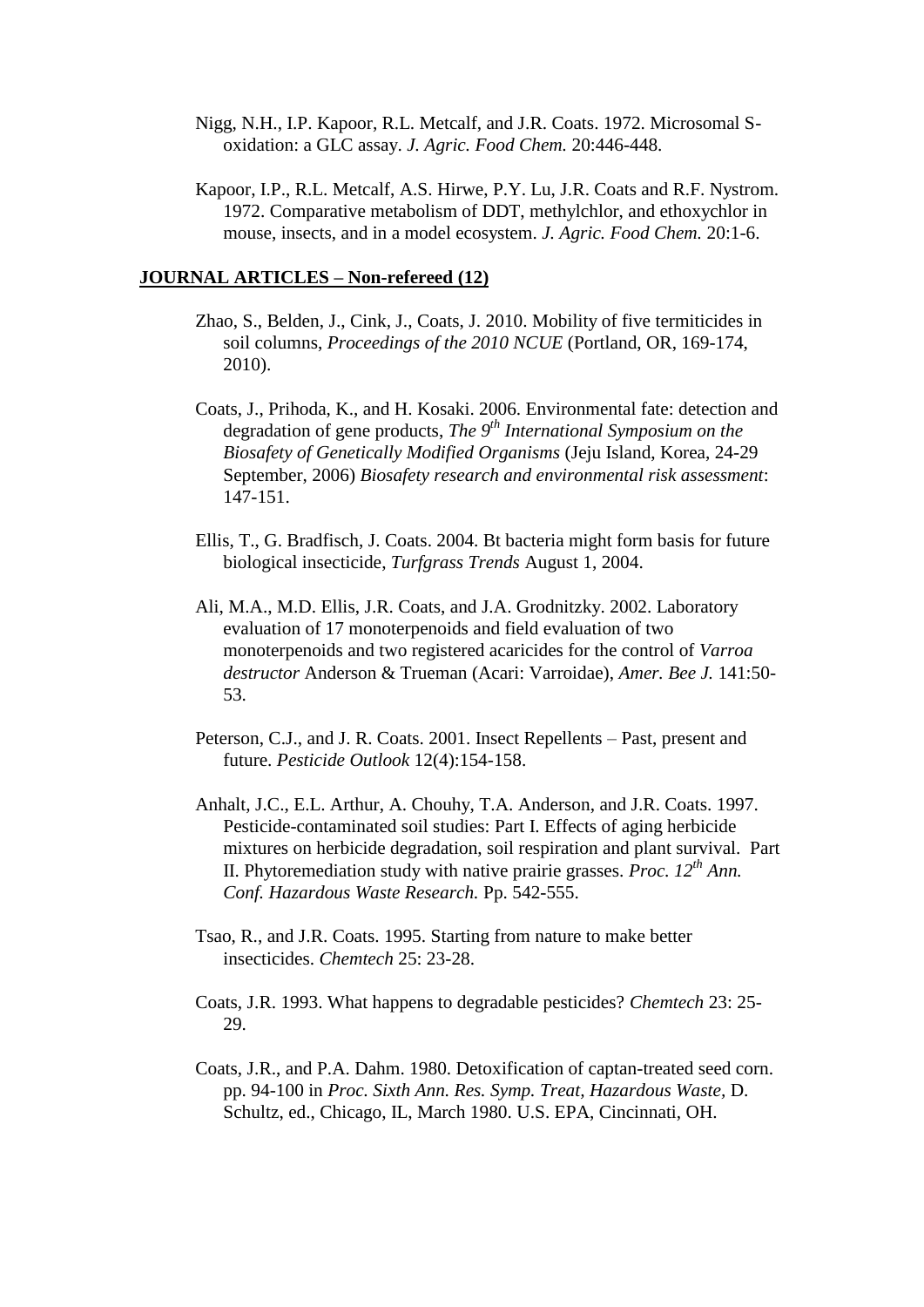- Coats, J.R. 1980. A stream microcosm for environmental assessment of pesticides. *in Microcosms in Ecological Research.* J.P. Giesy, ed., pp. 715- 723. U.S. Dept. of Energy, Washington, D.C.
- Coats, J.R. 1980. Detreating Corn, *in Proc. Third Annual Seed Technology Conference.* J.S. Burris, ed. Seed Science Center, Iowa State University, Ames, Iowa.
- Metcalf, R.L., K.A. Reinbold, J.R. Sanborn, W.F. Childers, W.N. Bruce, and J.R. Coats. 1974. *Comparative Biochemistry, Biodegradability, and Toxicity of DDT and Carbofuran Analogues.* University of Illinois Water Resources Center, Research Report No. 95, Illinois Natural History Survey, University of Illinois at Urbana-Champaign, Illinois.

#### **INVITED PRESENTATIONS International (32)**

- 6th International Conference on Biopesticides, Chiang Mai, Thailand, December 11-16, 2011, "Green chemistry for use as insect repellents."
- 6<sup>th</sup> International Conference on Biopesticides, Chiang Mai, Thailand, December 11-16, 2011, "Insecticidal mechanism of action for monoterpenes."
- 2nd International Forum for Surveillance and Control of Mosquitoes and Mosquito-Borne Diseases, Beijing, China, May 22-26, 2012, "Green chemistry for insect repellents."
- OECD Workshop on the use of QSAR with the Estrogen Receptor Model, Paris, France, February 16-18, 2009. "A (Q)SAR Approach for Estimating Estrogen Receptor Binding Affinity"
- 5<sup>th</sup> Society of Environmental Toxicology and Chemistry World Congress, Sydney, Australia, August 3-7, 2008. "Bioavailability of veterinary antibiotics in sediments."
- $27<sup>th</sup>$  Annual Society of Environmental Toxicology and Chemistry North America Meeting, Montreal, Canada, November 5-9, 2006. "Environmental chemistry of gene products from GMO crops: aquatic systems."
- 9<sup>th</sup> International Symposium on the Biosafety of Genetically Modified Organisms, Jeju Island, Republic of Korea, September 24-29, 2006. "Environmental fate: detection and degradation of gene products."
- 4<sup>th</sup> International Conference on Biopesticides, Chiang Mai, Thailand, February 13-18, 2005. "Natural insecticides for control of stored product pests."
- 4<sup>th</sup> Society of Environmental Toxicology and Chemistry World Congress, Portland, Oregon, November 14-18, 2004. "Mobility and transformation of atrazine degradates in soil."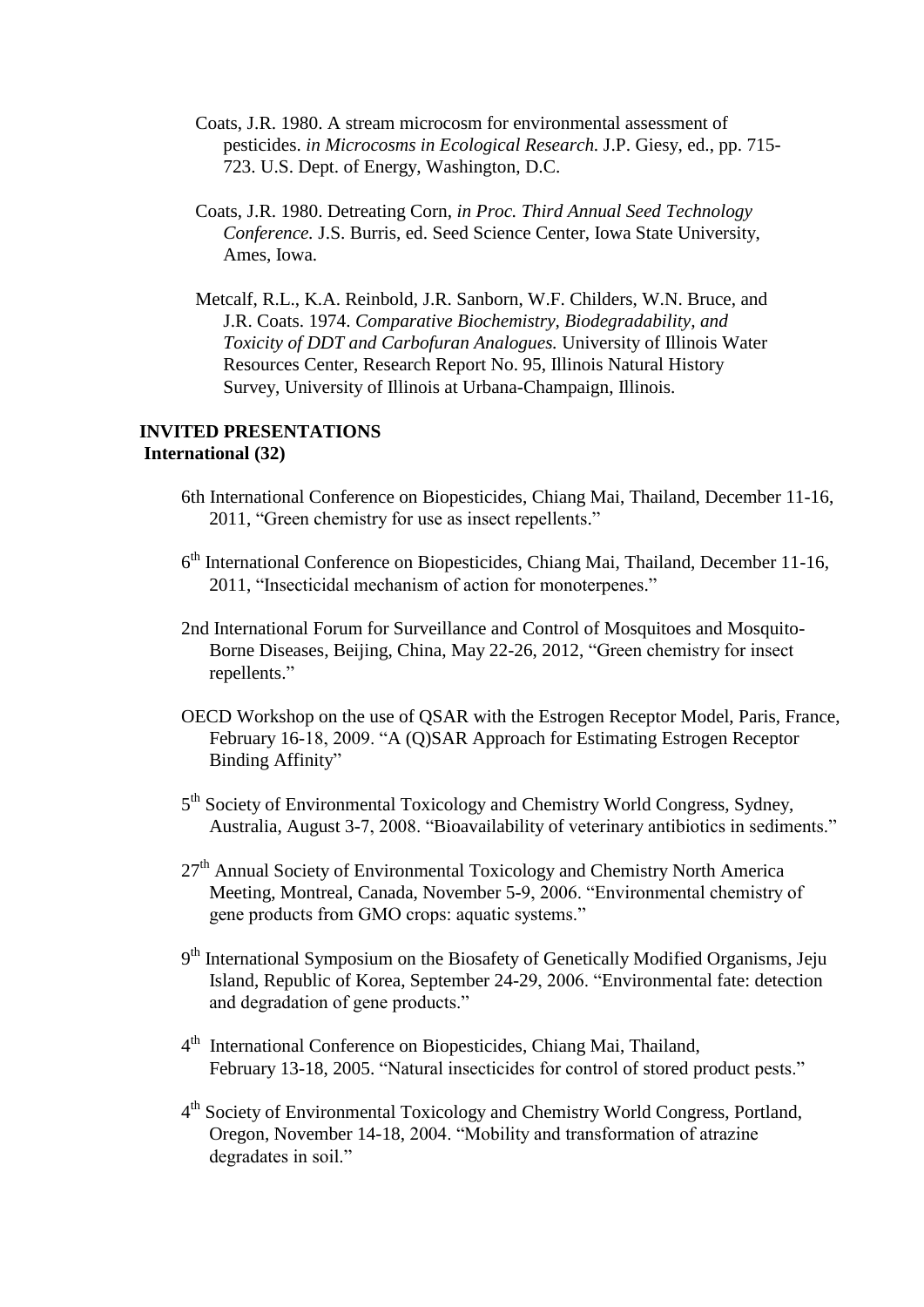- OECD Phytoremediation Symposium and Workshop, Budapest, Hungary, September 10-12, 2004, "Phytoremediation of pesticides in soil."
- 3<sup>rd</sup> Pan-Pacific Conference on Pesticide Science, Honolulu, HI, June 1-4, 2003. "Natural insect repellents"
- International Conference on Agricultural Science and Technology, Beijing, China. November 6-9, 2001, "Pesticides in sustainable agriculture."
- China Agricultural University, College of Veterinary Medicine, National Drug Safety Center, Beijing, China. November 7, 2001, "Environmental fate of veterinary drugs and feed supplements."
- International Symposium on Development of Natural Pesticides from Forest Resources, Seoul, Korea, October 8-11, 2001, "Monoterpenoids as natural insect control agents."
- China Agricultural University, College of Veterinary Medicine, National Drug Safety Center, Beijing, China, September 10, 2001, "Environmental toxicology and chemistry of pesticides."
- Zhejiang University, Department of Veterinary Medicine, Hangzhou, Zhejiang Province, China. September 17, 2001, "Environmental toxicology and chemistry of pesticides."
- Jiaotung University, College of Agriculture, Shanghai, China. September 18, 2001, "Environmental toxicology and chemistry of pesticides."
- 2<sup>nd</sup> International Conference on Africanized Honeybees and Bee Mites, Tucson, Arizona, April 10-12, 2000, "Monoterpenoids for control of varroa and tracheal mites."
- 2<sup>nd</sup> Pan-Pacific Conference on Pesticide Science, Honolulu, Hawaii, October 24-27, 1999, Program Chair and Organizer. "Welcome and Opening Comments".
- SETAC/OECD/EU, Amsterdam, Netherlands, December 11-16, 1998, Participant on a workshop panel, "Endocrine Disrupting Chemicals in Invertebrates."
- 9<sup>th</sup> International Congress of Pesticide Chemistry, London England, August 2-8, 1998, "Risks of natural and synthetic pesticides."
- Forschungszentrum-Jülich, Deutschland, 26 Februar 1998, "Vorstellung meiner Forschungsergebnisse" (presented in German)
- Forschungszentrum-Jülich, Germany, January 1998, "Enhanced microbial degradation of pesticides in soil."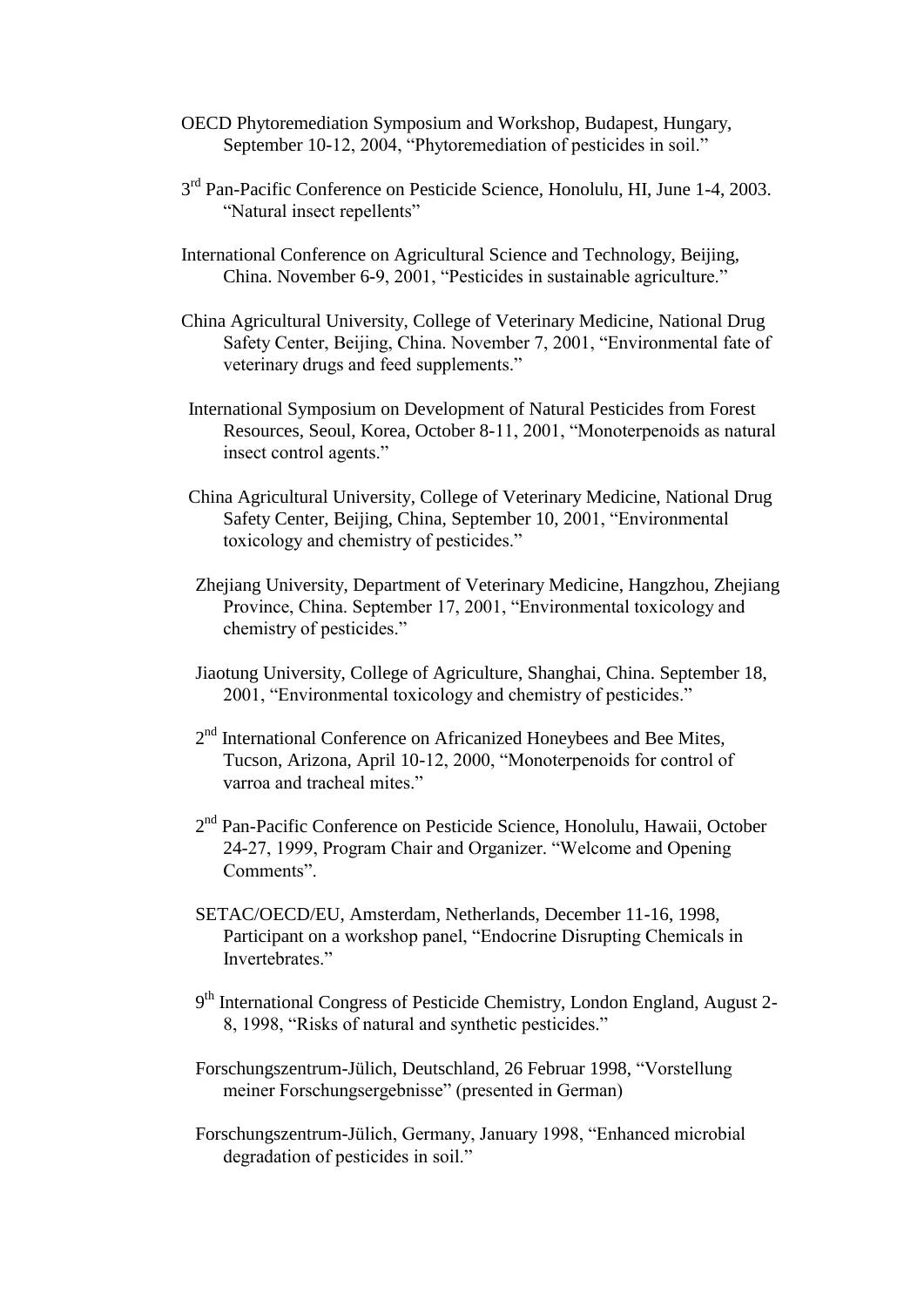- Forschungszentrum-Jülich, Germany, January 1998, "The fate of herbicide metabolites in soil and water."
- Forschungszentrum-Jülich, Germany, January 1998, "Risks of natural and synthetic pesticides."
- Institute of Radioagronomy, Research Symposium, Technology Center, Jülich, NRW, Germany, December 16, 1997, "Effects of plant-derived amendments on biodegradation of methbenzthiazuron herbicide in soil."
- Bayer Corp. Agricultural Research Center, Monheim, NRW, Germany, December 12, 1997, "Enhanced microbial degradation of pesticides."
- Phytoremediation Workshop of the German EPA, Schmallenburg, NRW, Germany, December 1, 1997, "Phytoremediation of organic contaminants: the American perspective."
- Swiss Institute of Technology, Zurich, Switzerland, November 5, 1997, "Monoterpenoids as natural insecticides."
- International Association of Environmental Analytical Chemistry, Sixth Symposium on the Fate and Chemistry of Modern Pesticides, Amsterdam, Netherlands, June 5, 1997. "Fate of atrazine degradates in soil."
- Institute of Radioagronomy, Research Center- Jülich, Germany, June 2, 1997. "Phytoremediation of pesticide residues in soil."
- National Meeting of the Canadian Federation of Biological Sciences, Guelph, Ontario, June 1986, "Terrestrial ecotoxicology in the agroecosystem."

### **National (72)**

- National Meeting of the Entomological Society of America, Knoxville, TN. November 11-14, 2012, "Green chemistry for repelling arthropod pests."
- 244th National Meeting of the American Chemical Society, Philadelphia, PA. August 19-23, 2012, Multiple insecticidal modes of action of monoterpenes."
- National Meeting of the Entomological Society of America, Reno, NV. November 13-16, 2011, "Green chemistry for repelling insect pests."
- 242nd National Meeting of the American Chemical Society, Denver, Colorado, August 28 – September 1, 2011, "Bioavailability of antimicrobial compounds in sediments."
- 59th Annual Meeting of the Entomological Society of America, Reno, Nevada, November 13-16, 2011, "Green chemistry for repelling insect pests."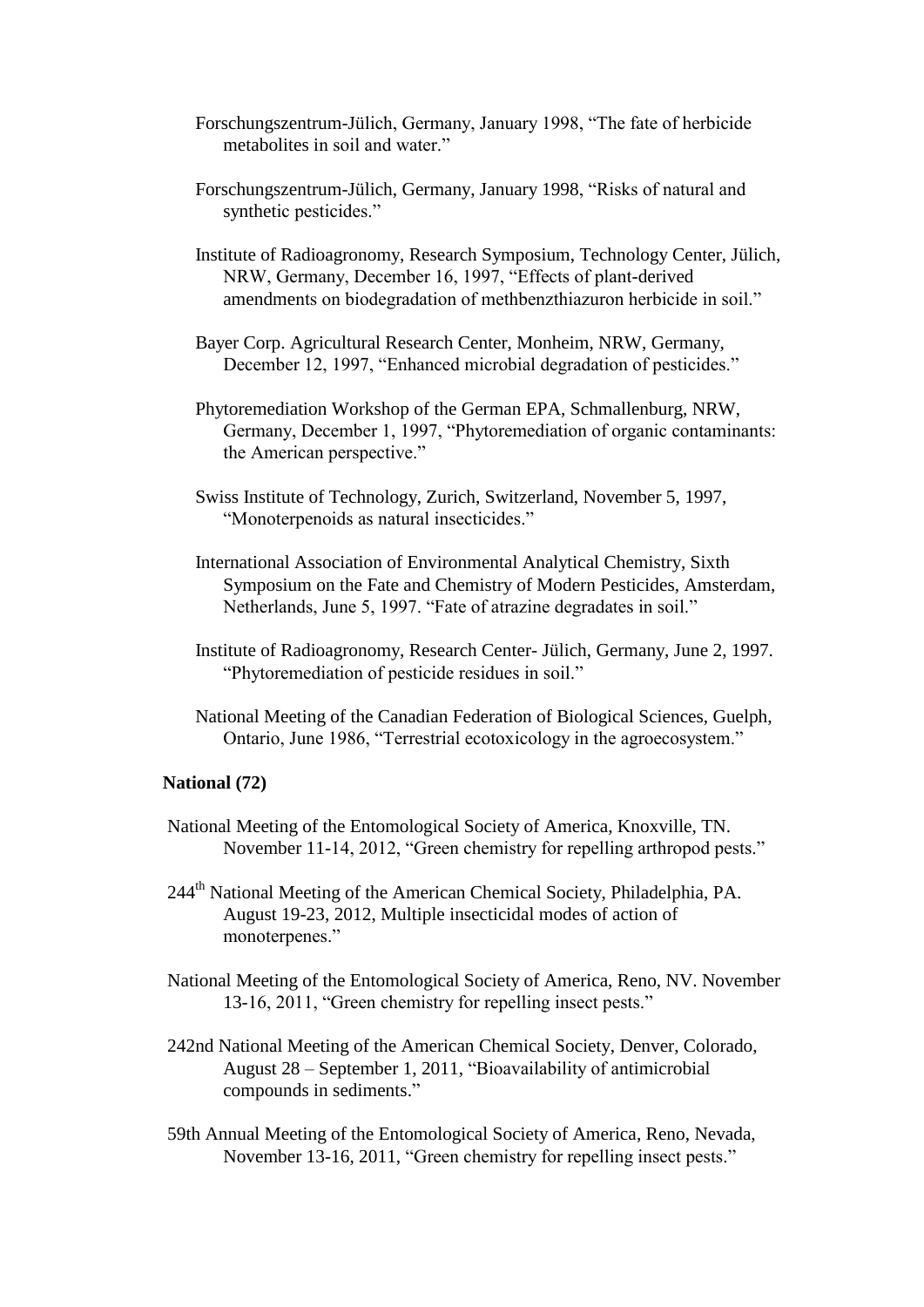- Department of Entomology, Univ. California Riverside, California, Departmental Seminar, March 21, 2011, "Terpenes in plant essential oils: Multiple mechanisms of action in insects."
- 20th Annual California Pest Management Conference, Department of Entomology, Univ. California - Riverside, California, March 22-23, 2011, "Green chemistry for urban pest management."
- National Conference on Urban Entomology, Portland, OR, May 16-19, 2010. "Mobility of five termiticides in soil columns."
- National Meeting of the Entomological Society of America, San Diego, CA, December 12-15, 2010. "Sesquiterpene broad-spectrum repellents for insects."
- Annual Entomological Society of America Meeting, Reno, NV, November 16-19, 2008. "Implications of a global economy in the developing world."
- Annual Entomological Society of America Meeting, Reno, NV, November 16-19, 2008. "Looking towards the future – transgenic protein, environmental fate, and the expanding world of ecotoxicology."
- Multistate Research Project W-1045, Agrochemical Impacts on Human and Environmental Health: Mechanisms and Mitigation, Kona, HI, June 6-7, 2008. "Environmental chemistry of gene products from GMO crops and the veterinary antibiotic tylosin."
- 244<sup>th</sup> National Meeting and Exposition of the American Chemical Society, Boston, MA, August 19-23, 2007. "Environmental fate and effects of *Bt* proteins in the environment."
- 232<sup>nd</sup> National Meeting and Exposition of the American Chemical Society, San Francisco, CA, September 10-14, 2007. "Monoterpene activity against insects<sup>"</sup>
- The McKim Conference on the Use of QSARs and Aquatic Toxicology in Risk Assessment, U.S. EPA, Duluth, MN, June 27-29, 2006. "Mechanistic view of selective toxicology."
- $231<sup>st</sup>$  National Meeting and Exposition of the American Chemical Society, Atlanta, GA, March 26-30, 2006. "Current and future challenges in agrochemicals research."
- Annual Entomological Society of America Meeting, Fort Lauderdale, FL, December 14-18, 2005. "Natural repellents for cockroaches and mosquitoes."
- Annual Entomological Society of America Meeting, Fort Lauderdale, FL, December 14-18, 2005. "Natural insect repellents for home and garden."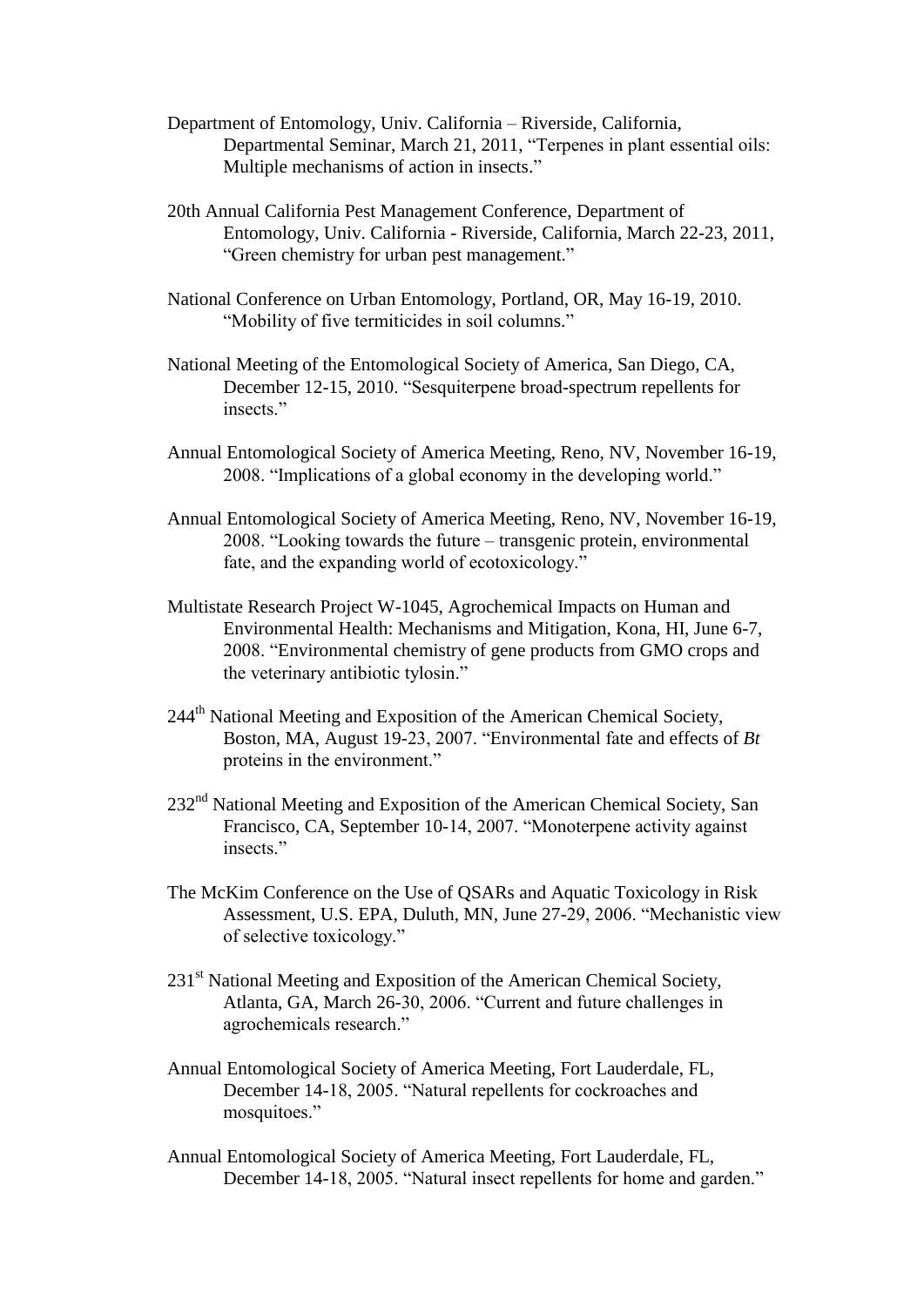- Renewable Natural Resources Foundation Congress on Assessing and Mitigating Environmental Impacts of Emerging Contaminants, Washington, D.C., December 1-2, 2005. "Pesticides and Metabolites/Degradates – Synthetic Pyrethroids."
- 25<sup>th</sup> Annual Meeting of the Society of Environmental Toxicology and Chemistry, Baltimore, MD, November 14-18, 2005. "Toxicology of synthetic pyrethroids in fish."
- Renewable Natural Resources Foundation: Congress on Assessing and Mitigating Environmental Impacts of Emerging Contaminants. Washington, DC, December 1-2, 2005. "Pesticides and metabolites/degradates – synthetic pyrethroids."
- National Meeting of the Entomological Society of America, Ft. Lauderdale, FL, December 15-18, 2005. "Natural repellents for cockroaches and mosquitoes."
- 228<sup>th</sup> National Meeting of the American Chemical Society, Philadelphia, PA, August 22-27, 2004. "Environmental fate of phenylethyl propionate in soil and water."
- $227<sup>th</sup>$  National Meeting of the American Chemical Society, Anaheim, CA, March 28-April 1, 2004. "Natural Insect Repellents: Activity Against Mosquitoes and Cockroaches."
- National Meeting of the American Chemical Society, New York, NY, September 7-11, 2003, "Botanical products as repellents against mosquitoes and cockroaches."
- National Meeting of the A.C.S., Boston, MA, August 18-22, 2002, "Detoxification of pesticide residues in soil using phytoremediation."
- National Meeting of the American Chemical Society, Orlando, FL, April 7-11, 2002, "Comparison of chemical and biological endpoints in assessment of potential environmental effects of pesticides in soil."
- National Meeting of the American Chemical Society, Chicago, IL, August 26-30, 2001, "Phytoremediation of agrochemicals in the environment."
- Annual Convention of the American Honey Producers, McAllen, TX, January 9- 11, 2001, "Novel compounds for Varroa control."
- Insect Toxicology 2000, UC-Berkeley, Berkeley, CA, July 17-19, 2000, "Monoterpenoids: Selective control of varroa mite and some QSAR studies."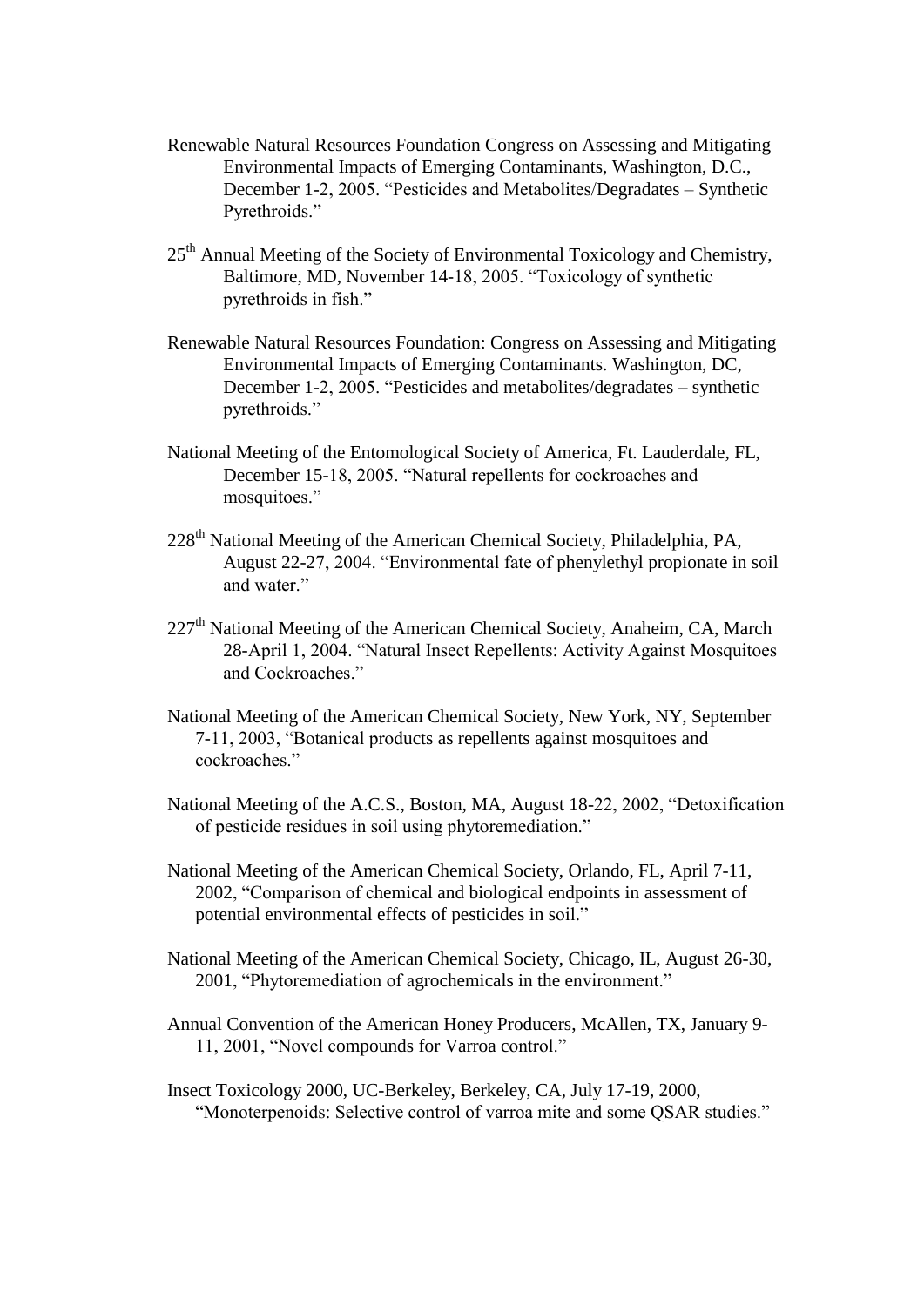- FMC Corp., Agricultural Products Division, Princeton, NJ, September 4-5, 2000, "Natural products as pesticides and repellents." and "Environmental fate of pesticides in soils: methodology."
- American Chemical Society National Meeting, Anaheim, CA, March 21-25, 1999, "Environmental toxicokinetics of pesticide residues."
- Texas Tech University, Lubbock, Texas, March 8, 1999, "Natural insect fumigants."
- University of Mississippi, National Center for the Development of Natural Products, Oxford, MS, February 17, 1999, "Natural fumigants, derivatives, and analogs."
- University of Wisconsin, Stevens Point, WI, November 13, 1998, "Natural insecticides and repellents."
- Rachel Carson Council's Conference on "Wildlife, Pesticides, and People, Fairfax, VA, September 25 & 26, 1998, "New insecticide modes of action."
- Regional Meeting of the Society for Environmental Toxicology & Chemistry, Wichita, KS, April 20-22, 1998, "Effects of pesticides on water quality."
- Dames & Moore Company, Atlanta, GA, January 14, 1997, "Phytoremediation of pesticide wastes in soils."
- University of North Texas, Denton, TX, March 5, 1997, "Phytoremediation of pesticide wastes in soil and water."
- National Meeting of the American Chemical Society, Orlando, FL, August 1996, "Pesticides risk and risk perception."
- Kerr Environmental Research Laboratory, U.S. Environmental Protection Agency, Ada, OK, February 1995, "Strategies for bioremediation of pesticidecontaminated sites."
- DowElanco, Indianapolis, IN, July 1995, "Degradation of chlorpyrifos in soil."
- Air Force Office of Scientific Research-Review on Alternative Materials and Processes, Wright-Patterson Air Force Base, Dayton, OH, August 1995, "Use of vegetation to enhance the degradation of ethylene glycol and propylene glycol."
- Northwestern University, Bioremediation Symposium, Evanston, IL, July 1994, "Exploiting the rhizosphere effect for bioremediation of pesticide wastes at agrochemical dealer sites."
- National Meeting of the American Chemical Society, San Diego, CA, March 1994, "Environmental fate of organophosphorus insecticides."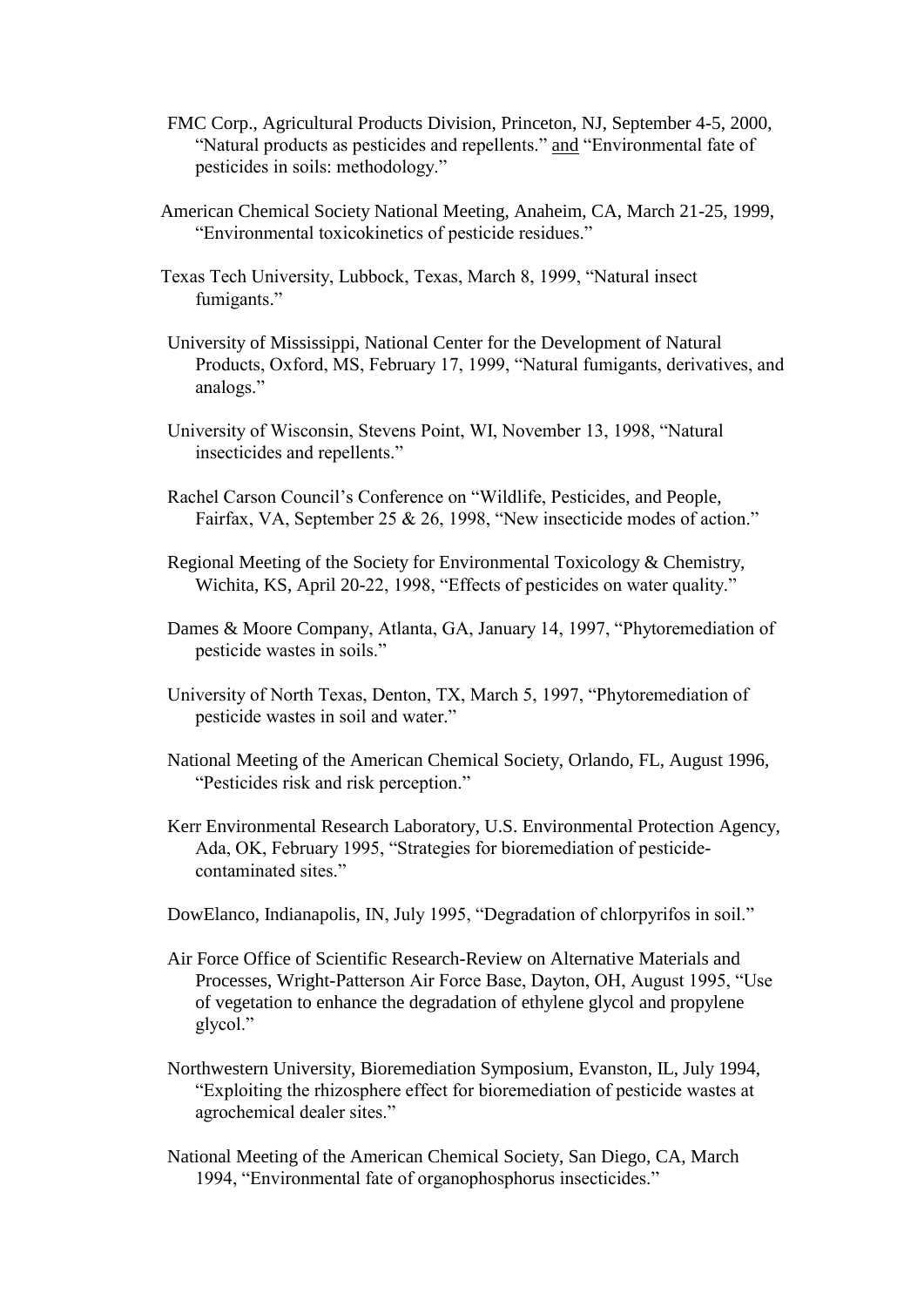- U.S. Geological Survey, Hydrology of Toxic Substances Technical Conference, Colorado Springs, CO, September 1993, "Environmental toxicology of pesticides in surface water."
- National Meeting of the American Chemical Society, Denver, CO, March 1993, "Insecticidal properties of monoterpenoids and some analogues."
- S.C. Johnson, Inc., Racine, WI, June 1992, "Insecticidal action of monoterpenoids" and "Natural vs. synthetic pesticides: risks and benefits."
- National Meeting of the American Chemical Society, San Francisco, CA, April 1992, "Fate of chlorpyrifos termiticide in soil."
- National Meeting of the Entomological Society of America, Reno, NV, December 1991, "Risks from natural vs. synthetic insecticides."
- Shell Development Company, Environmental Sciences Division, Houston, TX, October, 1991, "Enhanced microbial degradation of pesticides in soil."
- University of Mississippi, Pharmaceutical Research Institute, Center for Technological Development of Natural Products, Oxford, MS, June, 1991, "Insecticide activity of monoterpenoids."
- National Meeting of the American Chemical Society, Washington, D.C., August 1990, "Pesticide degradation products."
- National Science Foundation U.S.-Japan Seminar on: Pesticides and the Future: Toxicological Studies of Risks and Benefits, Rockville, MD, August 1990, "Pesticide-microbial interactions in soil."
- International Chemical Congress of the Pacific Basin Societies, Honolulu, HI, December 1989, "Insecticidal activity of monoterpenoids."
- National Meeting of the American Chemical Society, Miami Beach, Fl, September 1989, "Influence of pesticide metabolites on the development of enhanced microbial degradation."
- National Meeting of the American Chemical Society, Miami Beach, Fl, September 1989, "Toxic effects of *d*-limonene in the earthworm *Eisenia foetida*."
- Michigan State University Pesticide Research Center Annual Conference, March 1989, "Biodegradation of soil-applied pesticides."
- University of California at Davis, Davis, CA, February 1989, "Enhanced microbial degradation of insecticide: a global perspective."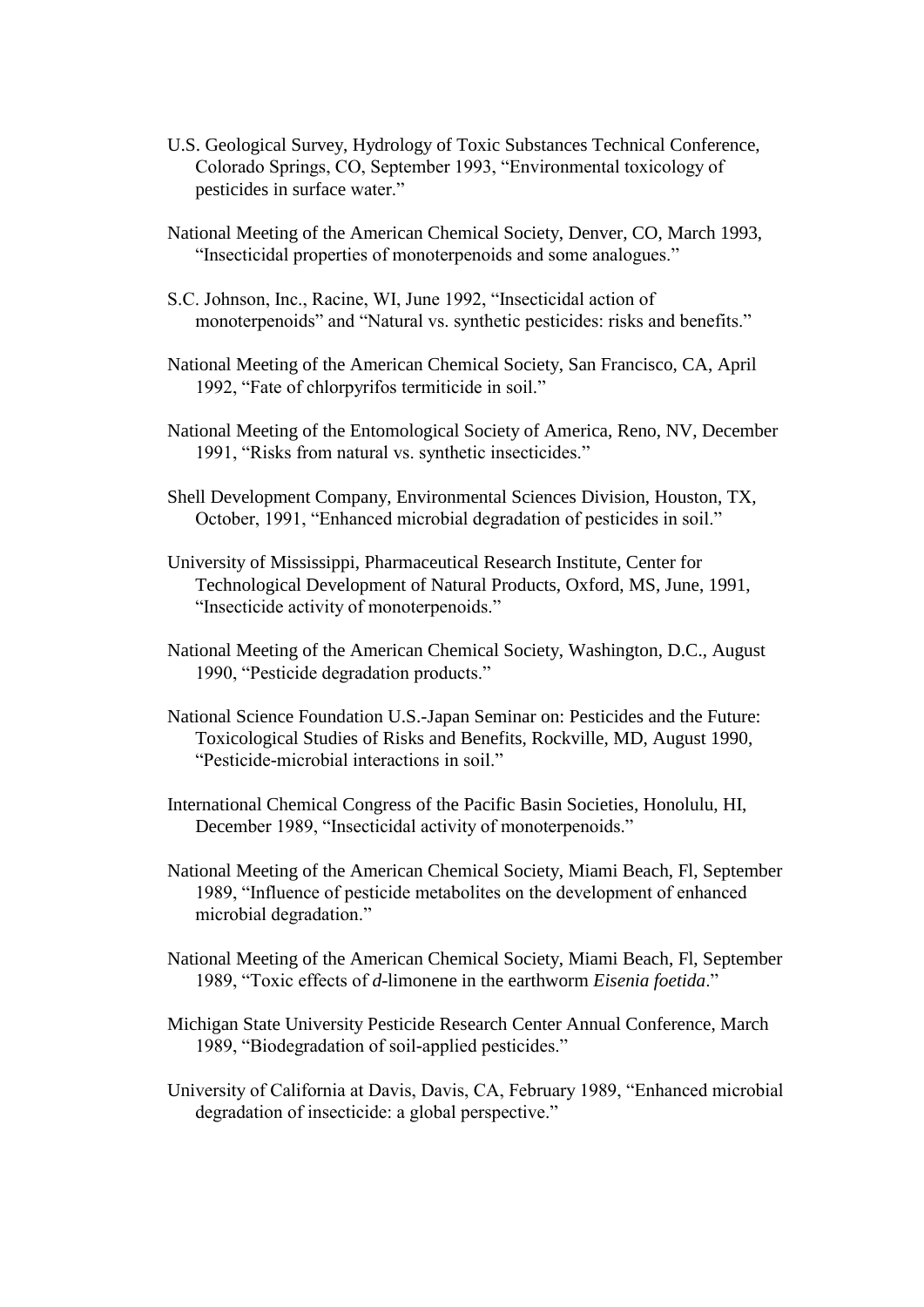- U.S. EPA Workshop on Toxic Mechanisms, Duluth, MN, October 1988, "Structural properties for determining mechanisms of toxic action: organochlorines and synthetic pyrethroids."
- National Meeting of the American Chemical Society, Denver, CO, April 1987, "Structure-activity for uptake and toxicity of DDT-type insecticides utilizing an NMR method for estimation  $\sigma^*$ ."
- National Meeting of the Society of Environmental Toxicology and chemistry, Alexandria, VA, November 1986, "Toxicokinetics of pyrethroid insecticides in fish."
- Pesticide Chemistry and Early Warnings in Ecotoxicology Symposium, Champaign-Urbana, IL, November 1986, "Aquatic toxicology of synthetic pyrethroid insecticides."
- CIBA Geigy Corporation, Agricultural Division, Greensboro, NC, March 1986, "Enhanced microbial degradation of soil insecticides-laboratory approach."
- Dow Chemical Company, Agricultural Products Division, Midland, MI, February 1986, "Enhanced microbial breakdown of soil-applied insecticides."
- Stauffer Chemical Company Seminar, Scottsdale, AZ, September 1985, "Technical feasibility of extenders for soil insecticides."
- Enhanced Degradation of Pesticides Workshop, St. Louis, MO, September 1984, "Field and laboratory studies on accelerated microbial degradation of isofenphos."
- Stauffer Chemical Company Research and Development Seminar, Mountain View, CA, June 1984, "Bioactivity and degradation of insecticides in soils."
- Ohio State University, Pesticide Degradation Workshop, OARDC, Wooster, OH, April, 1984, "Degradation of isofenphos in soil."
- National Meeting of the American Mosquito Control Association, Orlando, Fl, March 1983, "Mode of action of insecticides used in mosquito control."
- Shell Development Corporation, Agricultural Chemicals, Division, Modesto, CA, June 1982, "Toxicology of insecticides in cutworms and rootworms."
- National Meeting of the American Chemical Society, New York, NY, August 1981, "Structure-activity relationships among DDT derivatives."
- National Meeting of the Entomological Society of America, Atlanta, GA, December 1980, "Synthetic pyrethroids in the aquatic environment."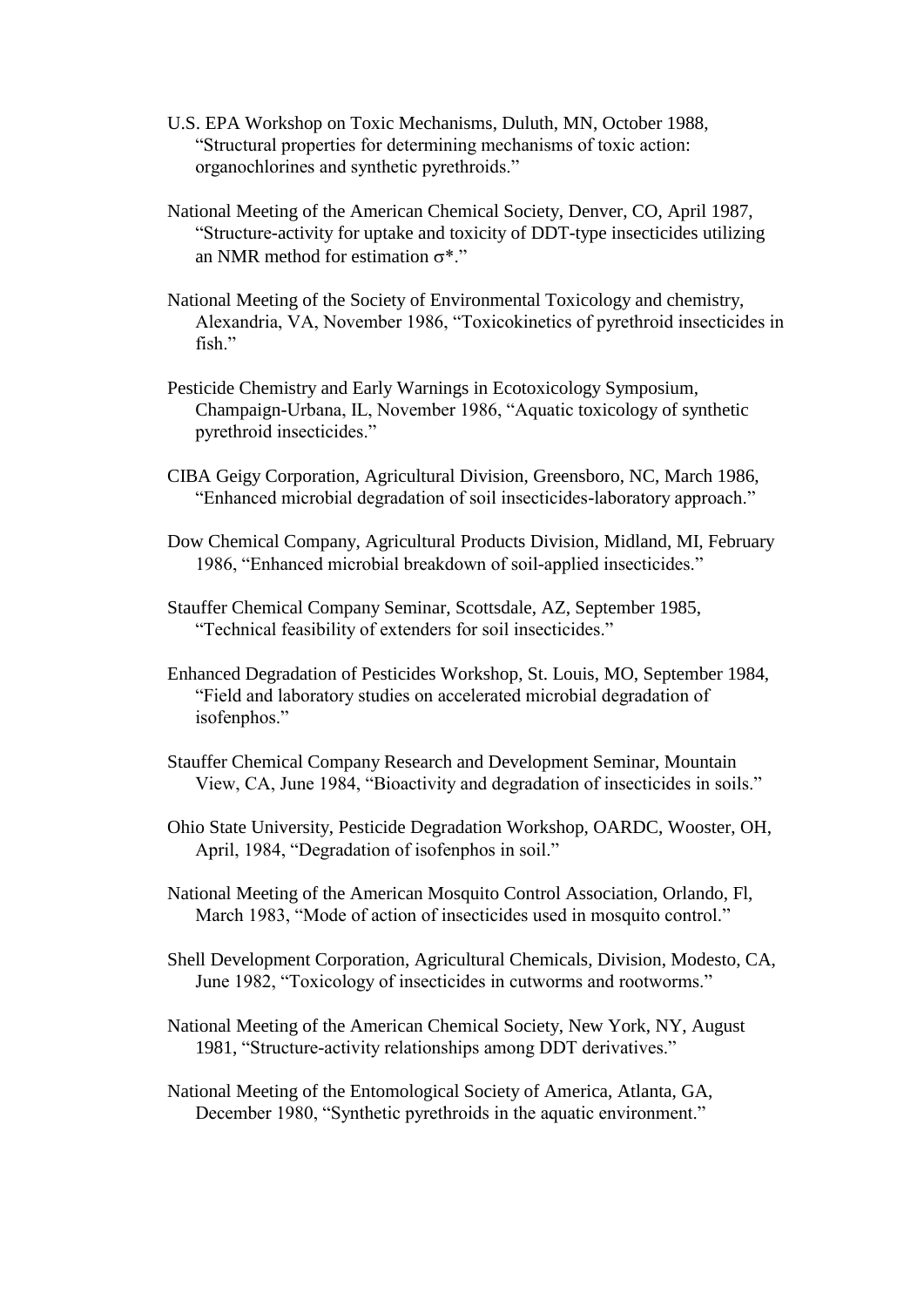- U.S. Environmental Protection Agency, Sixth Annual Research Symposium, Solid and Hazardous Waste Research Division, Chicago, IL, March 1980, "Detoxification of captan-treated seed corn."
- Gordon Research Conference on Toxicology and Safety Evaluation, Meridan, NH, August 1977, "Model ecosystem evaluation of toxic substances."

### **Other Invited Presentations – 27**

## **Contributed Presentations – 60**

.

#### **GRANTS, COOPERATIVE AGREEMENTS, CONTRACTS (as Lead P.I.)**

- U.S. Department of Defense, Deployed War Fighter Protection Program. "Enhancing the efficacy of pyrethroid insecticides against mosquitoes using plant essential oils and individual terpenoids," 2012-2115, (\$539,636)
- U.S. Environmental Protection Agency STAR Fellowship. 2011- 2014. (\$107,547).
- BASF Corporation, St. Louis, MO, "Termiticide mobility is soil." 2012. (\$11,396).
- Evonik Goldschmidt Corp., Hopewell, VA, "Evaluation of adjuvants for enhancing insecticide." 2010-2011, (\$13,600).
- EcoSMART Technologies Inc. "Screening contract for insecticides," 2011-2012, (\$24,000).
- Centers for Disease Control, "Mode of action of nootkatone and carvacrol in insects." 2008-2010, (\$200,647).
- Valent BioSciences,"Efficacy of an insect repellent against flies" 2008-2009, (\$14,934).
- EcoSMART Technologies, Inc. "Mode of action of monoterpenoids in insects" 2008- 2011. (\$91,565).
- Iowa Soybean Association, "Development of a soybean aphid early-warning system to predict aphid outbreaks and provide valuable information on aphid management to soybean producers." 2007-2009. (\$60,000).
- U.S. Environmental Protection Agency, Region VII, Watershed Improvement Grants Program. "Field study to evaluate phytoremediation and best management practices for removal of atrazine from agricultural runoff." 2006-2009. (\$95,023).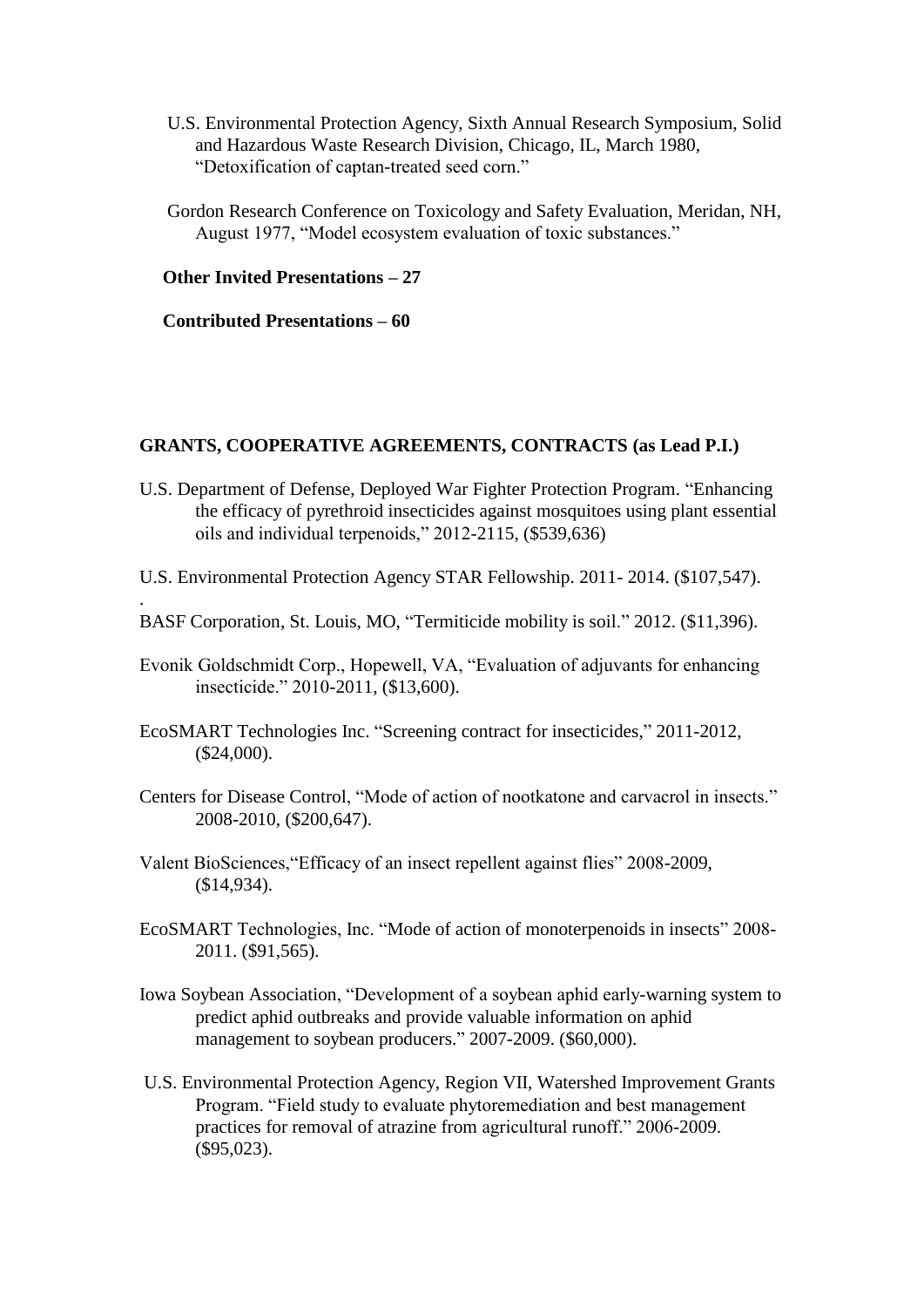- U.S. Department of Agriculture, National Research Initiative. "Fate and significance of veterinary antibiotics in surface water." 2006-2010. (\$400,000)
	- Iowa State University Research Foundation. "Investigation of a novel natural insect growth regulator" 2006. (\$17,316)
	- USDA Biotechnology Risk Assessment Program. "Development of analytical techniques for environmental detection and quantification of the Bt toxins (Cry 1Ab & Cry 1F) from transgenic corn." 2003-2007. (\$221,000)
	- U.S. Environmental Protection Agency. STAR Fellowship Program. "Impact of veterinary antibiotics in terrestrial ecosystems." 2005-2008. (\$102,428)
	- U.S. Department of Agriculture, ARS "Biodegradation of transgenic crop residue" 2002-2007. (\$240,000)
	- Center for Health Effects of Environmental Contamination, University of Iowa. "Fate and significance of a veterinary antibiotic in the environment: a laboratory study" 2003. (\$19,976)
	- EcoSMART Technologies. "Monoterpenoid insecticides from plant essential oils" 2005-2007. (\$54,000)
	- Iowa State Water Resources Research Institute. "Veterinary antibiotics: transport to and degradation in surface water" 2003-2004. (\$20,586)
	- Tree Research & Education Endowment Fund. "Influence of elm, *Ulmaceae*, foliar leaf chemistry on Japanese beetle feeding preference and suitability" 2003- 2004. (\$11,988)
	- Dow AgroSciences. "Development of analytical techniques for the determination of Bt Cry 1F endotoxin in soil" 2003-2004. (\$11,340)
	- EcoSMART Technologies. "Insecticidal monoterpenes from plant essential oils." 2002-2004. (\$24,000)
	- U.S. Department of Agriculture-ARS. "Chronic exposure of monarch larvae to Bt corn pollen" 2002-2003. (\$21,900)
	- Swiss Federal Institute of Technology/ Cimbra Foundation (Denmark), "Search for plant-based alternatives to methyl bromide" with 2 other PI's, from Switzerland and Iran. 2001-2003. (\$26,000)
	- Center for Health Effects of Environmental Contamination, University of Iowa. "Fate of metolachlor, atrazine, and pendimethalin during phytoremediation of prairie grasses." 2002. (\$19,947)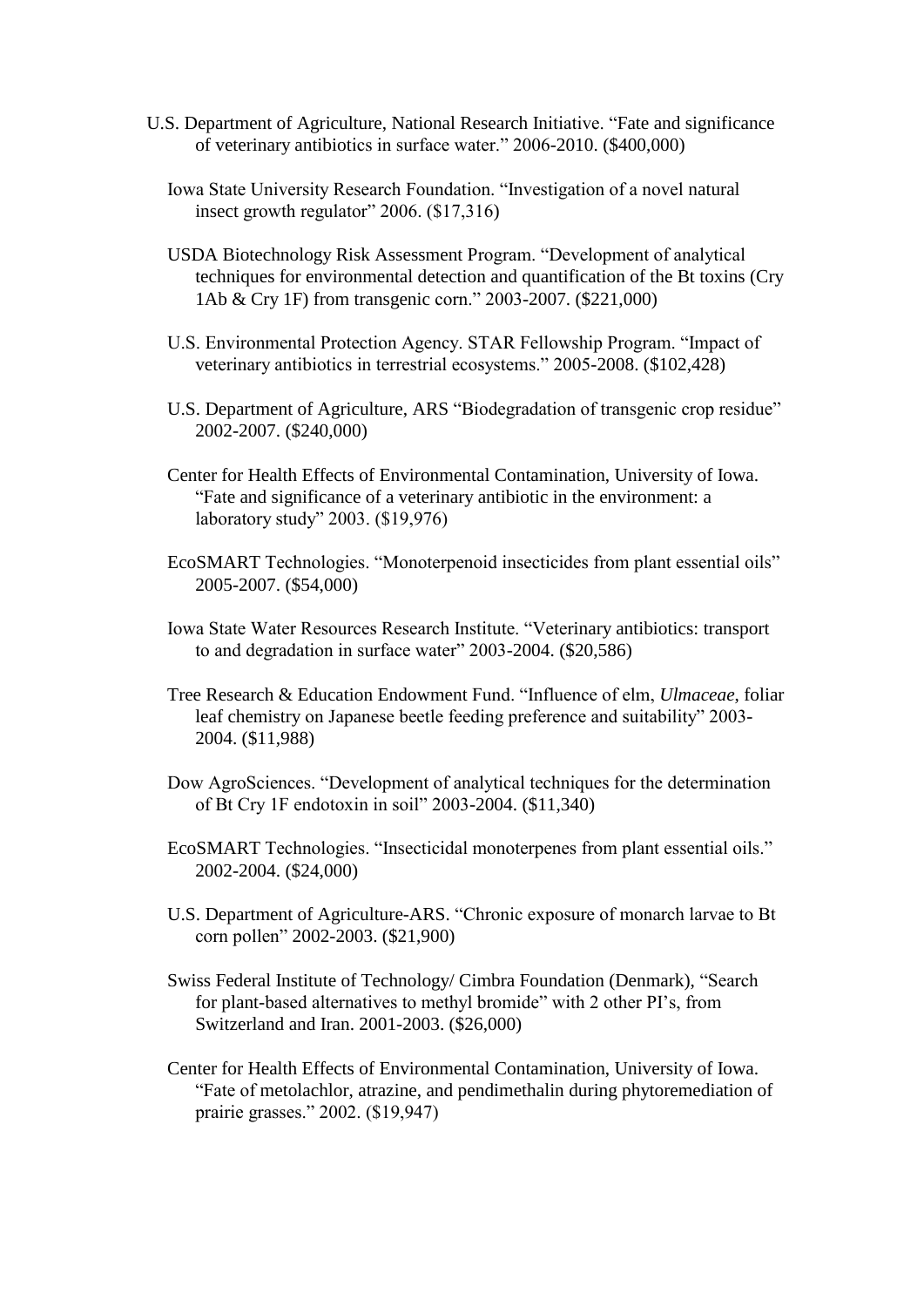- Center for Health Effects of Environmental Contamination, University of Iowa. "Comparison of biological and chemical endpoints for evaluating the success of phytoremediation of pesticide-contaminated soil," 2000. (\$19,700)
- EcoSMART Technologies. "Assessment of essential oils and individual natural compounds as insecticides" 1999-2001. (\$72,000)
- Iowa Biotechnology By-products Consortium. "Value-added products from agricultural crops." 2000-2001. (\$7,400)
- Iowa Honey Producers Association. "Natural insecticides for the control of varroa mites." 1999-2000. (\$4,800)
- Procter and Gamble Company. "Natural insecticides for control of household pests." 1999. (\$13,000)
- Iowa Soybean Promotion Board. "Continued studies on development of natural nematicidal compounds for controlling soybean cyst nematode." 1998-2001. (\$92,115)
- U.S. Department of Agriculture, Foreign Agriculture Service-FAO Training Program. "Use of biological endpoints to measure progress of phytoremediation of pesticide-contaminated soil." 1998. (\$15,000)
- Novartis Crop Protection. "Phytoremediation and microbial inoculation for enhanced degradation of pesticide residues in contaminated soil and water." 1998-1999 (\$30,000)
- University of Nebraska. "Synthetic monoterpenoids for the control of honeybee tracheal mites." 1998. (\$2,000)
- Hazardous Substances Research Center (U.S. EPA) Rocky Mountain Great Plains Region/Kansas State University. "Use of vegetation to enhance bioremediation of surface soils contaminated with pesticide wastes." 1995- 1997. (\$108,000)
- U.S. Department of Agriculture CSREES. "Iowa contribution National Agricultural Pesticide Impact Assessment Program" 1996-1999. (\$123,128)
- Iowa Soybean Promotion Board. "Natural products for management of soybean cyst nematode." 1995-1998. (\$65,000)
- U.S. Air Force Office of Scientific Research. "Use of vegetation to enhance degradation of ethylene glycol and propylene glycol: prevention of runoff and movement to surface waters." 1995-1997. (\$101,000)
- Mycogen Corporation. "Environmental Fate of *Bacillus thuringiensis japanensis* in turf." 1995-1996. (\$12,000)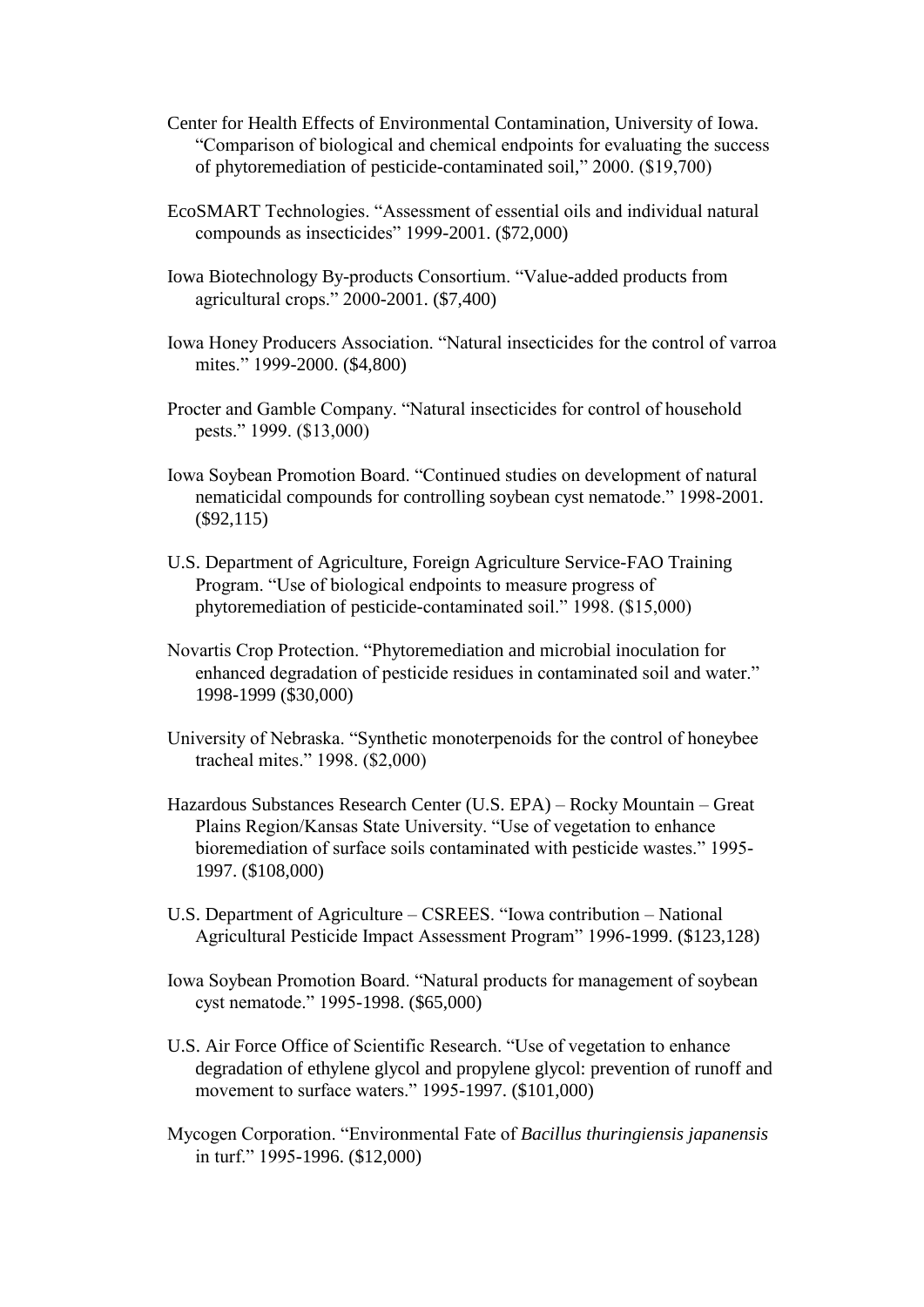- U.S. Environmental Protection Agency. "Development of strategies for biological remediation of pesticide-contaminated sites." 1994-1996. (\$493,000).
- S.C. Johnson Wax. "Study of the acute mode of action of monoterpenoid insecticides in insects." 1994-1995. (\$10,000)
- Ciba Plant Protection. "The use of vegetation to enhance bioremediation of surface soils contaminated with pesticide wastes." 1994-1997. (\$60,000)
- Center for Health Effects of Environmental Contamination, University of Iowa. "The use of vegetation to enhance bioremediation of soils in Iowa contaminated with pesticide wastes." 1993-1994. (\$14,931)
- U.S. Department of Agriculture, North Central Region Pesticide Impact Assessment Program. "Fate of methyl bromide in soil." 1993-1995. (\$45,000)
- Center for Health Effects of Environmental Contamination University of Iowa. "Potential use of vegetation for bioremediation of surface soils contaminated with pesticide wastes." 1992-1993 (\$13,325)
- U.S. Department of Agriculture CSRS. "Extraction and utilization of glucosinolates from crambe and rapeseed meal." 1992-1994. (\$45,000)
- Leopold Center for Sustainable Agriculture, Iowa State University. "Biorational insecticides for control of the corn rootworm." 1992-1995. (\$103,000)
- U.S. Air Force Office of Scientific Research. "QSAR for alicyclic chlorinated hydrocarbons." Subcontract through Mississippi State University, 1991-1994. (\$92,000)
- U.S. Department of Agriculture, North Central Region Pesticide Impact Assessment Program. "Fate and significance of major degradation products of atrazine in the soil water environment." 1991-1994. (\$75,000)
- Iowa Agriculture Experiment Station Innovative Research Grants. "Monoterpenoid insecticides – Mode of action studies. " 1991. (\$9,000)
- Leopold Center for Sustainable Agriculture, Iowa State University. "Pesticides and their major degradation products as potential contaminants of groundwater." 1990-1992. (\$42,000)
- DowElanco. "Movement and degradation of chlorpyrifos and its degradation products in soils." 1990-1996. (\$127,800).
- U.S. Department of Agriculture. Management Systems Evaluation Area Grant (ARS/CSRS) "Evaluation of the impact of current and emerging farming systems on water quality: pesticide degradation products." 1990-1996. (\$192,000)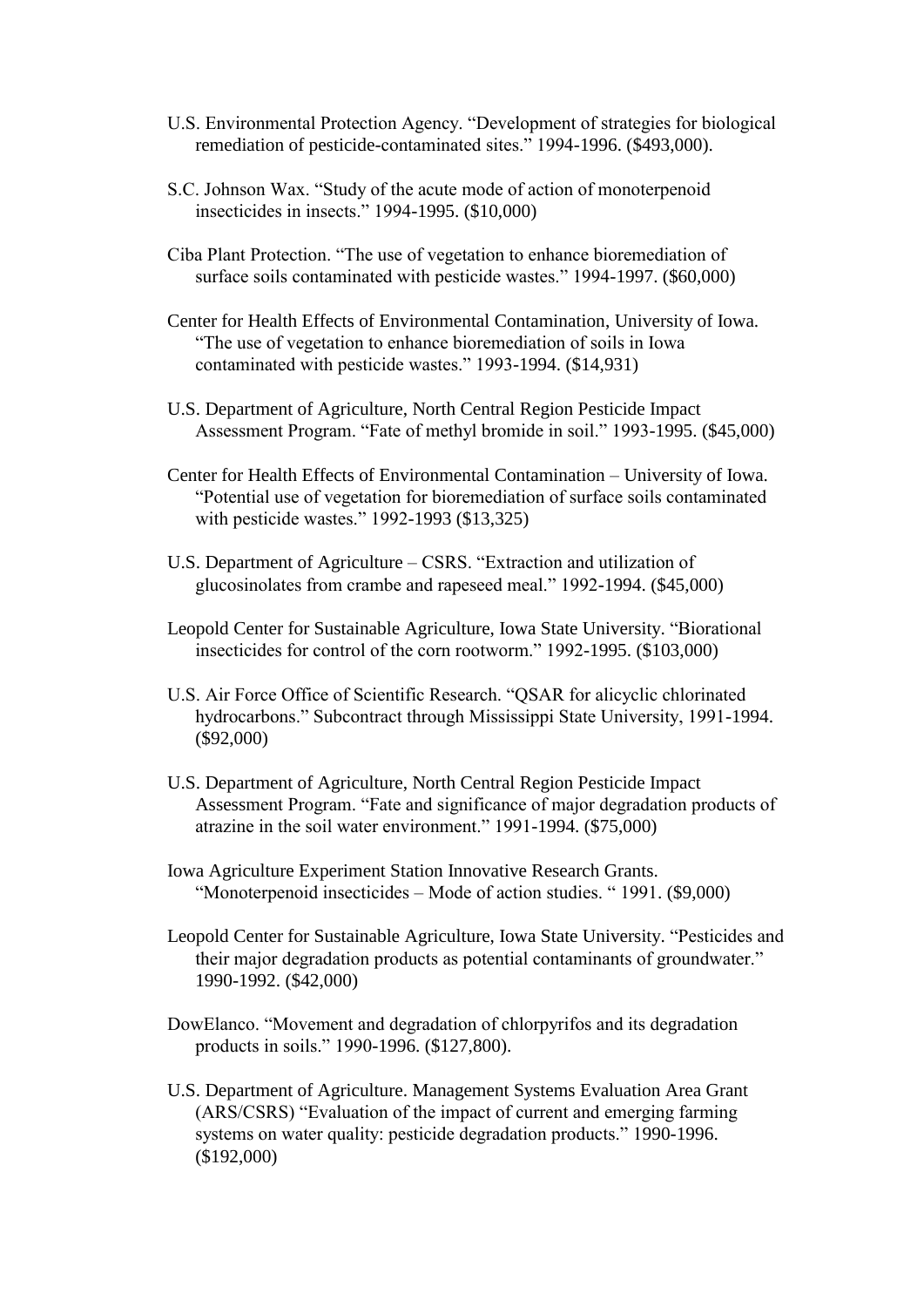- Center for Crops Utilization Research, Iowa State University. "Soil degradation of biodegradable plastics." 1989-1992. (\$82,000)
- U.S. Environmental Protection Agency. "Development of a neurotoxicity assay using Japanese medaka." 1989-1993. (\$206,000)
- U.S. Department of Agriculture North Central Region Pesticide Impact Assessment Program. "Role of pesticide hydrolysis products in the development of enhanced biodegradation." 1988-1990. (\$28,000)
- U.S. Department of Agriculture North Central Region Pesticide Impact Assessment Program. "Effect of manuring on the persistence and degradation of insecticides in soil." 1986. (\$8,000)
- U.S. Department of Agriculture North Central Region Pesticide Impact Assessment Program. "Enhanced degradation of organophosphorus insecticides: scope and mechanisms." 1985. (\$16,000)
- U.S. Environmental Protection Agency. "Factors modulating toxicity of a pyrethroid to fish." 1984-1987. (\$170,000)
- Iowa Corn Promotion Board. "Studies on enhanced degradation of insecticides in soil." 1984-1987. (\$43,000)
- Iowa High Technology Council. "Novel nitroalkane insecticides." 1984-1986. (\$25,000)
- Pet Chemical Co. "Insecticidal activity of limonene." 1984-1986. (\$10,000)
- U.S. Department of Agriculture-North Central Region Pesticide Impact Assessment Program. "Degradation rates and routes for isofenphos (Amaze) under conservation tillage practices." 1983-1985. (\$32,000)
- U.S. Department of Agriculture. "Insecticide efficacy and fate in conservation tillage." Regional Research Grant NC-156, 1980-1989. (\$30,000)
- Bio-Systems Research. "Non-target evaluation of a feeding deterrent." 1980-1981. (\$6,000)
- U.S. Department of Agriculture. "Environmental toxicology of corn rootworm insecticides: uptake, toxicity, and degradation." 1980-1983. (\$72,000)
- U.S. Fish and Wildlife Service, Dept. of Interior. "Conversion from chemical to non-chemical agriculture: impact on insects." 1979-1981. (\$48,000)
- U.S. Fish and Wildlife Service, Dept. of Interior. "Potential effects of synthetic pyrethroid insecticides on field populations of non-target terrestrial organisms in agricultural areas, " 1978-1982. (\$100,000)